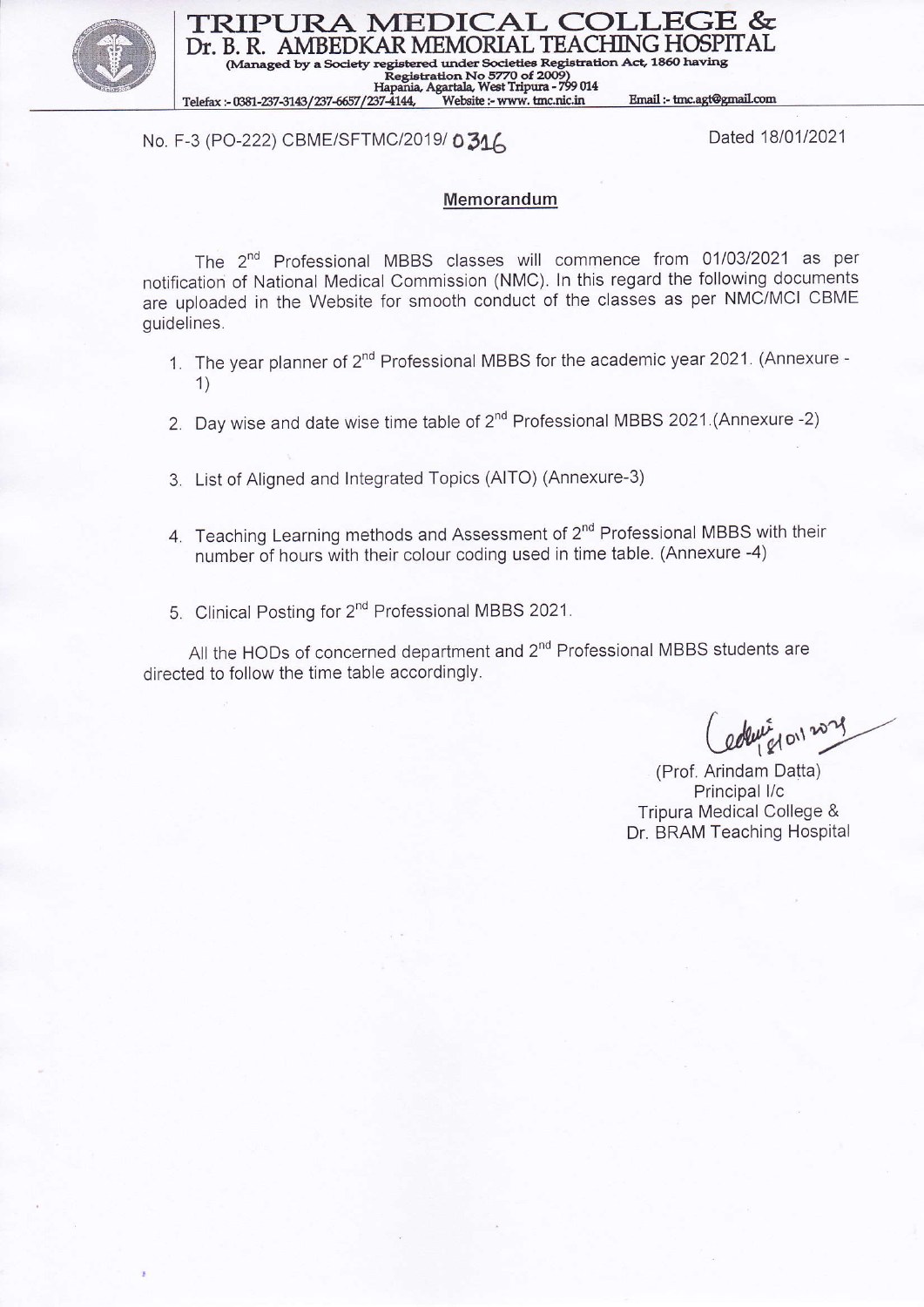## **ANNEXURE-1: YEAR PLANNER, 2021 FOR 2ND PROFESSIONAL MBBS.**

| <b>YEAR, 2021</b> |              |            |  |             |             |  | <b>YEAR, 2022</b> |                   |  |                 |          |                |
|-------------------|--------------|------------|--|-------------|-------------|--|-------------------|-------------------|--|-----------------|----------|----------------|
|                   |              |            |  |             |             |  |                   |                   |  |                 |          |                |
| <b>MARCH</b>      | <b>APRIL</b> | <b>MAY</b> |  | <b>JUNE</b> | <b>JULY</b> |  | <b>AUGUST</b>     | SEPTEMBER OCTOBER |  | <b>NOVEMBER</b> | DECEMBER | <b>JANUARY</b> |
|                   |              |            |  |             |             |  |                   |                   |  |                 |          |                |
|                   |              |            |  |             |             |  |                   |                   |  |                 |          |                |

SLOT FOR INTERNAL ASSESSMENT (FORMATIVE) PATHOLOGY, PHARMA & MICRO

SLOT FOR INTERNAL ASSESSMENT (FORMATIVE) PATHOLOGY, PHARMA, MICRO, FSM,COMMUNITY MED, MEDICINE, SURGERY & OBG.



SLOT FOR 2ND PROFESSIONAL ENDING UNIVERSITY EXAMINATION (SUMMATIVE)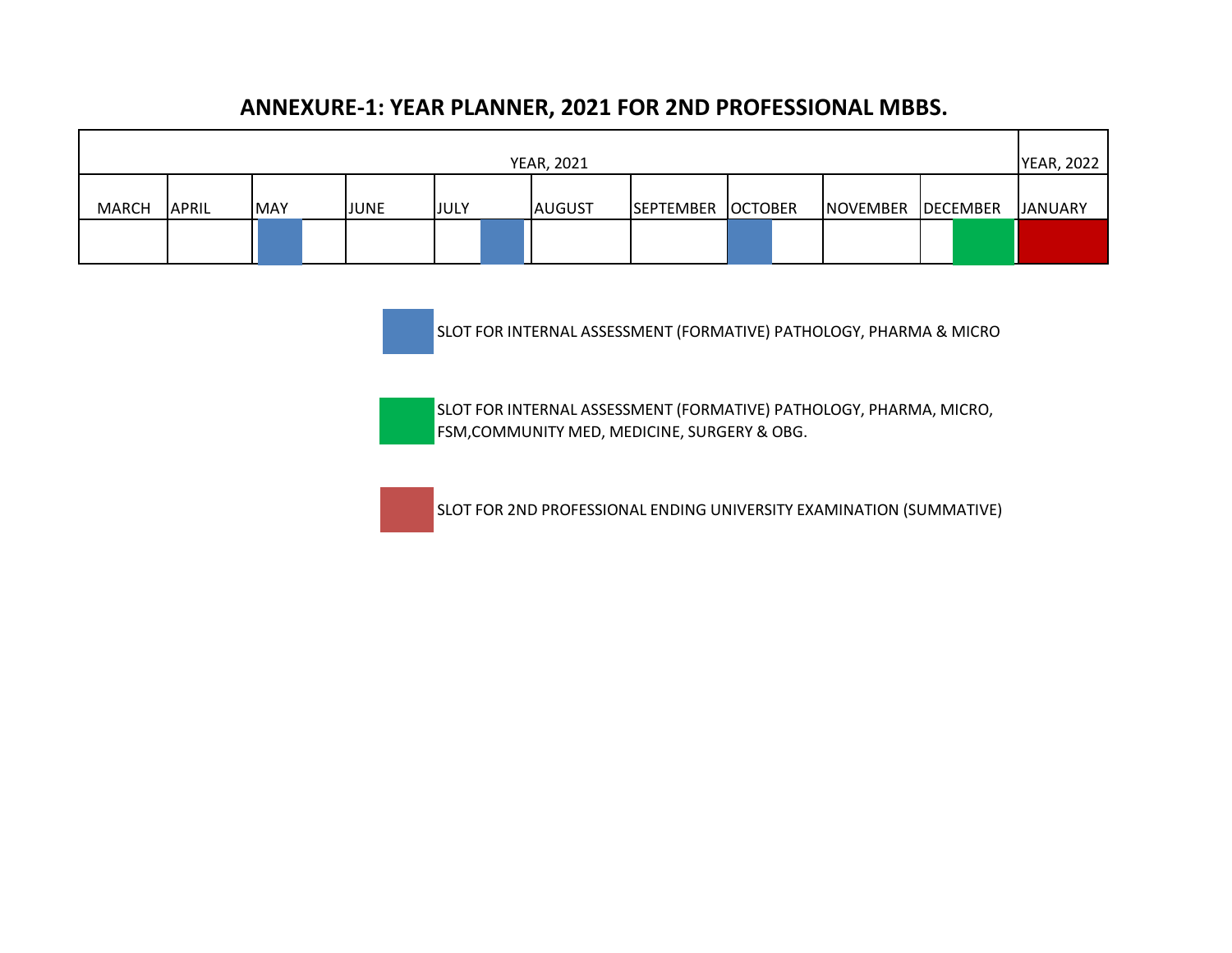|          |           | ANNEXURE-2: Daywise and datewise detail time table of 2nd year MBBS course, 2021.                                             |                                                                                                           |                                                                                                                                                                                                                    |                                                                                        |
|----------|-----------|-------------------------------------------------------------------------------------------------------------------------------|-----------------------------------------------------------------------------------------------------------|--------------------------------------------------------------------------------------------------------------------------------------------------------------------------------------------------------------------|----------------------------------------------------------------------------------------|
| Date     | Day       | 8 AM - 9 AM                                                                                                                   | <b>9AM-12 NOON</b>                                                                                        | 1 PM - 2 PM                                                                                                                                                                                                        | $2PM-4PM$                                                                              |
| 3/1/2021 | Monday    | PH1.4 Describe absorption of drugs.                                                                                           | <b>CLINICS</b>                                                                                            | PA 1.1.1.2,1.3 Describe the role of a<br>pathologist in diagnosis and<br>management of disease, Enumerate<br>common definitions and terms used in<br>Pathology, Describe the history and<br>evolution of Pathology | <b>SMALL</b><br><b>GROUP</b><br><b>LEARNING</b><br>(PATHO/<br>PHARMA/<br>MICRO)        |
| 3/2/2021 | Tuesday   | SU 1.3 Describe basic concepts of peri-<br>operative care                                                                     | <b>CLINICS</b>                                                                                            | MI 1.1 Introduction and history:<br>Explain different types of microbes<br>causing infectious diseases and their<br>role in health disease.                                                                        | <b>SMALL</b><br><b>GROUP</b><br><b>LEARNING</b><br>(PATHO/<br>PHARMA/<br>MICRO)        |
| 3/3/2021 | Wednesday | PA2.1 Demonstrate knowledge of the<br>causes, mechanisms, types and effects of<br>cell injury and their clinical significance | <b>CLINICS</b>                                                                                            | <b>PH1.4</b> Describe distribution of<br>drugs.                                                                                                                                                                    | <b>SMALL</b><br><b>GROUP</b><br><b>LEARNING</b><br>(PATHO/<br>PHARMA/<br><b>MICRO)</b> |
| 3/4/2021 | Thursday  | MI 1.4 Define sterilization and<br>disinfection. Explain different methods of<br>sterilization and disinfection.              | <b>CLINICS</b>                                                                                            | FM 1.1, 1.2 1.3: Basics of Forensic<br>Medicine, history of Forensic<br>Medicine, legal procedures in<br>Forensic medicine.                                                                                        | <b>SMALL</b><br><b>GROUP</b><br><b>LEARNING</b><br>(PATHO/<br>PHARMA/<br><b>MICRO)</b> |
| 3/5/2021 | Friday    | PH 1.62: Describe and dicuss antiseptics<br>and disinfectants.                                                                | <b>SDL-PATHOLOGY-1</b><br>PA 13.1 Describe<br>Haematopoiesis &<br><b>Extramedullary</b><br>haematopoiesis | PA 2.2 Describe the etiology of cell<br>injury. Distinguish between<br>reversible-irreversible injury:<br>mechanisms; morphology of cell<br>injury                                                                 | <b>SMALL</b><br><b>GROUP</b><br><b>LEARNING</b><br>(PATHO/<br>PHARMA/<br><b>MICRO)</b> |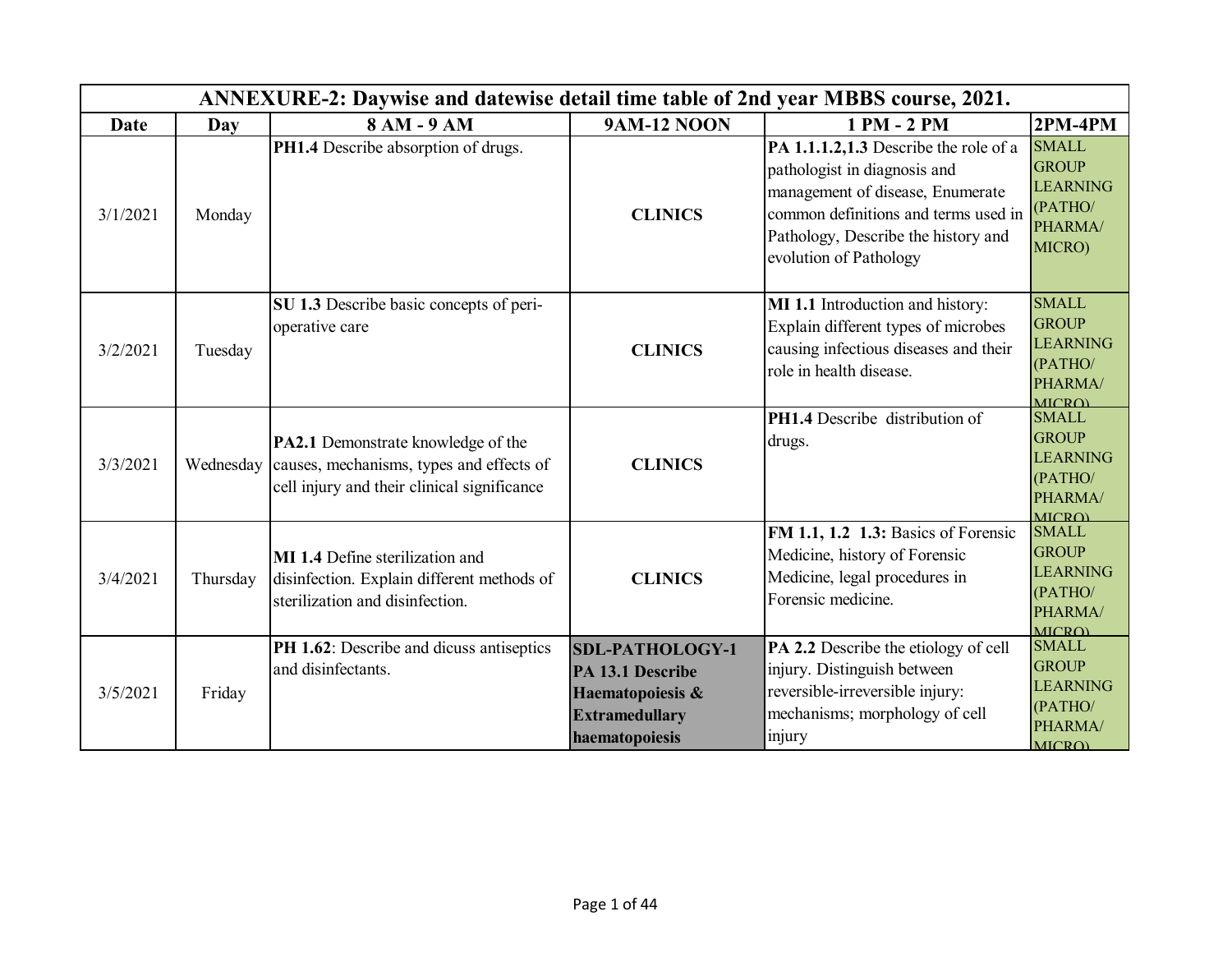| 3/6/2021  | Saturday  | <b>IM 4.1:</b> Describe and discuss the febrile<br>response and the influence of hostimmune<br>status, risk factors and comorbidities on<br>the febrile response. IM 4.2: Describe<br>and discuss the influence of special<br>populations on the febrile response<br>including: the elderly, immune<br>suppression, malignancy and neutropenia,<br>HIV and travel. | <b>CLINICS</b>                                                                                                                                                                                                    | MI 1.1 Explain the Bact. taxonomy<br>morphology of bacteria in relation to<br>pathogenic organisms.                                                | <b>SMALL</b><br><b>GROUP</b><br><b>LEARNING</b><br>(PATHO/<br>PHARMA/<br>MICRO)        |
|-----------|-----------|--------------------------------------------------------------------------------------------------------------------------------------------------------------------------------------------------------------------------------------------------------------------------------------------------------------------------------------------------------------------|-------------------------------------------------------------------------------------------------------------------------------------------------------------------------------------------------------------------|----------------------------------------------------------------------------------------------------------------------------------------------------|----------------------------------------------------------------------------------------|
| 3/8/2021  | Monday    | PH1.4 Describe metabolism of drugs.                                                                                                                                                                                                                                                                                                                                | <b>CLINICS</b>                                                                                                                                                                                                    | PA 2.2 Describe the etiology of cell<br>injury. Distinguish between<br>reversible-irreversible injury:<br>mechanisms; morphology of cell<br>injury | <b>SMALL</b><br><b>GROUP</b><br><b>LEARNING</b><br>(PATHO/<br>PHARMA/<br><b>MICRO)</b> |
| 3/9/2021  | Tuesday   | SU 4.2 Describe clinical features,<br>diagnose, type & extent of burns and plan<br>appropriate treatment                                                                                                                                                                                                                                                           | <b>CLINICS</b>                                                                                                                                                                                                    | MI 1.1 Explain the Growth curve and<br>physiology of bacteria in relation to<br>pathogenic organisms                                               | <b>SMALL</b><br><b>GROUP</b><br><b>LEARNING</b><br>(PATHO/<br>PHARMA/<br><b>MICRO)</b> |
| 3/10/2021 | Wednesday | PA 2.4 Describe and discuss Cell death-<br>types, mechanisms, necrosis, apoptosis<br>(basic as contrasted with necrosis),<br>autolysis                                                                                                                                                                                                                             | <b>CLINICS</b>                                                                                                                                                                                                    | PH1.4 Describe excretion of drugs.                                                                                                                 | <b>SMALL</b><br><b>GROUP</b><br><b>LEARNING</b><br>(PATHO/<br>PHARMA/<br><b>MICRO)</b> |
| 3/12/2021 | Friday    | PH1.5 Describe general principles of<br>mechanism of drug action.                                                                                                                                                                                                                                                                                                  | <b>AETCOM: Module 2.1:</b><br>The foundations of<br>communication:<br>1. Describe principles of<br>communication.<br>2. discuss common<br>mistakes in opening the<br>discussion, listening and<br>data gathering. | PA 2.4 Describe and discuss Cell<br>death-types, mechanisms,<br>necrosis, apoptosis (basic as<br>contrasted with necrosis), autolysis              | <b>SMALL</b><br><b>GROUP</b><br><b>LEARNING</b><br>(PATHO/<br>PHARMA/<br>MICRO)        |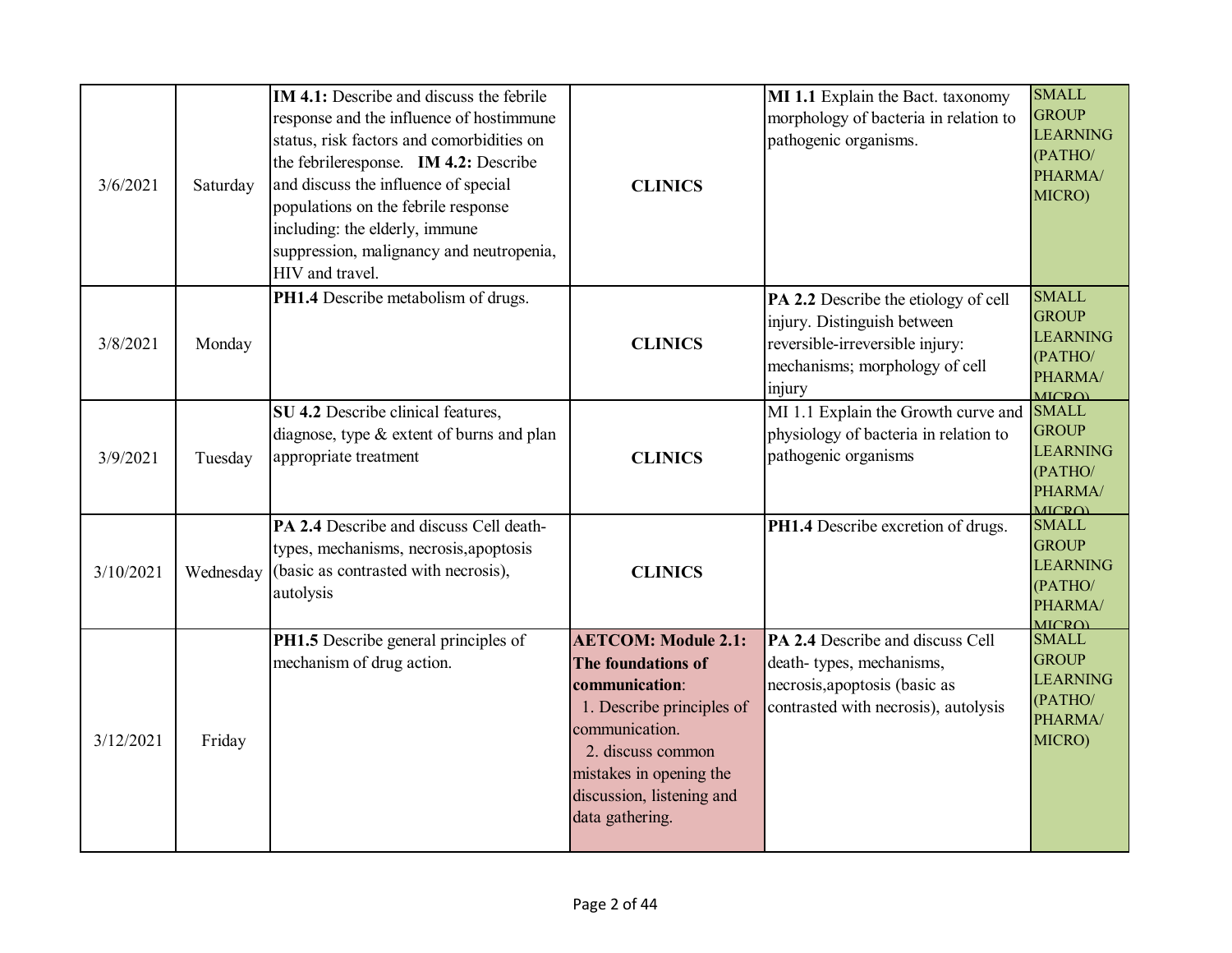| 3/15/2021 | Monday    | PH 1.56: Describe basic aspects of<br>Geriatric & Pediatric pharmacology.<br>Describe other factors that modify drug<br>action.                                                                                                 | <b>CLINICS</b>                                                                                                        | <b>PA 2.7</b> Describe and discuss the<br>mechanisms of cellular aging and<br>apoptosis.                                            | <b>SMALL</b><br><b>GROUP</b><br><b>LEARNING</b><br>(PATHO/<br>PHARMA/<br><b>MICRO)</b> |
|-----------|-----------|---------------------------------------------------------------------------------------------------------------------------------------------------------------------------------------------------------------------------------|-----------------------------------------------------------------------------------------------------------------------|-------------------------------------------------------------------------------------------------------------------------------------|----------------------------------------------------------------------------------------|
| 3/16/2021 | Tuesday   | SU 5.3 Differentiate the various types of<br>wounds, plan & observe management of<br>wounds                                                                                                                                     | <b>CLINICS</b>                                                                                                        | MI 1.1 Bacterial Genetics: Explain<br>different methods of Gene transfer in<br>bacteria                                             | <b>SMALL</b><br><b>GROUP</b><br><b>LEARNING</b><br>(PATHO/<br>PHARMA/<br><b>MICRO</b>  |
| 3/17/2021 | Wednesday | PA 4.1 Define and describe the general<br>features of acute and chronic<br>inflammation including stimuli, vascular<br>and cellular events                                                                                      | <b>CLINICS</b>                                                                                                        | PH 1.16 Describe mechanism/s of<br>action, types, doses, side effects,<br>indications and contraindications of<br>anti-histaminics. | <b>SMALL</b><br><b>GROUP</b><br><b>LEARNING</b><br>(PATHO/<br>PHARMA/<br><b>MICRO)</b> |
| 3/18/2021 | Thursday  | <b>MI</b> 1.1 Overview of bacterial infections                                                                                                                                                                                  | <b>CLINICS</b>                                                                                                        | FM 1.4 $\&$ 1.5: Describe Courts in<br>India and their powers. Describe<br>Court procedures.                                        | <b>SMALL</b><br><b>GROUP</b><br><b>LEARNING</b><br>(PATHO/<br>PHARMA/<br><b>MICRO)</b> |
| 3/19/2021 | Friday    | PH 1.16 Describe mechanism/s of action,<br>types, doses, side effects, indications and<br>contraindications of 5-HT modulating<br>drugs.                                                                                        | $SDL-$<br>PHARMACOLOGY-1:<br><b>General principles of</b><br>chemotherapy and<br>antibiotic stewardship<br>programme. | PA 4.2 Enumerate and describe the<br>mediators of acute inflammation.                                                               | <b>SMALL</b><br><b>GROUP</b><br><b>LEARNING</b><br>(PATHO/<br>PHARMA/<br>MICRO)        |
| 3/20/2021 | Saturday  | <b>IM 4.3:</b> Discuss and describe the common<br>causes, pathophysiology and<br>manifestations of fever in various regions<br>in India including bacterial, parasitic and<br>viral causes (e.g.Dengue, Chikungunya,<br>Typhus) | <b>CLINICS</b>                                                                                                        | <b>MI 1.1</b> Enlist the Antimicrobial<br>agents; Explain their mechanism of<br>action                                              | <b>SMALL</b><br><b>GROUP</b><br><b>LEARNING</b><br>(PATHO/<br>PHARMA/<br>MICRO)        |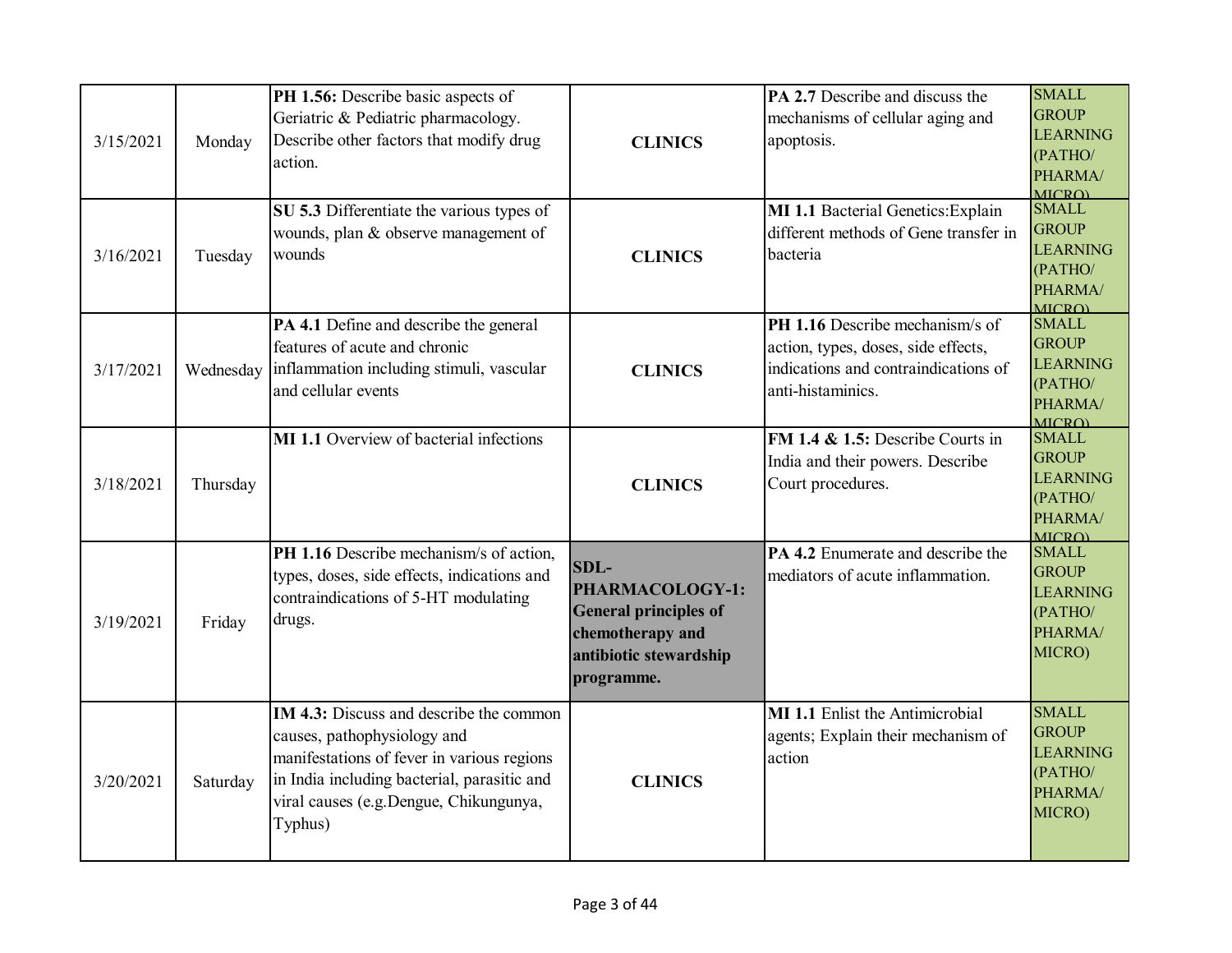| 3/22/2021 | Monday    | PH 1.16 Describe mechanism/s of action,<br>types, doses, side effects, indications and<br>contraindications of PGs & it analogue. | <b>CLINICS</b>                                                                                                                                                                                                                                        | PA 4.3 Define and describe chronic<br>inflammation including causes, types,<br>non-specific and granulomatous; and<br>enumerate examples of each.                                                                   | <b>SMALL</b><br><b>GROUP</b><br><b>LEARNING</b><br>(COM MED/<br>FSM) /<br>SPORTS.    |
|-----------|-----------|-----------------------------------------------------------------------------------------------------------------------------------|-------------------------------------------------------------------------------------------------------------------------------------------------------------------------------------------------------------------------------------------------------|---------------------------------------------------------------------------------------------------------------------------------------------------------------------------------------------------------------------|--------------------------------------------------------------------------------------|
| 3/23/2021 | Tuesday   | SU 6.2 Enumerate prophylactic &<br>therapeutic antibiotics. Plan appropriate<br>management                                        | <b>CLINICS</b>                                                                                                                                                                                                                                        | MI 1.6 Explain the mechanism of<br>antimicrobial drug resistance and its<br>genetic basis.                                                                                                                          | <b>SMALL</b><br><b>GROUP</b><br><b>LEARNING</b><br>(COM MED/                         |
| 3/24/2021 | Wednesday | PA 5.1 Define and describe the process of<br>repair and regeneration including wound<br>healing and its types                     | <b>CLINICS</b>                                                                                                                                                                                                                                        | PH 1.16 Describe mechanism/s of<br>action, types, doses, side effects,<br>indications and contraindications of<br>NSAIDs.                                                                                           | <b>SMALL</b><br><b>GROUP</b><br><b>LEARNING</b><br>(COM MED/<br>$FSM$ ) /<br>SPORTS. |
| 3/25/2021 | Thursday  | MI 1.1 Classify viruses in relation to viral<br>infections.                                                                       | <b>CLINICS</b>                                                                                                                                                                                                                                        | FM 2.1, 2.2: Define, describe and<br>discuss death and its types including<br>somatic / clinical / cellular, molecular<br>and brain-death, Cortical Death and<br>Brainstem Death.                                   | <b>SMALL</b><br><b>GROUP</b><br><b>LEARNING</b><br>(COM MED/<br>FSM) /<br>SPORTS.    |
| 3/26/2021 | Friday    | PH 1.16 Describe mechanism/s of action,<br>types, doses, side effects, indications and<br>contraindications of NSAIDs.            | <b>AETCOM: Module 2.1</b><br>contd: The foundations of<br>3.<br>communication:<br>Demonstrate the<br>understanding of effective<br>communication skills on<br>standardized or regular<br>patients.<br>4. Reflections of students-<br>1hr. Assessment. | PA 7.1: Define and classify<br>neoplasia. Describe the<br>characteristics of neoplasia including<br>gross, microscopy, biologic,<br>behaviour and spread. Differentiate<br>between benign from maignant<br>neoplams | <b>SMALL</b><br><b>GROUP</b><br><b>LEARNING</b><br>(COM MED/<br>$FSM$ ) /<br>SPORTS. |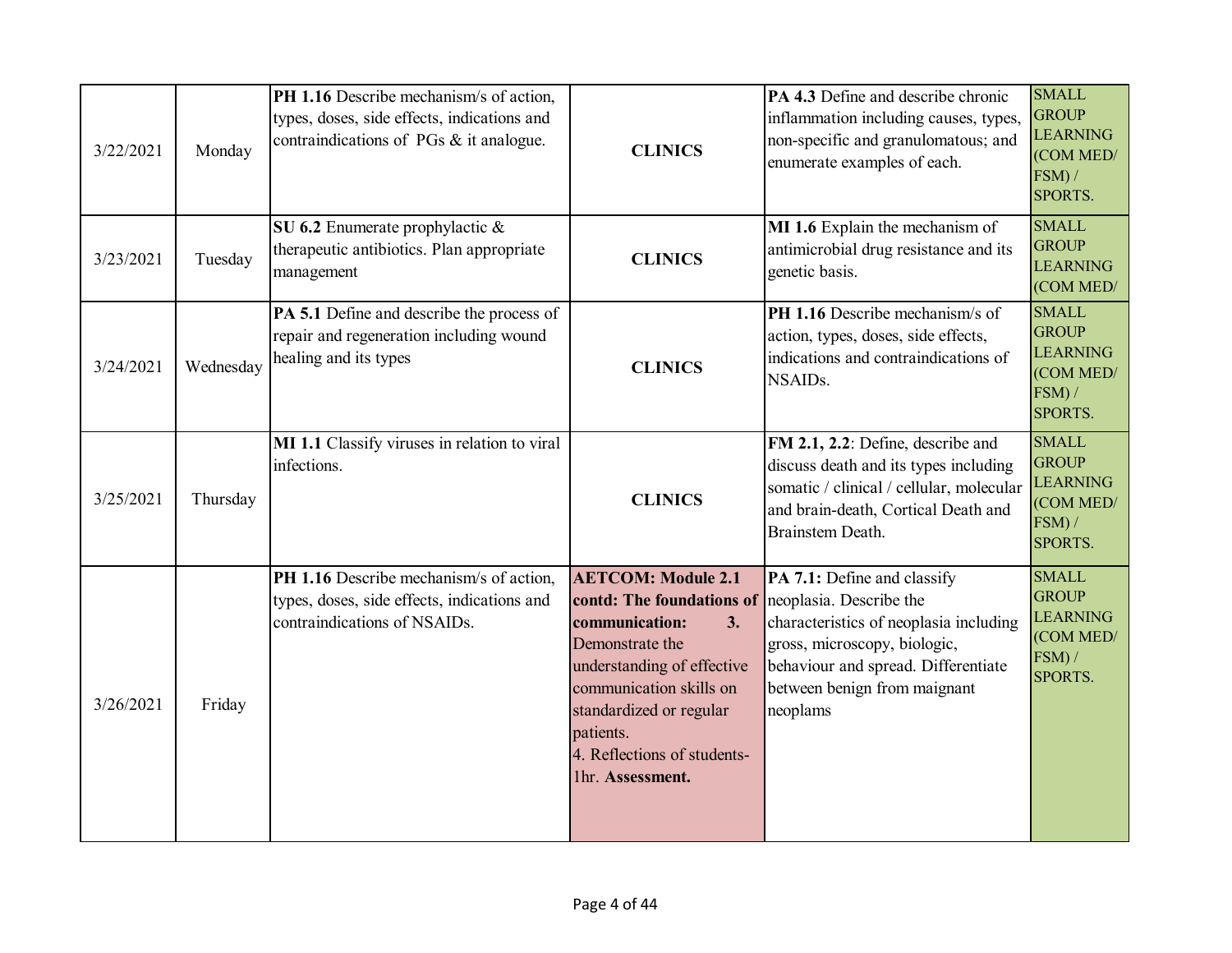| 3/27/2021 | Saturday  | <b>IM 4.4:</b> Describe and discuss the<br>pathophysiology and manifestations of<br>inflammatory causes of fever.<br>IM<br>4.5: Describe and discuss the<br>pathophysiology and manifestations of<br>malignant causes of fever including<br>hematologic and lymph node malignancies | <b>CLINICS</b> | MI1.1 Explain the replication and<br>cultivation of virus.                                                                                                                                      | <b>SMALL</b><br><b>GROUP</b><br><b>LEARNING</b><br>(COM MED/<br>FSM) /<br>SPORTS. |
|-----------|-----------|-------------------------------------------------------------------------------------------------------------------------------------------------------------------------------------------------------------------------------------------------------------------------------------|----------------|-------------------------------------------------------------------------------------------------------------------------------------------------------------------------------------------------|-----------------------------------------------------------------------------------|
| 3/30/2021 | Tuesday   | SU 7.1 Describe planning $&$ conduct of<br>surgical audit.<br>SU 7.2 Describe principles & steps of<br>clinical research in General Surgery                                                                                                                                         | <b>CLINICS</b> | MI1.1 Explain laboratory diagnois of SMALL<br>viral infection.                                                                                                                                  | <b>GROUP</b><br><b>LEARNING</b><br>(PATHO/<br>PHARMA/<br>MICRO)                   |
| 3/31/2021 | Wednesday | PA 7.1: Define and classify neoplasia.<br>Describe the characteristics of neoplasia<br>including gross, microscopy, biologic,<br>behaviour and spread. Differentiate<br>between benign from maignant neoplams                                                                       | <b>CLINICS</b> | PH 1.16 Describe mechanism/s of<br>action, types, doses, side effects,<br>indications and contraindications anti-<br>gout drugs.                                                                | <b>SMALL</b><br><b>GROUP</b><br><b>LEARNING</b><br>(PATHO/<br>PHARMA/<br>MICRO)   |
| 4/1/2021  | Thursday  | MI 1.1 Define parasites. Classify<br>parasites causing infections in human<br>beings. Define various terminologies in<br>human parasitology.                                                                                                                                        | <b>CLINICS</b> | FM 2.5, 2.6 & 2.7: Discuss moment<br>of death, modes of death - coma,<br>asphyxia and syncope.<br><b>Discuss</b><br>presumption of death and<br>survivorship.<br>Describe and discuss suspended | <b>SMALL</b><br><b>GROUP</b><br><b>LEARNING</b><br>(PATHO/<br>PHARMA/<br>MICRO)   |
| 4/3/2021  | Saturday  | <b>IM 4.7:</b> Discuss and describe the<br>pathophysiology and manifestations of the<br>sepsis syndrome.                                                                                                                                                                            | <b>CLINICS</b> | MI 1.1 Define parasites. Classify<br>parasites causing infections in human<br>beings. Define various terminologies<br>in human parasitology.                                                    | <b>SMALL</b><br><b>GROUP</b><br><b>LEARNING</b><br>(PATHO/<br>PHARMA/<br>MICRO)   |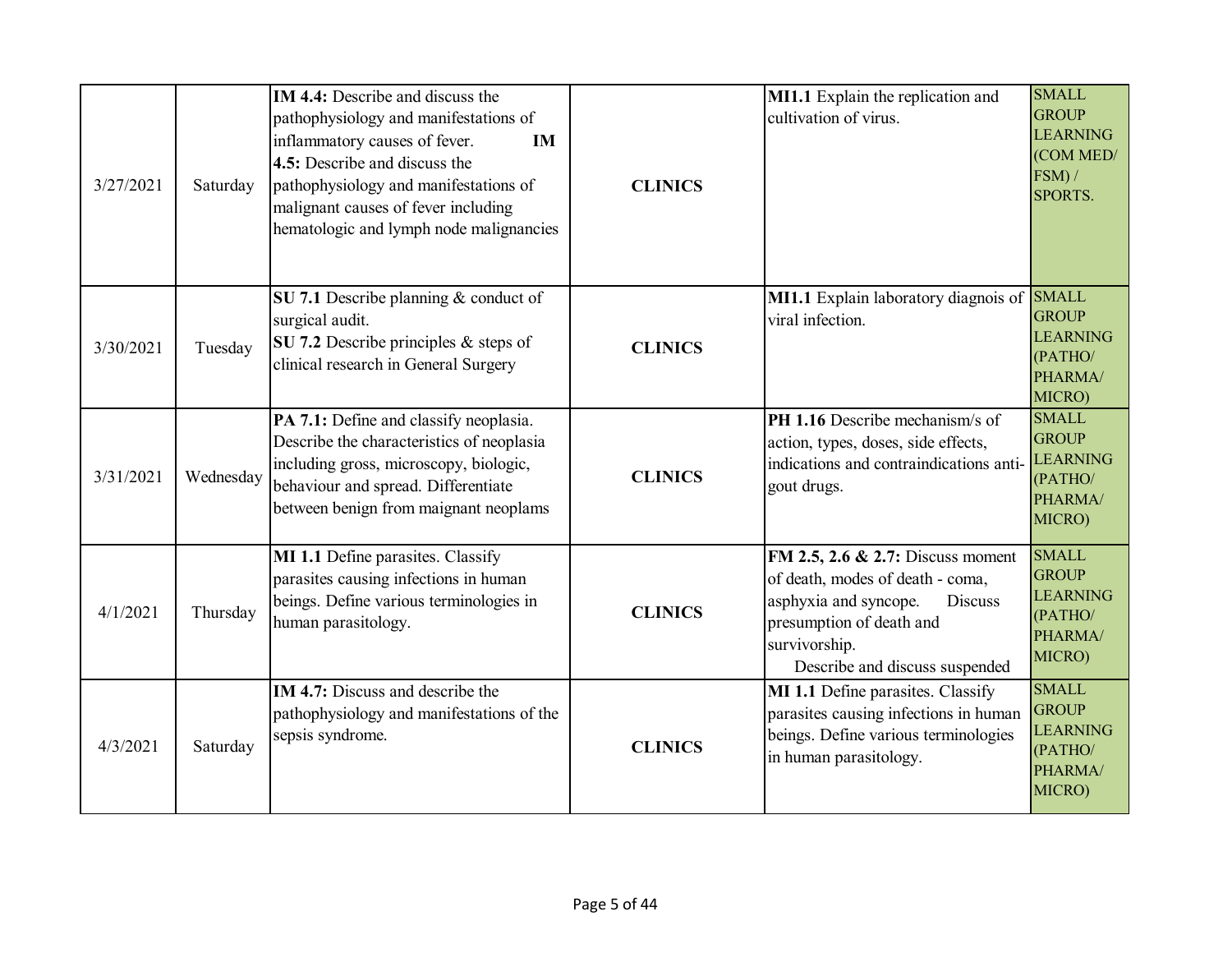| 4/5/2021 | Monday    | PH 1.16 Describe mechanism/s of action,<br>types, doses, side effects, indications and<br>contraindications of anti-rheumatic drugs.                | <b>CLINICS</b>                                                                      | PA 7.1: Define and classify<br>neoplasia. Describe the<br>characteristics of neoplasia including<br>gross, microscopy, biologic,<br>behaviour and spread. Differentiate<br>between benign from maignant<br>neoplams | <b>SMALL</b><br><b>GROUP</b><br><b>LEARNING</b><br>(PATHO/<br>PHARMA/<br>MICRO)        |
|----------|-----------|-----------------------------------------------------------------------------------------------------------------------------------------------------|-------------------------------------------------------------------------------------|---------------------------------------------------------------------------------------------------------------------------------------------------------------------------------------------------------------------|----------------------------------------------------------------------------------------|
| 4/6/2021 | Tuesday   | SU 8.1 Describe principles of ethics as it<br>pertains to General Surgery.<br><b>SU</b><br>8.3 Describe Medico legal issues in<br>surgical practice | <b>CLINICS</b>                                                                      | MI 1.1 General mycology and<br>overview of fungal infections<br>:Explain the relevant morphological<br>forms of fungus. Outline                                                                                     | <b>SMALL</b><br><b>GROUP</b><br><b>LEARNING</b><br>(PATHO/<br>PHARMA/<br>MICRO)        |
| 4/7/2021 | Wednesday | PA 7.2: Describe the molecular basis of<br>cancer                                                                                                   | <b>CLINICS</b>                                                                      | PH 1.14: Describe mechanism of<br>action, types, doses, side effects,<br>indications & contraindications of<br>cholinergicdrugs.                                                                                    | <b>SMALL</b><br><b>GROUP</b><br><b>LEARNING</b><br>(PATHO/<br>PHARMA/<br>MICRO)        |
| 4/8/2021 | Thursday  | MI 1.3 Epidemiology of common<br>infectious diseases                                                                                                | <b>CLINICS</b>                                                                      | FM 2.8: Describe and discuss<br>postmortem changes including signs<br>of death, cooling of body, post-<br>mortem lividity, rigor mortis,<br>cadaveric spasm, cold stiffening and<br>heat stiffening                 | <b>SMALL</b><br><b>GROUP</b><br><b>LEARNING</b><br>(PATHO/<br>PHARMA/<br>MICRO)        |
| 4/9/2021 | Friday    | PH 1.14: Describe mechanism of action,<br>types, doses, side effects, indications $\&$<br>contraindications of anti anticholineteraes.              | <b>SDL-MICROBIOLOGY</b><br>1: HEALTH CARE<br><b>ASOCIATED</b><br><b>INFECTIONS.</b> | PA 7.2: Describe the molecular basis<br>of cancer                                                                                                                                                                   | <b>SMALL</b><br><b>GROUP</b><br><b>LEARNING</b><br>(PATHO/<br>PHARMA/<br><b>MICRO)</b> |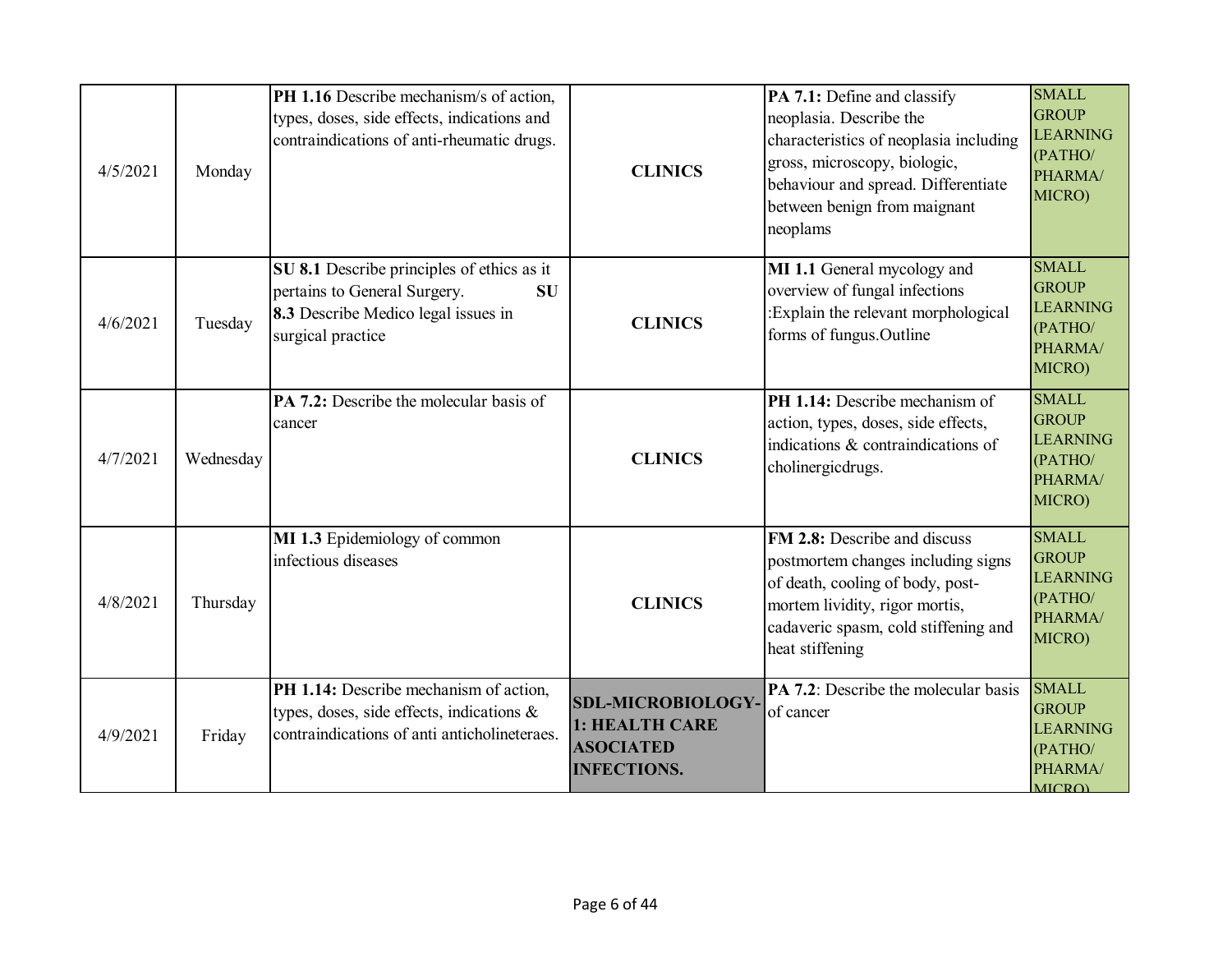| 4/12/2021 | Monday   | PH 1.14: Describe mechanism of action,<br>types, doses, side effects, indications &<br>contraindications of anti cholinergic drugs.                                                                                                                                            | <b>CLINICS</b>                                                                                                                                                                                                                                                                                                                    | <b>AITO- ANAEMIA</b><br><b>PATHOLOGY: Definition &amp;</b><br>Classification of anaemia.                                                                                                                                     | <b>SMALL</b><br><b>GROUP</b><br><b>LEARNING</b><br>(PATHO/<br>PHARMA/<br><b>MICRO)</b> |
|-----------|----------|--------------------------------------------------------------------------------------------------------------------------------------------------------------------------------------------------------------------------------------------------------------------------------|-----------------------------------------------------------------------------------------------------------------------------------------------------------------------------------------------------------------------------------------------------------------------------------------------------------------------------------|------------------------------------------------------------------------------------------------------------------------------------------------------------------------------------------------------------------------------|----------------------------------------------------------------------------------------|
| 4/13/2021 | Tuesday  | SU 9.1 chose appropriate biochemical,<br>microbiological, pathological, imaging<br>investigations & interpret investigation<br>data in surgical patient.<br>SU 9.2 Biological basis for early detection<br>of cancer and multidisciplinary approach<br>in management of cancer | <b>CLINICS</b>                                                                                                                                                                                                                                                                                                                    | <b>AITO- ANAEMIA</b><br>MICROBIOLOGY: Common<br>pathogens causing anemia.<br>Morphological features, mode of<br>infection, pathogenicity, clinical<br>features, lab diagnosis and<br>prevention of Ancylostoma<br>duodenale. | <b>SMALL</b><br><b>GROUP</b><br><b>LEARNING</b><br>(PATHO/<br>PHARMA/<br>MICRO)        |
| 4/16/2021 | Friday   | PH 1.13: Describe mechanism of action,<br>types, doses, side effects, indications &<br>contraindications of adrenergic drugs.                                                                                                                                                  | <b>AETCOM: Module 2.2:</b><br>The foundations of<br>bioethics.<br>1.<br>Describe and discuss the<br>principles of Bioethics as a<br>guiding principle in patient<br>care. 2. Describe and<br>discuss the role of a<br>physician in heal care<br>system.<br>$\mathcal{R}$<br>Reflections based on 1 and<br>2.<br><b>Assessment</b> | <b>AITO- ANAEMIA</b><br><b>PATHOLOGY: Enumerate the</b><br>different investigations of anaemia                                                                                                                               | <b>SMALL</b><br><b>GROUP</b><br><b>LEARNING</b><br>(PATHO/<br>PHARMA/<br>MICRO)        |
| 4/17/2021 | Saturday | IM 4.8: Discuss and describe the<br>pathophysiology, aetiology and clinical<br>manifestations of fever of unknown origin<br>(FUO) including in a normal host,<br>neutropenic host, nosocomial host and a<br>host with HIV disease                                              | <b>CLINICS</b>                                                                                                                                                                                                                                                                                                                    | <b>AITO- ANAEMIA</b><br>MICROBIOLOGY:<br>Morphological features, mode of<br>infection, pathogenicity, clinical<br>features, lab diagnosis and<br>prevention of Ascaris<br>lumbricoides.                                      | <b>SMALL</b><br><b>GROUP</b><br><b>LEARNING</b><br>(PATHO/<br>PHARMA/<br>MICRO)        |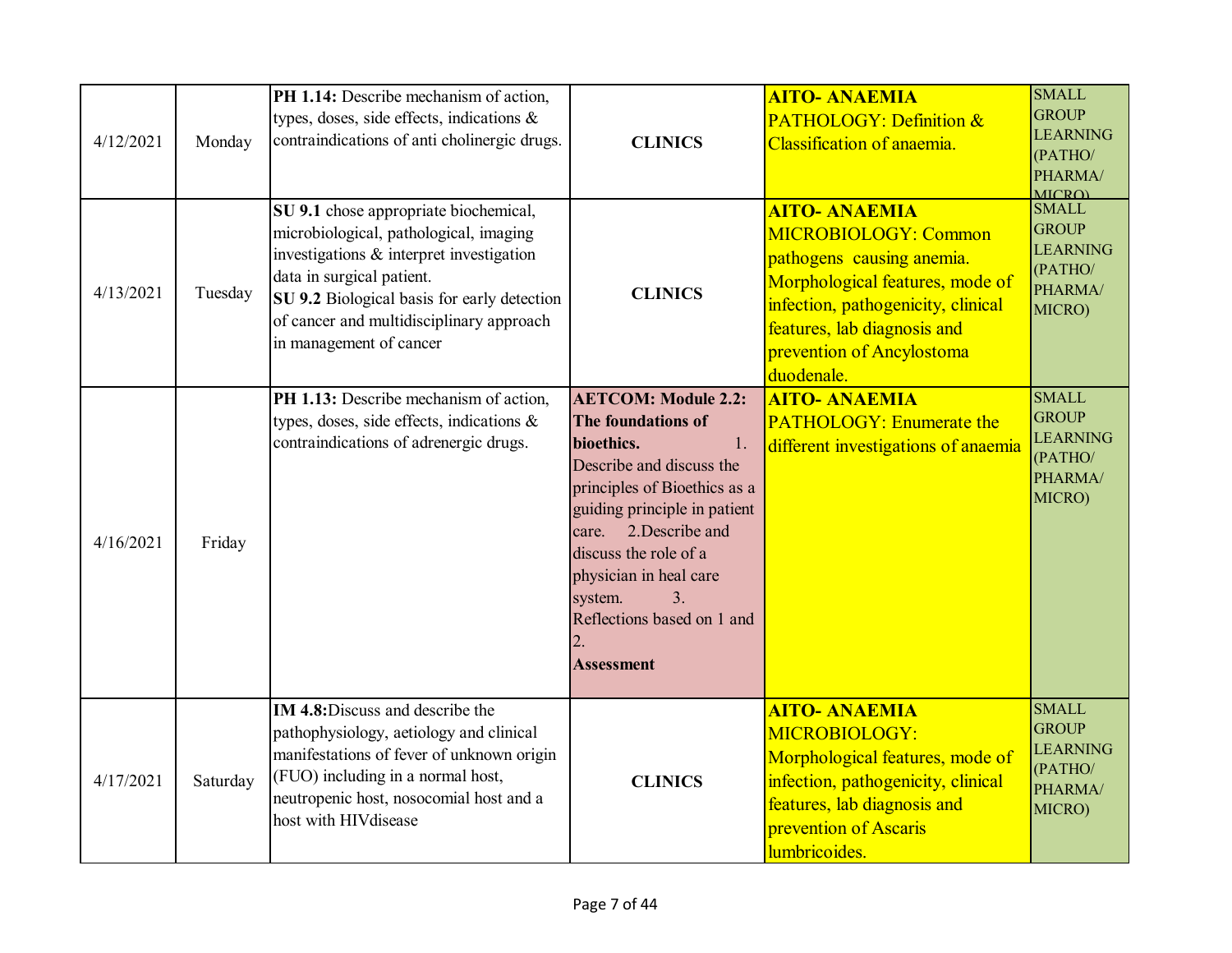| 4/19/2021 | Monday   | PH 1.13: Describe mechanism of action,<br>types, doses, side effects, indications &<br>contraindications of alpha-blockers.                                                                                                                                                                                                             | <b>CLINICS</b>                                                                                                                                                                                                                    | <b>AITO- ANAEMIA</b><br><b>PATHOLOGY: Describe the</b><br>different investigations of anaemia                                                                                                        | <b>SMALL</b><br><b>GROUP</b><br><b>LEARNING</b><br>(PATHO/<br>PHARMA/<br><b>MICRO</b> |
|-----------|----------|-----------------------------------------------------------------------------------------------------------------------------------------------------------------------------------------------------------------------------------------------------------------------------------------------------------------------------------------|-----------------------------------------------------------------------------------------------------------------------------------------------------------------------------------------------------------------------------------|------------------------------------------------------------------------------------------------------------------------------------------------------------------------------------------------------|---------------------------------------------------------------------------------------|
| 4/20/2021 | Tuesday  | <b>AITO- ANAEMIA</b><br><b>SU3.1</b><br>Describe the indications and appropriate<br>use of blood and blood products and<br>complications of blood transfusion.                                                                                                                                                                          | <b>CLINICS</b>                                                                                                                                                                                                                    | MI 1.7 Define immunity, Classify<br>immunity., Discuss the overview of<br>the Components of Immune System-<br>Organs, cells and products and<br>contribution in mechanisms of<br>immunity in health. | <b>SMALL</b><br><b>GROUP</b><br><b>LEARNING</b><br>(PATHO/<br>PHARMA/<br>MICRO)       |
| 4/23/2021 | Friday   | <b>AITO- ANAEMIA</b><br>PHARMACOLOGY: Various iron<br>preparations, doses, advere effects and<br>indications of iron preparations                                                                                                                                                                                                       | <b>SDL- COMMUNITY</b><br><b>MED-1: Enumerate,</b><br>discuss and demonstrate<br><b>Common sampling</b><br>techniques, simple<br>statistical methods,<br>frequency distribution,<br>measures of central<br>tendency and dispersion | <b>AITO- ANAEMIA</b><br><b>PATHOLOGY: Describe</b><br>metabolism of iron                                                                                                                             | <b>SMALL</b><br><b>GROUP</b><br><b>LEARNING</b><br>(PATHO/<br>PHARMA/<br>MICRO)       |
| 4/24/2021 | Saturday | <b>IM 4.16:</b> Enumerate the indications and<br>describe the findings in tests of<br>inflammation and specific rheumatologic<br>tests, serologic testing forpathogens<br>including HIV, bone marrow aspiration<br>and biopsy.<br>IM<br>4.18: Enumerate the indications for use of<br>imaging in the diagnosis of febrile<br>syndromes. | <b>CLINICS</b>                                                                                                                                                                                                                    | MI 1.7 & 1.8 Define<br>Antibody. Explain the different types<br>and their role in mechanisms of<br>immunity in health                                                                                | <b>SMALL</b><br><b>GROUP</b><br><b>LEARNING</b><br>(PATHO/<br>PHARMA/<br>MICRO)       |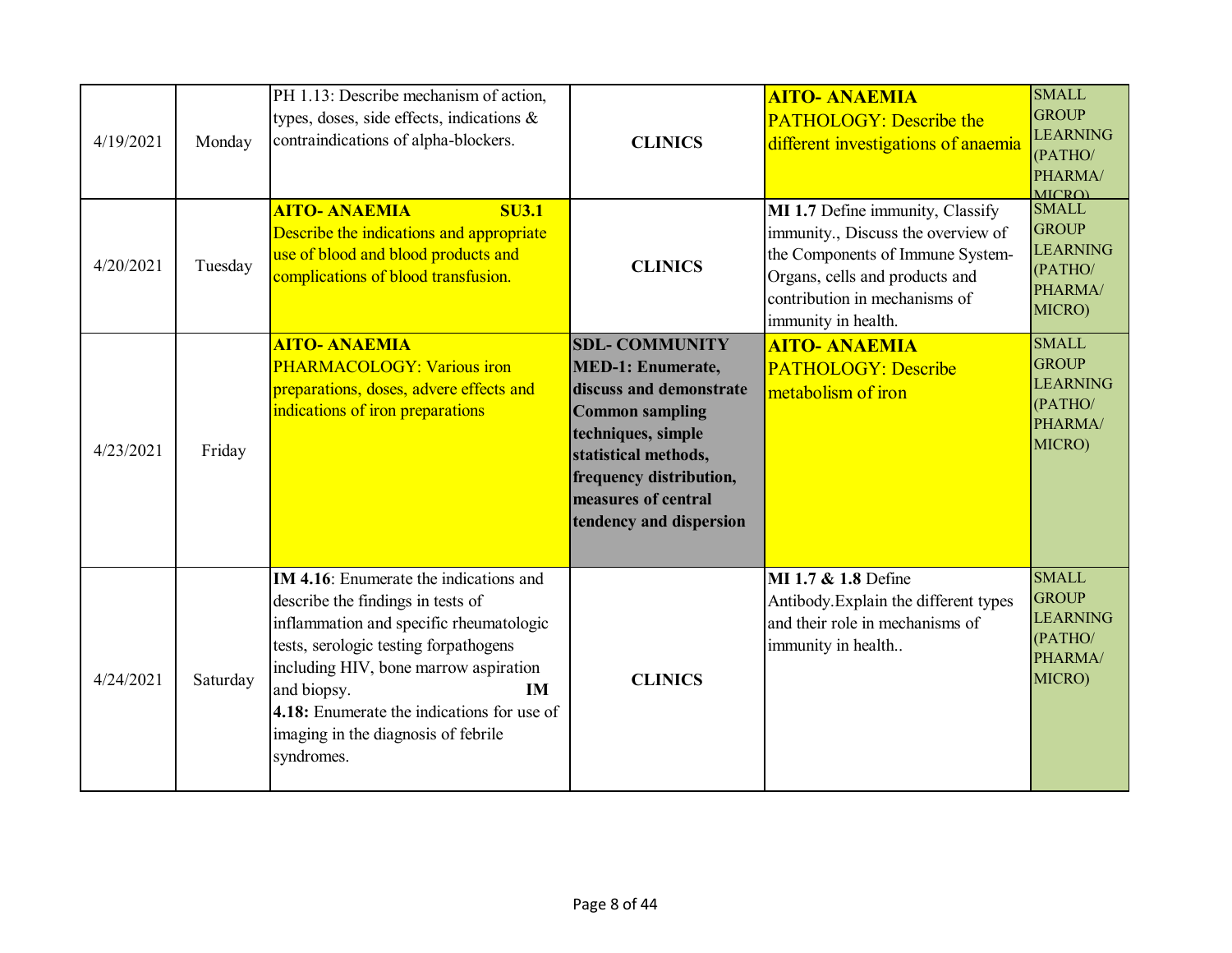| 4/26/2021 | Monday    | <b>AITO- ANAEMIA</b><br>PHARMACOLOGY: Functions,<br>preparations, doses, adverse effects &<br>indications of vit B12, folic acid.          | <b>CLINICS</b>                                                                                                                                   | <b>AITO- ANAEMIA</b><br>PATHOLOGY: Definition,<br>etiology, investigations,<br>differential diagnosis of<br>microcytic hypochromic anaemia.                                           | <b>SMALL</b><br><b>GROUP</b><br><b>LEARNING</b><br>(COM MED/<br>FSM) /<br><b>SPORTS.</b>   |
|-----------|-----------|--------------------------------------------------------------------------------------------------------------------------------------------|--------------------------------------------------------------------------------------------------------------------------------------------------|---------------------------------------------------------------------------------------------------------------------------------------------------------------------------------------|--------------------------------------------------------------------------------------------|
| 4/27/2021 | Tuesday   | SU 11.4 Enumerate the indications and<br>principles of day care General Surgery.<br>SU 11.6 Describe principles of safe<br>General Surgery | <b>CLINICS</b>                                                                                                                                   | MI 1.8 Outline the different types of<br>Antigen-Antibody reactions. Explain<br>in details Precipitation and<br>Agglutination, Complement fixation<br>test & neutralisation test etc. | <b>SMALL</b><br><b>GROUP</b><br><b>LEARNING</b><br>(COM MED/<br>FSM) /<br>SPORTS.          |
| 4/28/2021 | Wednesday | <b>AITO- ANAEMIA PATHOLOGY:</b><br>Metabolism of vit B12 etiology of vit B12<br>deficiency and pathogenesis of vit B12<br>deficiency       | <b>CLINICS</b>                                                                                                                                   | <b>AITO- ANAEMIA</b><br><b>PHARMACOLOGY: Functions,</b><br>preparations, doses, adverse<br>$\epsilon$ effects $\&$ indication of<br>erythropoeitin and colony<br>stimulating factors. | <b>SMALL</b><br><b>GROUP</b><br><b>LEARNING</b><br>(COM MED/<br>FSM) /<br>SPORTS.          |
| 4/29/2021 | Thursday  | MI 1.8 Antigen-Antibody Reaction newer<br>methods: explain briefly ELISA, ELFA,<br>CLIA, IFA, westernblot, rapid methods                   | <b>CLINICS</b>                                                                                                                                   | FM 2.9: Describe putrefaction,<br>mummification, adipocere and<br>maceration                                                                                                          | <b>SMALL</b><br><b>GROUP</b><br><b>LEARNING</b><br>(COM MED/<br>$FSM$ ) /<br><b>SPORTS</b> |
| 4/30/2021 | Friday    | PH 1.13: Describe mechanism of action,<br>types, doses, side effects, indications &<br>contraindications of Beta-blockers.                 | <b>AETCOM: Module 2.3:</b><br>Healthcare as a right.<br>Discuss the role of justice<br>as a guiding principle in<br>patient care.<br>Assessment. | <b>AITO- ANAEMIA</b><br><b>PATHOLOGY: laboratory</b><br>investigations of macrocytic<br>anaemia, etiology & differences of<br>megaloblastic and non-<br>megaloblastic anaemia.        | <b>SMALL</b><br><b>GROUP</b><br><b>LEARNING</b><br>(COM MED/<br>FSM) /<br>SPORTS.          |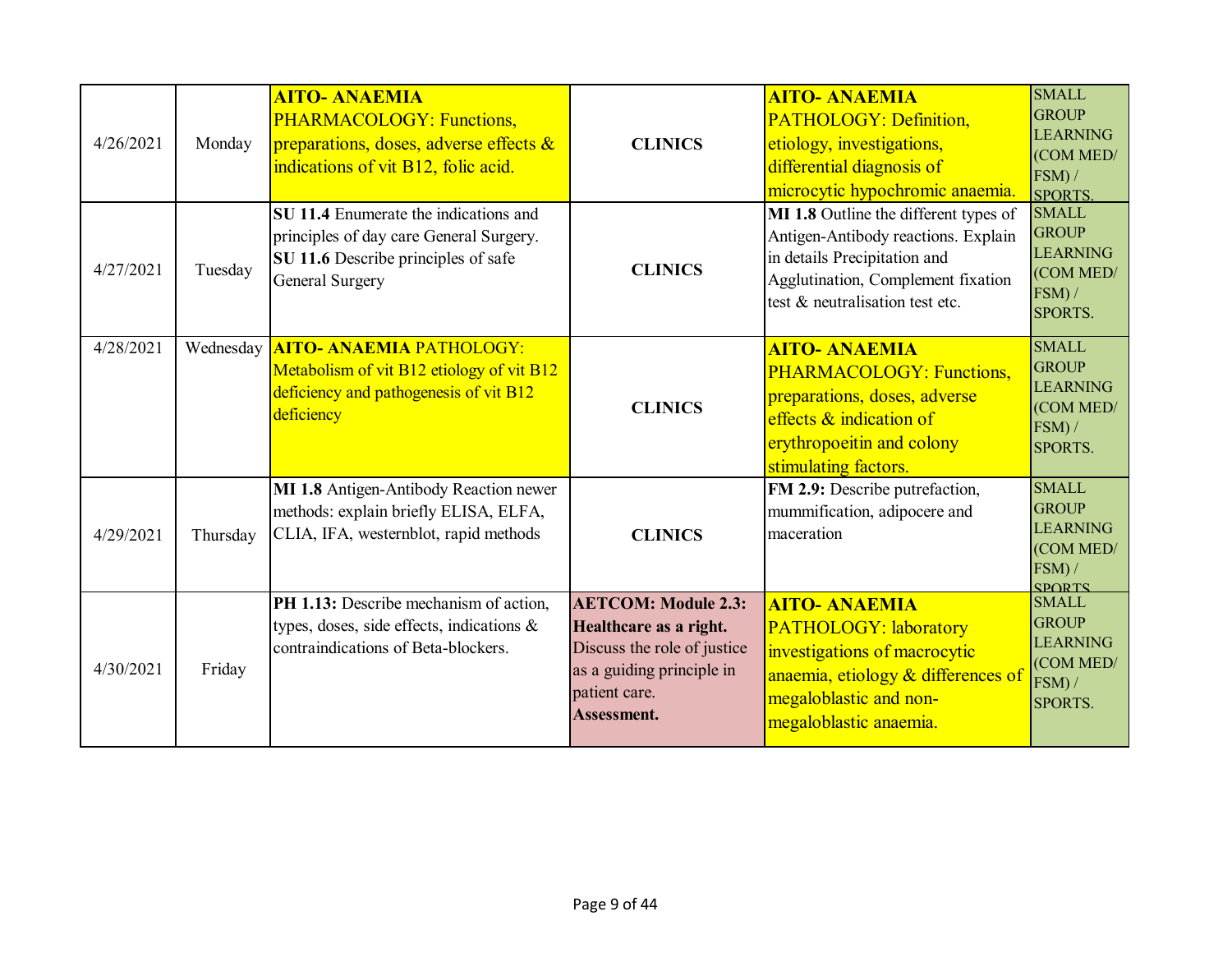| 5/1/2021  | Saturday  | <b>AITO-</b><br><b>ANAEMIA</b><br><b>COMMUNITY MED: Definition,</b><br>detrimental<br>effects,<br>burden,<br>interventions for prevention and<br>National Health Programme<br>for<br>Nutritional anemia.                                                                                | <b>CLINICS</b>                                                                                                                                                                                 | MI 1.7 & 1.8 Define complement.,<br>Enlist their biological role, Discus the<br>different pathways of complement in<br>mechanisms of immunity in health | <b>SMALL</b><br><b>GROUP</b><br><b>LEARNING</b><br>(COM MED/<br>FSM) /<br>SPORTS. |
|-----------|-----------|-----------------------------------------------------------------------------------------------------------------------------------------------------------------------------------------------------------------------------------------------------------------------------------------|------------------------------------------------------------------------------------------------------------------------------------------------------------------------------------------------|---------------------------------------------------------------------------------------------------------------------------------------------------------|-----------------------------------------------------------------------------------|
|           |           |                                                                                                                                                                                                                                                                                         | THEORY INTERNAL ASESSMENT (FORMATIVE).                                                                                                                                                         |                                                                                                                                                         |                                                                                   |
| 5/3/2021  | Monday    | PATHOLOGY:                                                                                                                                                                                                                                                                              | TIME: 10AM TO 1PM.                                                                                                                                                                             | <b>MARKS=100</b>                                                                                                                                        |                                                                                   |
| 5/4/2021  | Tuesday   | <b>PHARMACOLOGY</b>                                                                                                                                                                                                                                                                     | TIME: 10AM TO 1PM.                                                                                                                                                                             | <b>MARKS=100</b>                                                                                                                                        |                                                                                   |
| 5/5/2021  | Wednesday | <b>MICROBIOLOGY</b>                                                                                                                                                                                                                                                                     | TIME: 10AM TO 1PM.                                                                                                                                                                             | <b>MARKS=100</b>                                                                                                                                        |                                                                                   |
|           |           |                                                                                                                                                                                                                                                                                         | PRACTICAL INTERNAL ASESSMENT (FORMATIVE).                                                                                                                                                      |                                                                                                                                                         |                                                                                   |
| 5/6/2021  | Thursday  | PATHOLOGY:                                                                                                                                                                                                                                                                              | <b>PHARMACOLOGY</b>                                                                                                                                                                            | <b>MICROBIOLOGY</b>                                                                                                                                     |                                                                                   |
|           |           | <b>BATCH-A</b>                                                                                                                                                                                                                                                                          | <b>BATCH-B</b>                                                                                                                                                                                 | <b>BATCH-C</b>                                                                                                                                          |                                                                                   |
| 5/7/2021  | Friday    | <b>BATCH-B</b>                                                                                                                                                                                                                                                                          | <b>BATCH-C</b>                                                                                                                                                                                 | <b>BATCH-A</b>                                                                                                                                          |                                                                                   |
| 5/10/2021 | Monday    | <b>BATCH-C</b>                                                                                                                                                                                                                                                                          | <b>BATCH-A</b>                                                                                                                                                                                 | <b>BATCH-B</b>                                                                                                                                          |                                                                                   |
| 5/11/2021 | Tuesday   | SU 14.1 Describe aseptic technics,<br>sterilisation & disinfection.<br>SU 14.2 Describe surgical approaches,<br>incisions & use of appropriate instruments<br>in surgery in General.<br><b>SU 14.3</b><br>Describe materials & methods used for<br>surgical wound closure & anastomosis | <b>CLINICS</b>                                                                                                                                                                                 | MI 3.1: Antibiotic asociated<br>diarrhoea- Clostidium difficile.                                                                                        | <b>SMALL</b><br><b>GROUP</b><br><b>LEARNING</b><br>(PATHO/<br>PHARMA/<br>MICRO)   |
| 5/12/2021 | Wednesday | PA 16.1: Definition, classification of<br>hemolytic anaemia.                                                                                                                                                                                                                            | <b>SDL-FSM-1: Organ</b><br><b>Transplantation and The</b><br><b>Human Organ</b><br><b>Transplant (Amendment)</b><br><b>Act 2011 and discuss</b><br>ethical issues regarding<br>organ donation. | PH 1.15: Describe the mechanism/s<br>of action, types, doses, side effects,<br>indications and contraindications of<br>skeletal muscle relaxants.       | <b>SMALL</b><br><b>GROUP</b><br><b>LEARNING</b><br>(PATHO/<br>PHARMA/<br>MICRO)   |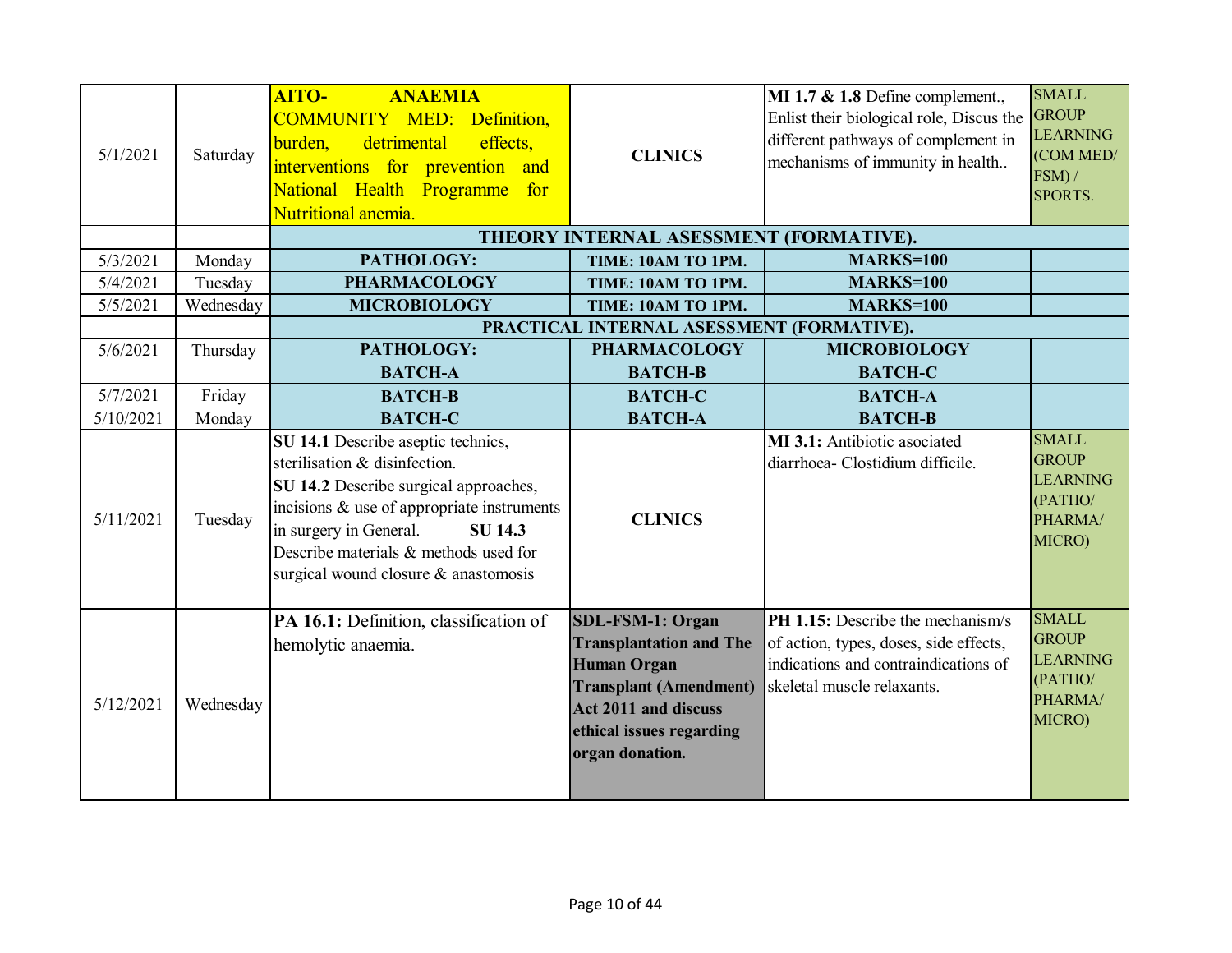| 5/13/2021 | Thursday  | MI 4.3: Infection due to Actinomycetes<br>nocardia.                                                                                                                                                                                       | <b>CLINICS</b> | FM 2.11, 2.12 & 2.13: Describe and<br>discuss autopsy procedures including<br>post-mortem examination, different<br>types of autopsies, aims and<br>objectives of postmortem<br>examination.<br>Describe the legal requirements<br>to conduct postmortem examination<br>and procedures to conduct medico-<br>legal post-mortem examination.<br>Describe and discuss<br>obscure autopsy | <b>SMALL</b><br><b>GROUP</b><br><b>LEARNING</b><br>(PATHO/<br>PHARMA/<br>MICRO)        |
|-----------|-----------|-------------------------------------------------------------------------------------------------------------------------------------------------------------------------------------------------------------------------------------------|----------------|----------------------------------------------------------------------------------------------------------------------------------------------------------------------------------------------------------------------------------------------------------------------------------------------------------------------------------------------------------------------------------------|----------------------------------------------------------------------------------------|
| 5/15/2021 | Saturday  | <b>IM 25.2:</b> Discuss and describe the<br>common causes, pathophysiology<br>andmanifestations of these diseases.<br><b>IM</b><br>25.8: Enumerate the indications for use of<br>newer techniques in the diagnosis of these<br>infections | <b>CLINICS</b> | MI 1.7 $&$ 1.8 What is soluble<br>products of lymphoid cells? Types of<br>soluble products of lymphoid cells.<br>Discuss the role of<br>cytokines/lymphokines in<br>mechanisms of immunity in health.                                                                                                                                                                                  | <b>SMALL</b><br><b>GROUP</b><br><b>LEARNING</b><br>(PATHO/<br>PHARMA/<br>MICRO)        |
| 5/17/2021 | Monday    | PH 1.17: Describe the mechanism/s of<br>action, types, doses, side effects,<br>indications and contraindications of local<br>anesthetics                                                                                                  | <b>CLINICS</b> | PA 16.1-16.5: Describe<br>pathogenesis, clinical features and<br>hematological indices of<br>hemolytic anaemia                                                                                                                                                                                                                                                                         | <b>SMALL</b><br><b>GROUP</b><br>LEARNING<br>(PATHO/<br>PHARMA/<br><b>MICRO)</b>        |
| 5/18/2021 | Tuesday   | SU 16.1 Minimally invasive general<br>surgery. Describe indications, advantages<br>& disadvantages of minimally invasive<br>General Surgery                                                                                               | <b>CLINICS</b> | MI 1.7 $&$ 1.8: Immune responses:<br>Discuss the mechanism of action of<br>Cell-mediated and antibody-mediated<br>response                                                                                                                                                                                                                                                             | <b>SMALL</b><br><b>GROUP</b><br><b>LEARNING</b><br>(PATHO/<br>PHARMA/<br><b>MICRO)</b> |
| 5/19/2021 | Wednesday | PH1.25: Describe the mechanisms of<br>action, types, doses, side effects,<br>indications and contraindications of Oral<br>anticoagulants.                                                                                                 | <b>CLINICS</b> | PA 16.3 Describe pathogenesis,<br>features and hematological indices<br>of sickle cell anaemia                                                                                                                                                                                                                                                                                         | <b>SMALL</b><br><b>GROUP</b><br><b>LEARNING</b><br>(PATHO/<br>PHARMA/<br><b>MICRO</b>  |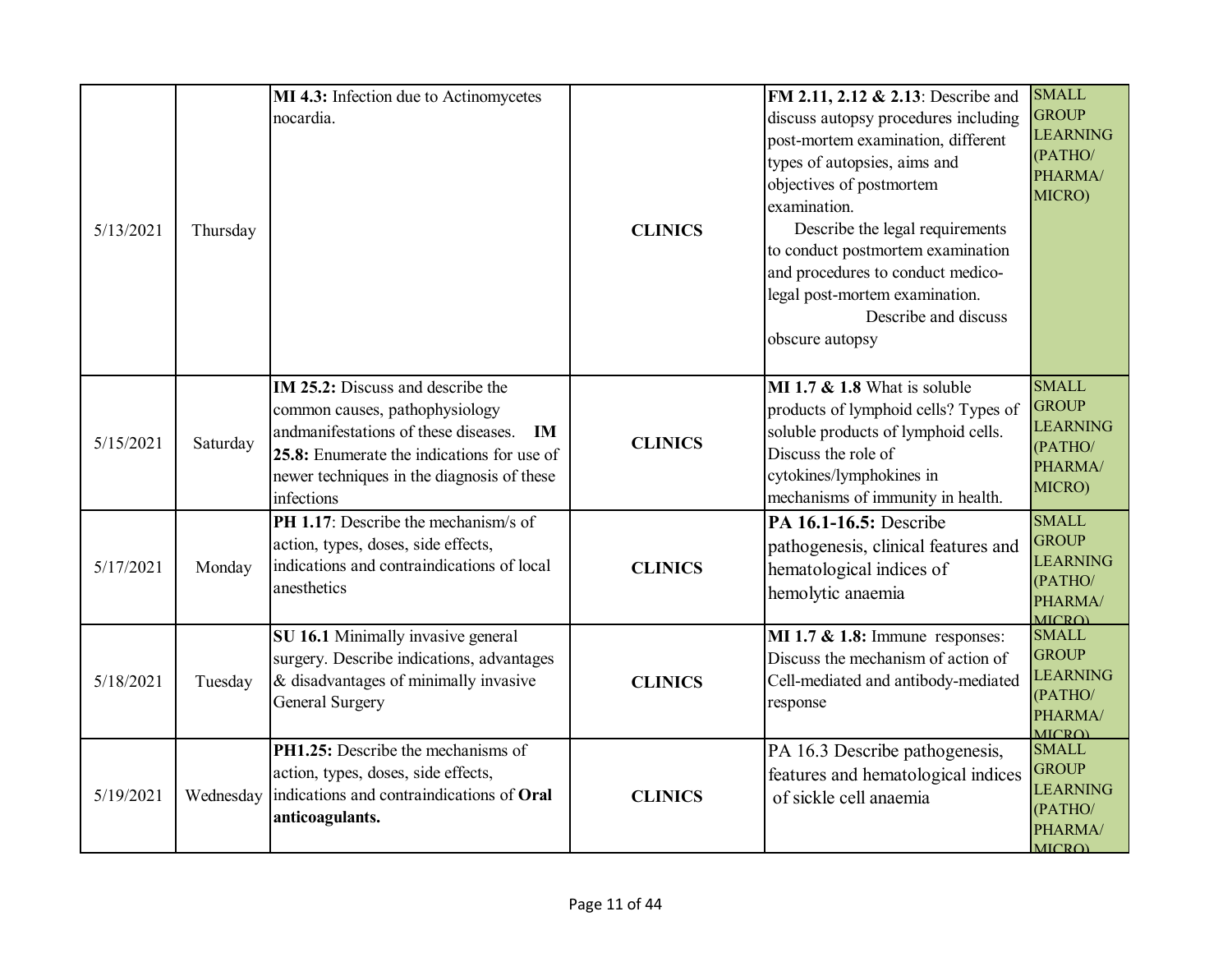| 5/20/2021 | Thursday | MI: 1.7 and 1.8: Immune response:<br>Discuss the mechanism of cell mediated<br>response.                                                                                                                                                    | <b>CLINICS</b>                                                                                                                                                     | FM 2.15, 2.16 & 2.17: Describe<br>special protocols for conduction of<br>medico-legal autopsies in cases of<br>death in custody or following<br>violation of human rights as per<br>National Human Rights Commission<br>Guidelines.<br>Describe and discuss<br>examination of mutilated bodies or<br>fragments, charred bones and bundle<br>of bones.<br>Describe and<br>discuss exhumation | <b>SMALL</b><br><b>GROUP</b><br><b>LEARNING</b><br>(PATHO/<br>PHARMA/<br>MICRO)         |
|-----------|----------|---------------------------------------------------------------------------------------------------------------------------------------------------------------------------------------------------------------------------------------------|--------------------------------------------------------------------------------------------------------------------------------------------------------------------|---------------------------------------------------------------------------------------------------------------------------------------------------------------------------------------------------------------------------------------------------------------------------------------------------------------------------------------------------------------------------------------------|-----------------------------------------------------------------------------------------|
| 5/21/2021 | Friday   | PH1.25: Describe the mechanisms of<br>action, types, doses, side effects,<br>indications and contraindications of<br>parenteral anticoagulants.                                                                                             | <b>AETCOM: Module 2.4:</b><br><b>Working in a healthcare</b><br>team.<br>1. Demonstrate<br>the ability to work in a<br>team of peers and<br>superiors (1st class). | PA 16.3 Describe pathogenesis,<br>features and hematological indices<br>and PBF of thalassemia.                                                                                                                                                                                                                                                                                             | <b>SMALL</b><br><b>GROUP</b><br><b>LEARNING</b><br>(PATHO/<br>PHARMA/<br>MICRO)         |
| 5/22/2021 | Saturday | <b>IM 25.1:</b> Describe and discuss the<br>response and the influence of host<br>immune status, risk factors and<br>comorbidities on zoonotic diseases (e.g.<br>Leptospirosis, Rabies) and non-febrile<br>infectious disease (e.g.Tetanus) | <b>CLINICS</b>                                                                                                                                                     | MI 1.10 Define hypersensitivity,<br>Classify hypersensitivity. Explain the<br>mechanisms of different types of<br>hypersensitivity.                                                                                                                                                                                                                                                         | <b>SMALL</b><br><b>GROUP</b><br><b>LEARNING</b><br>(PATHO/<br>PHARMA/<br>MICRO)         |
| 5/24/2021 | Monday   | PH1.25: Describe the mechanisms of<br>action, types, doses, side effects,<br>indications and contraindications of<br>antiplatelets.                                                                                                         | <b>CLINICS</b>                                                                                                                                                     | PA 16.4: Describe pathogenesis,<br>features and hematological indices<br>& PBF of acquired hemolytic<br>anaemia.                                                                                                                                                                                                                                                                            | <b>SMALL</b><br><b>GROUP</b><br><b>LEARNING</b><br>(COM MED/<br>FSM) /<br><b>SPORTS</b> |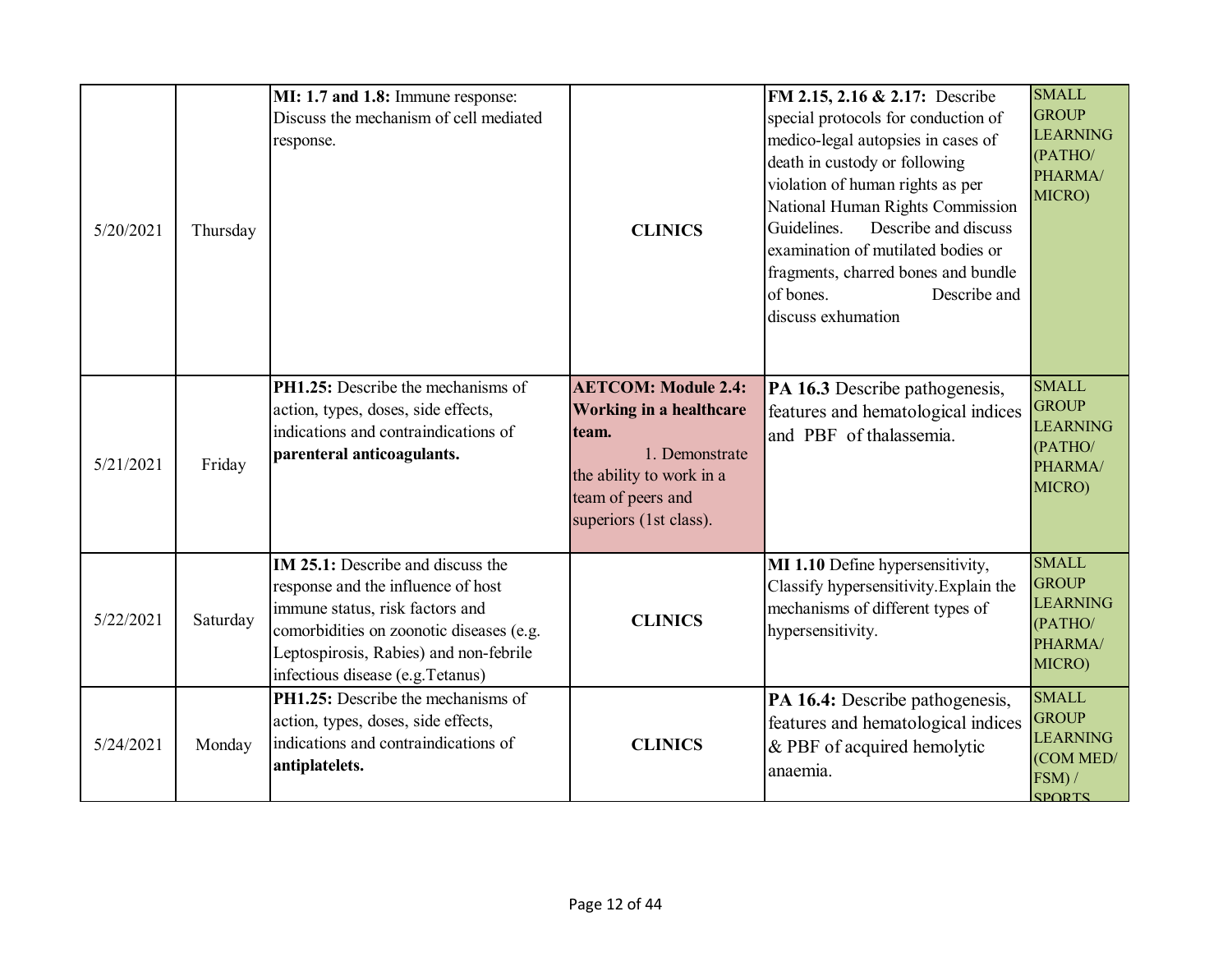| 5/25/2021 | Tuesday  | SU 17.3 Describe principles in<br>management of mass casualties.<br>SU 17.4 Describe<br>pathophysiology, mechanism of head<br>injuries                                              | <b>CLINICS</b>                                                                                                | MI 1.11 Discuss the immunological<br>basis tumour immunity                                                                                                          | <b>SMALL</b><br><b>GROUP</b><br><b>LEARNING</b><br>(COM MED/<br>FSM) /<br><b>SPORTS</b> |
|-----------|----------|-------------------------------------------------------------------------------------------------------------------------------------------------------------------------------------|---------------------------------------------------------------------------------------------------------------|---------------------------------------------------------------------------------------------------------------------------------------------------------------------|-----------------------------------------------------------------------------------------|
| 5/27/2021 | Thursday | <b>MI 1.9</b> Enumerate the universal<br>immunization schedule. Discuss the<br>immunological basis of vaccines.                                                                     | <b>CLINICS</b>                                                                                                | <b>FM 2.18 &amp; 2.19:</b> Crime Scene<br>Investigation.<br>Investigation of anaesthetic, operative<br>deaths:                                                      | <b>SMALL</b><br><b>GROUP</b><br><b>LEARNING</b><br>(COM MED/<br>FSM) /<br><b>SPORTS</b> |
| 5/28/2021 | Friday   | PH1.25: Describe the mechanisms of<br>action, types, doses, side effects,<br>indications and contraindications of<br>fibrinolytics.                                                 | <b>SDL-PATHOLOGY-2</b><br>PA 13.2 Describe the role<br>of anticoagulants in<br>haematology & lab<br>practice. | PA 16.5: Describe the peripheral<br>blood picture in different<br>hemolytic anaemia                                                                                 | <b>SMALL</b><br><b>GROUP</b><br><b>LEARNING</b><br>(COM MED/<br>FSM) /<br><b>SPORTS</b> |
| 5/29/2021 | Saturday | IM 3.1: Define, discuss, describe and<br>distinguish community acquired<br>pneumonia, nosocomial pneumonia and<br>aspiration pneumonia.                                             | <b>CLINICS</b>                                                                                                | MI 1.1 Enlist the causative agents of<br>Blood stream infections, Mention the<br>pathogenesis of septicemia., Outline<br>the laboratory diagnosis of<br>septicemia. | <b>SMALL</b><br><b>GROUP</b><br><b>LEARNING</b><br>(COM MED/<br>FSM) /<br><b>SPORTS</b> |
| 5/31/2021 | Monday   | PH 1.50: Describe mechanisms of action,<br>types, doses, side effects, indications and<br>contraindications of immunomodulators<br>and management of organ transplant<br>rejection. | <b>CLINICS</b>                                                                                                | PA 9.3 Describe the HLA system and<br>the immune principles involved in<br>transplant and mechanism of<br>transplant rejection                                      | <b>SMALL</b><br><b>GROUP</b><br><b>LEARNING</b><br>(PATHO/<br>PHARMA/<br>MICRO)         |
| 6/1/2021  | Tuesday  | SU 13.2 Describe principles of<br>immunosuppressive therapy. Enumerate<br>indications, describe surgical principles,<br>management of organ transplantation.                        | <b>CLINICS</b>                                                                                                | MI 2.1: Mention the etiopathogenesis<br>and Laboratory diagnosis of<br>Rheumatic fever                                                                              | <b>SMALL</b><br><b>GROUP</b><br><b>LEARNING</b><br>(PATHO/<br>PHARMA/<br><b>MICRO)</b>  |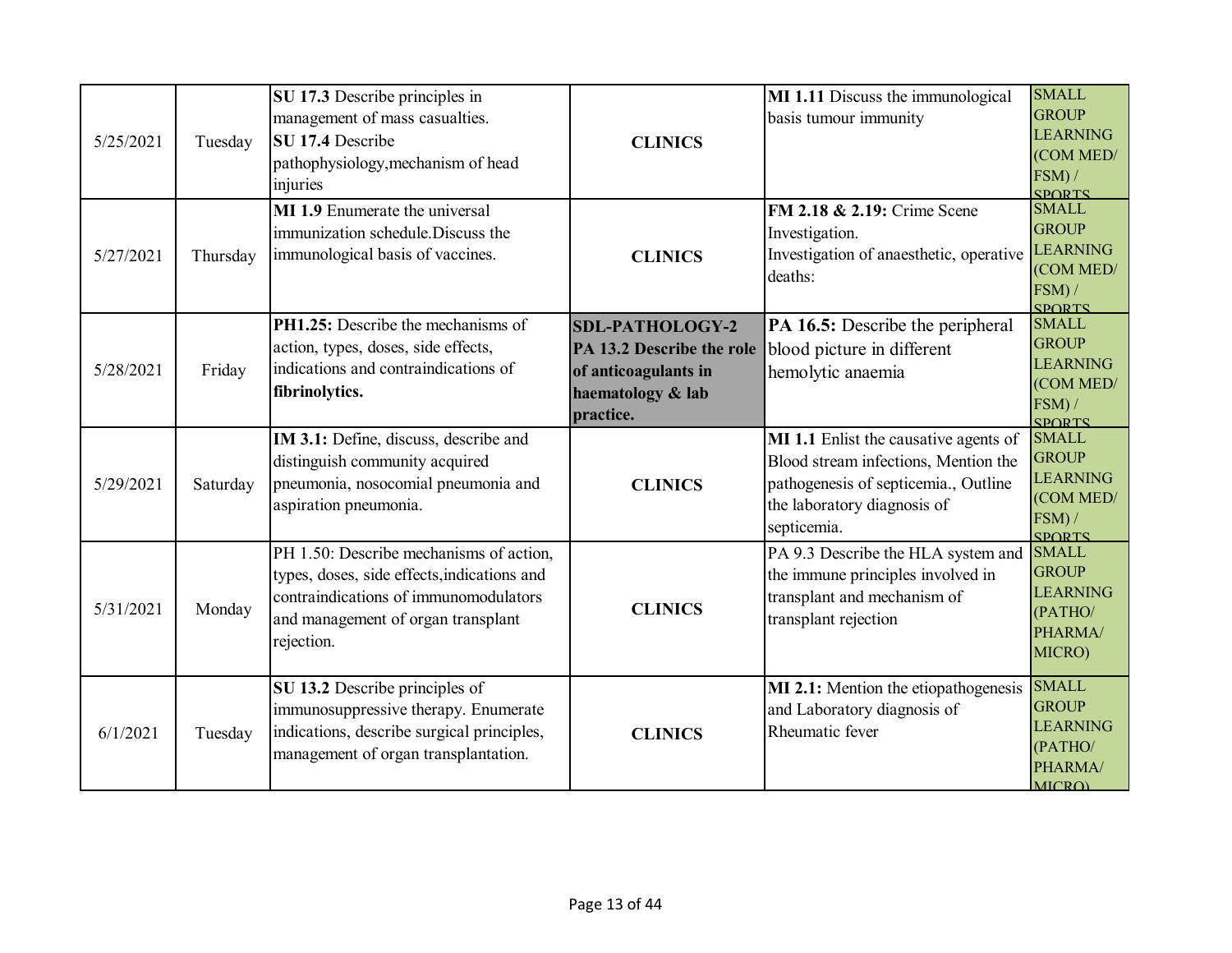| 6/2/2021 | Wednesday | PA 9.4 Define autoimmunity. Enumerate<br>autoimmune disorders.                                                                                                           | <b>CLINICS</b>                                                                                                                                                    | <b>PH1.31:</b> Describe the mechanisms<br>of action, types, doses, side effects,<br>indications and contraindications of<br>hypolipidemic agent.                                                                                                                                                                                                                        | <b>SMALL</b><br><b>GROUP</b><br><b>LEARNING</b><br>(PATHO/<br>PHARMA/<br>MICRO)        |
|----------|-----------|--------------------------------------------------------------------------------------------------------------------------------------------------------------------------|-------------------------------------------------------------------------------------------------------------------------------------------------------------------|-------------------------------------------------------------------------------------------------------------------------------------------------------------------------------------------------------------------------------------------------------------------------------------------------------------------------------------------------------------------------|----------------------------------------------------------------------------------------|
| 6/3/2021 | Thursday  | MI 2.7: Explain the etiopathogenesis of<br>HIV infection                                                                                                                 | <b>CLINICS</b>                                                                                                                                                    | FM 2.24: Thermal deaths: Describe<br>the clinical features, post-mortem<br>finding and medicolegal aspects of<br>injuries due to physical agents like<br>heat (heathyper-pyrexia, heat stroke,<br>sun stroke, heat<br>exhaustion/prostration, heat cramps<br>[miner's cramp] or cold (systemic<br>and localized hypothermia, frostbite,<br>trench foot, immersion foot) | <b>SMALL</b><br><b>GROUP</b><br><b>LEARNING</b><br>(PATHO/<br>PHARMA/<br>MICRO)        |
| 6/4/2021 | Friday    | PH 1.30: Describe the mechanisms of<br>action, types, doses, side effects,<br>indications and contraindications of<br>antiarrhythmics.                                   | <b>AETCOM:</b> Module 2.4<br>contd: Working in a<br>healthcare team.<br>1.<br>Demonstrate the ability to<br>work in a team of peers<br>and superiors (2nd class). | PA 9.6: Define and describe the<br>pathogenesis and pathology of HIV<br>and AIDS.                                                                                                                                                                                                                                                                                       | <b>SMALL</b><br><b>GROUP</b><br><b>LEARNING</b><br>(PATHO/<br>PHARMA/<br>MICRO)        |
| 6/5/2021 | Saturday  | <b>IM 3.2:</b> Discuss and describe the<br>aetiologies of various kinds of pneumonia<br>and their microbiology depending on the<br>setting and immune status of the host | <b>CLINICS</b>                                                                                                                                                    | MI 2.7: Explain the diagnosis of<br>HIV infection                                                                                                                                                                                                                                                                                                                       | <b>SMALL</b><br><b>GROUP</b><br><b>LEARNING</b><br>(PATHO/<br>PHARMA/<br><b>MICRO)</b> |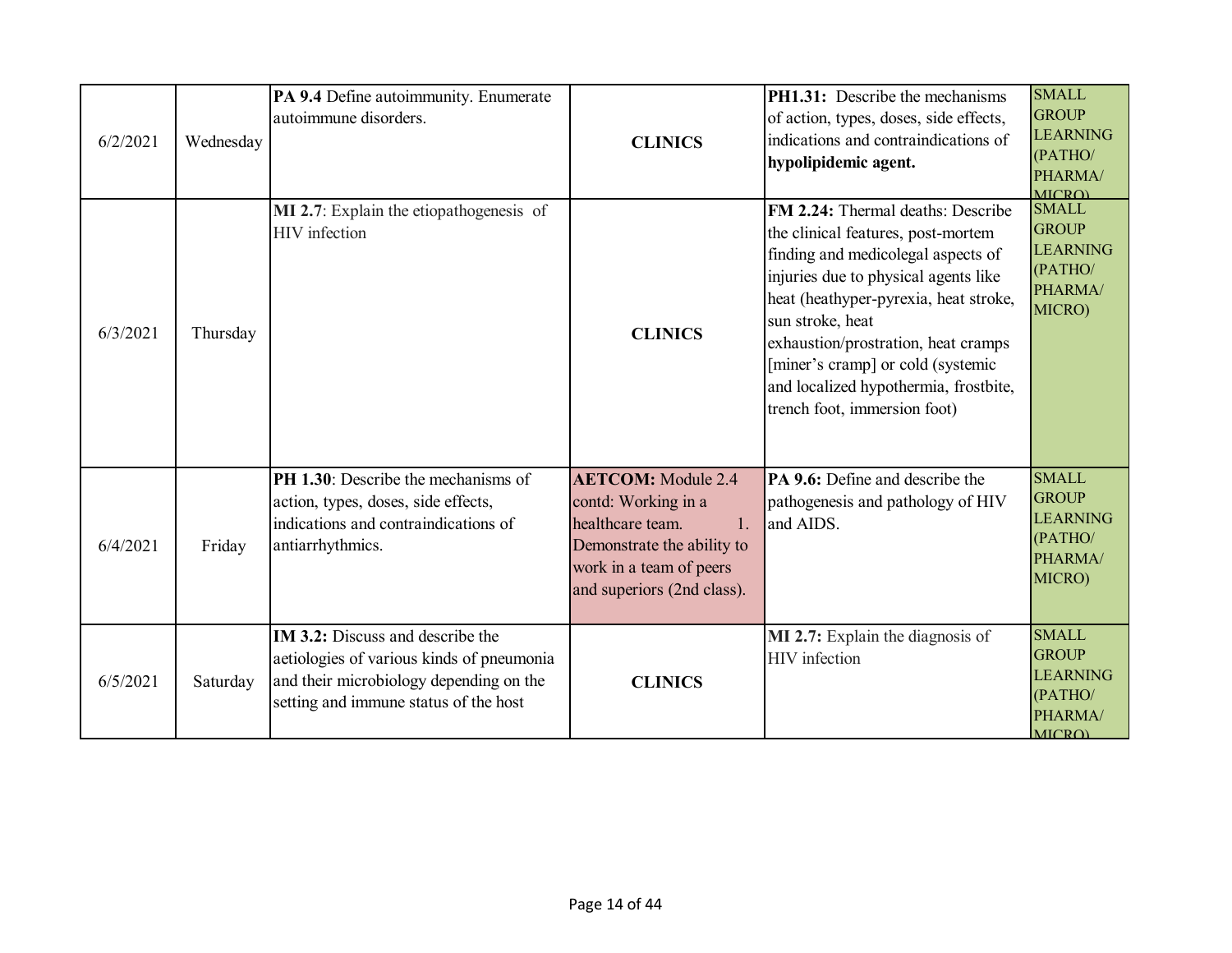| 6/7/2021  | Monday    | PH 1.24: Describe the mechanism/s of<br>action, types, doses, side effects,<br>indications and contraindications of the<br>drugs affecting renal systems including<br>diuretics, antidiuretics- vasopressin and<br>analogues. | <b>CLINICS</b>                                     | PA 6.1 Define and describe edema,<br>its types, pathogenesis and clinical<br>correlations.                                                                                                                                           | <b>SMALL</b><br><b>GROUP</b><br><b>LEARNING</b><br>(PATHO/<br>PHARMA/<br>MICRO)        |
|-----------|-----------|-------------------------------------------------------------------------------------------------------------------------------------------------------------------------------------------------------------------------------|----------------------------------------------------|--------------------------------------------------------------------------------------------------------------------------------------------------------------------------------------------------------------------------------------|----------------------------------------------------------------------------------------|
| 6/8/2021  | Tuesday   | SU 17.5 Describe clinical features for<br>neurological assessment & GCS in head<br>injuries.<br><b>SU</b><br>17.6 Chose appropriate investigation $\&$<br>discuss principles of management of head<br>injuries                | <b>CLINICS</b>                                     | MI 3.3: Discuss the etiopathogenesis<br>and laboratory diagnosis of Enteric<br>fever                                                                                                                                                 | <b>SMALL</b><br><b>GROUP</b><br><b>LEARNING</b><br>(PATHO/<br>PHARMA/<br>MICRO)        |
| 6/9/2021  | Wednesday | PA 6.1: Define and describe edema, its<br>types, pathogenesis and clinical<br>correlations.                                                                                                                                   | <b>CLINICS</b>                                     | <b>PH 1.24:</b> Describe the mechanism/s<br>of action, types, doses, side effects,<br>indications and contraindications of<br>the drugs affecting renal systems<br>including diuretics, antidiuretics-<br>vasopressin and analogues. | <b>SMALL</b><br><b>GROUP</b><br><b>LEARNING</b><br>(PATHO/<br>PHARMA/<br>MICRO)        |
| 6/10/2021 | Thursday  | MI 1.1: Comment on pathogenesis and<br>diagnosis of Brucellosis, Leptospirosis<br>and Borreliosis                                                                                                                             | <b>CLINICS</b>                                     | <b>OG 2.1:</b> Describe and discuss the<br>development and anatomy of the<br>female reproductive tract,<br>relationship to other pelvic organs,<br>applied anatomy as related to<br>Obstetrics and Gynaecology.                      | <b>SMALL</b><br><b>GROUP</b><br><b>LEARNING</b><br>(PATHO/<br>PHARMA/<br>MICRO)        |
| 6/11/2021 | Friday    | <b>PH 1.27:</b> Describe the mechanisms of<br>action, types, doses, side effects,<br>indications and contraindications of<br>antihypertensive drugs.                                                                          | $SDL-$<br>PHARMACOLOGY-2:<br>Occular pharmacology. | AITO- IHD.<br>PA<br>6.4 Define and describe normal<br>haemostasis and the etiopathogenesis<br>and consequences of thrombosis.                                                                                                        | <b>SMALL</b><br><b>GROUP</b><br><b>LEARNING</b><br>(PATHO/<br>PHARMA/<br><b>MICRO)</b> |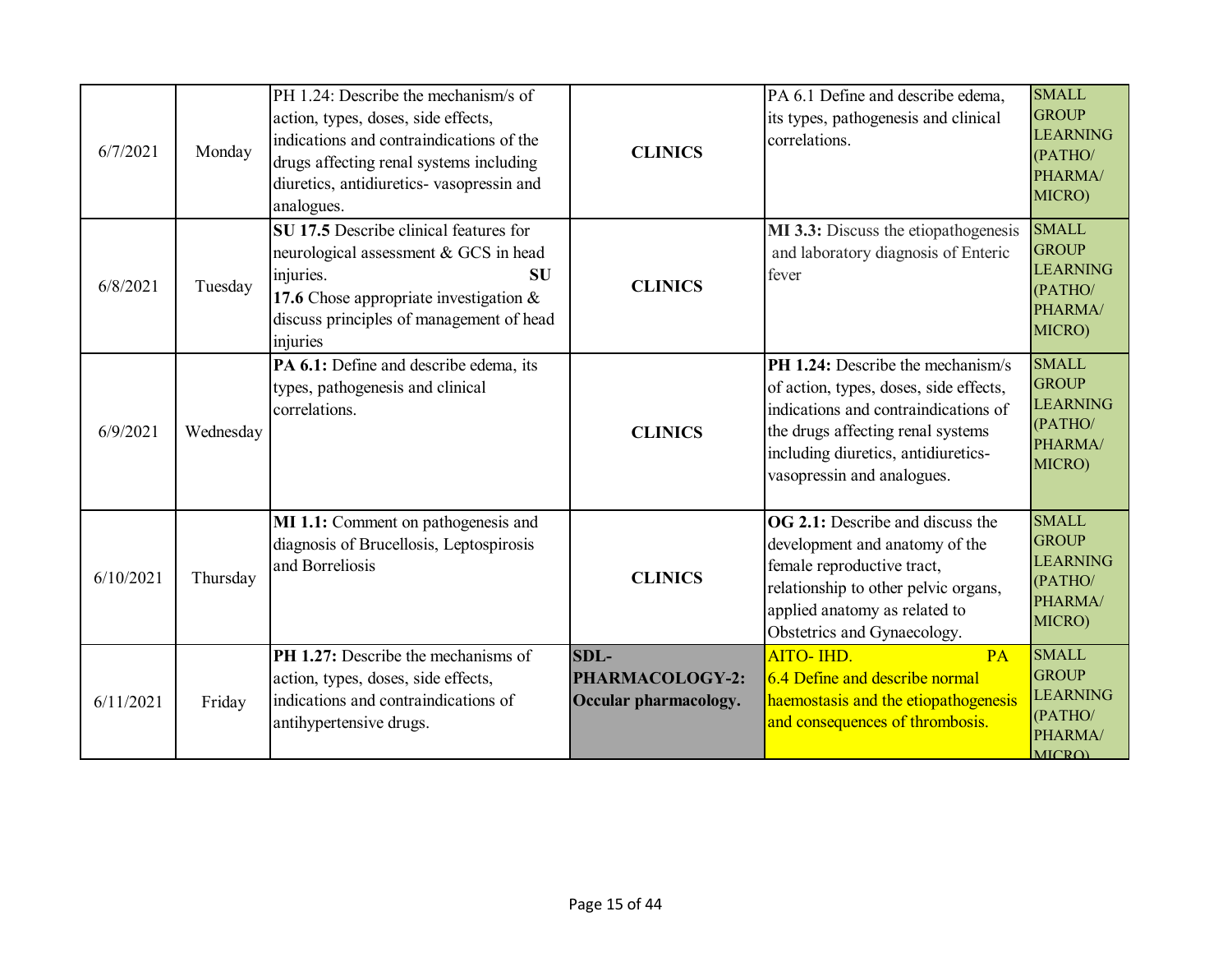| 6/14/2021 | Monday    | PH 1.27: Describe the mechanisms of<br>action, types, doses, side effects,<br>indications and contraindications of<br>antihypertensive drugs.                                                 | <b>CLINICS</b>                                                                                                                                                                                                                         | <b>AITO- IHD</b><br>PA<br>$6.5$ : Define and describe embolism<br>and its causes and common types.                                                                                                                                             | <b>SMALL</b><br><b>GROUP</b><br><b>LEARNING</b><br>(PATHO/<br>PHARMA/<br>MICRO)       |
|-----------|-----------|-----------------------------------------------------------------------------------------------------------------------------------------------------------------------------------------------|----------------------------------------------------------------------------------------------------------------------------------------------------------------------------------------------------------------------------------------|------------------------------------------------------------------------------------------------------------------------------------------------------------------------------------------------------------------------------------------------|---------------------------------------------------------------------------------------|
| 6/15/2021 | Tuesday   | SU 17.8 Describe pathophysiology of<br>chest injuries.<br>SU 17.9 Describe clinical features &<br>principles of management of chest injuries                                                  | <b>CLINICS</b>                                                                                                                                                                                                                         | MI 1.1: Enlist viruses causing Viral<br>hemorrhagic fever. Explain the types,<br>etiopathogenesis and diagnosis of<br>Dengue                                                                                                                   | <b>SMALL</b><br><b>GROUP</b><br><b>LEARNING</b><br>(PATHO/<br>PHARMA/<br><b>MICRO</b> |
| 6/16/2021 | Wednesday | <b>AITO- IHD.</b><br>PATHOLOGY:<br>Describe the epidemiology and risk factors<br>of ischemic heart disease                                                                                    | <b>CLINICS</b>                                                                                                                                                                                                                         | PH 1.28: Describe the mechanisms of<br>action, types, doses, side effects,<br>indications and contraindications of<br>drugs used in CHF.                                                                                                       | <b>SMALL</b><br><b>GROUP</b><br><b>LEARNING</b><br>(PATHO/<br>PHARMA/<br><b>MICRO</b> |
| 6/17/2021 | Thursday  | MI 1.1: Enlist the Rickettsial infections.<br>Briefly explain the pathogenesis and lab<br>diagnosis                                                                                           | <b>CLINICS</b>                                                                                                                                                                                                                         | <b>AITO- IHD.</b><br>FSM:<br>Cardiac temponade, causes of cardiac<br>temponade, saddle thrombus, medico-<br>legal aspects of sudden death due to<br>cardiovascular causes, relationship<br>between death due to trauma and<br>natural disease. | <b>SMALL</b><br><b>GROUP</b><br><b>LEARNING</b><br>(PATHO/<br>PHARMA/<br>MICRO)       |
| 6/18/2021 | Friday    | PHARMACOLOGY:<br>AITO-IHD.<br>Describe the mechanisms of action, types,<br>doses, side effects, indications and<br>contraindications of the drugs used in<br>ischemic heart disease-nitrates. | <b>AETCOM:</b> Module 2.4<br>contd: Working in a<br>$\overline{2}$ .<br>healthcare team.<br>Demonstrate respect in<br>relationship with patients,<br>fellow team members,<br>superiors and other<br>healthcare workers.<br>Assessment. | AITO- IHD.<br>PATHOLOGY: Describe the etiology,<br>pathophysiology of ischemic heart<br>disease                                                                                                                                                | <b>SMALL</b><br><b>GROUP</b><br><b>LEARNING</b><br>(PATHO/<br>PHARMA/<br>MICRO)       |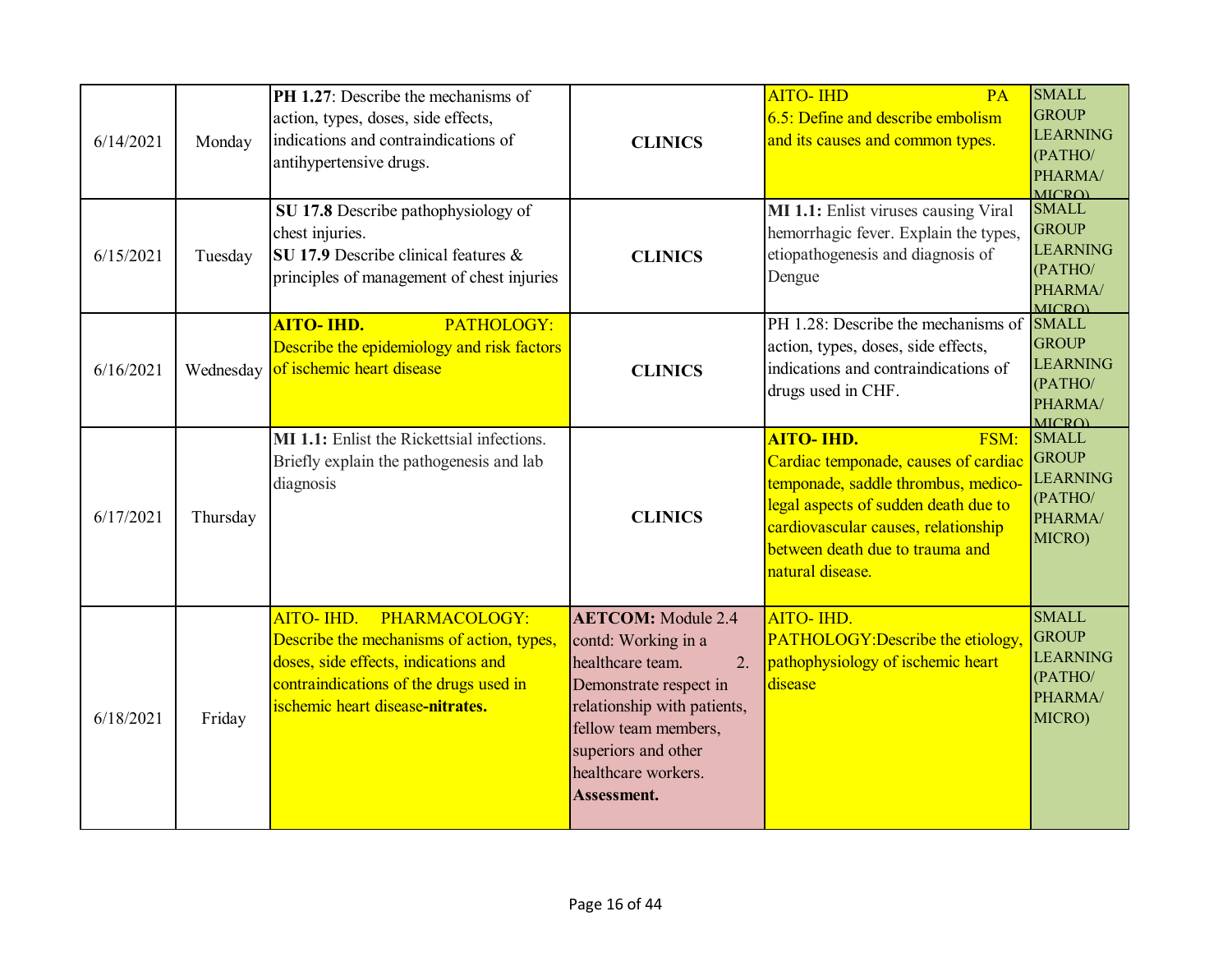| 6/19/2021 | Saturday  | IM 3.3: Discuss and describe the<br>pathogenesis, presentation, natural history<br>and complications of pneumonia                                                                                                                                          | <b>CLINICS</b> | MI 3.1: Explain the etiopathogenesis<br>and lab diagnosis of Cholera                                                                                                                                                                                                                                 | <b>SMALL</b><br><b>GROUP</b><br><b>LEARNING</b><br>(PATHO/<br>PHARMA/<br><b>MICRO</b>  |
|-----------|-----------|------------------------------------------------------------------------------------------------------------------------------------------------------------------------------------------------------------------------------------------------------------|----------------|------------------------------------------------------------------------------------------------------------------------------------------------------------------------------------------------------------------------------------------------------------------------------------------------------|----------------------------------------------------------------------------------------|
| 6/21/2021 | Monday    | <b>AITO- IHD.</b><br>PHARMACOLOGY:<br>Describe the mechanisms of action, types,<br>doses, side effects, indications and<br>contraindications of the drugs used in<br>ischemic heart disease-Beta blocker,<br><b>Calcium channel blockers &amp; others.</b> | <b>CLINICS</b> | <b>AITO- IHD.</b><br><b>PATHOLOGY:Describe the</b><br>presentation, gross and microscopic<br>featres, diagnostic tests and<br>complications of ischemic heart<br>disease                                                                                                                             | <b>SMALL</b><br><b>GROUP</b><br><b>LEARNING</b><br>(PATHO/<br>PHARMA/<br>MICRO)        |
| 6/22/2021 | Tuesday   | SU 2.2 Describe clinical features of shock<br>and its appropriate treatment                                                                                                                                                                                | <b>CLINICS</b> | MI 2.5: Explain the etiopathogenesis,<br>clinical evolution and lab diagnosis of<br>Kala azar                                                                                                                                                                                                        | <b>SMALL</b><br><b>GROUP</b><br><b>LEARNING</b><br>(PATHO/<br>PHARMA/<br><b>MICRO)</b> |
| 6/23/2021 | Wednesday | PA 6.3 Define and describe shock, its<br>pathogenesis and its stages                                                                                                                                                                                       | <b>CLINICS</b> | <b>PH 1.27:</b> Describe the mechanisms<br>of action, types, doses, side effects,<br>indications and contraindications of<br>drugs used in shock.                                                                                                                                                    | <b>SMALL</b><br><b>GROUP</b><br><b>LEARNING</b><br>(PATHO/<br>PHARMA/<br><b>MICRO</b>  |
| 6/24/2021 | Thursday  | MI 2.5: Explain the etiopathogenesis,<br>clinical evolution and lab diagnosis of<br>Filariasis                                                                                                                                                             | <b>CLINICS</b> | <b>AITO- IHD.</b><br>FSM:<br>Define sudden death, cardiovascular<br>causes of sudden natural death,<br>describe coronary circulation,<br>gross/autopsy and histopathological<br>findings of heart in a case of death<br>due to myocardial infarction,<br>hypertrophic obstructive<br>cardiomyopathy, | <b>SMALL</b><br><b>GROUP</b><br><b>LEARNING</b><br>(PATHO/<br>PHARMA/<br>MICRO)        |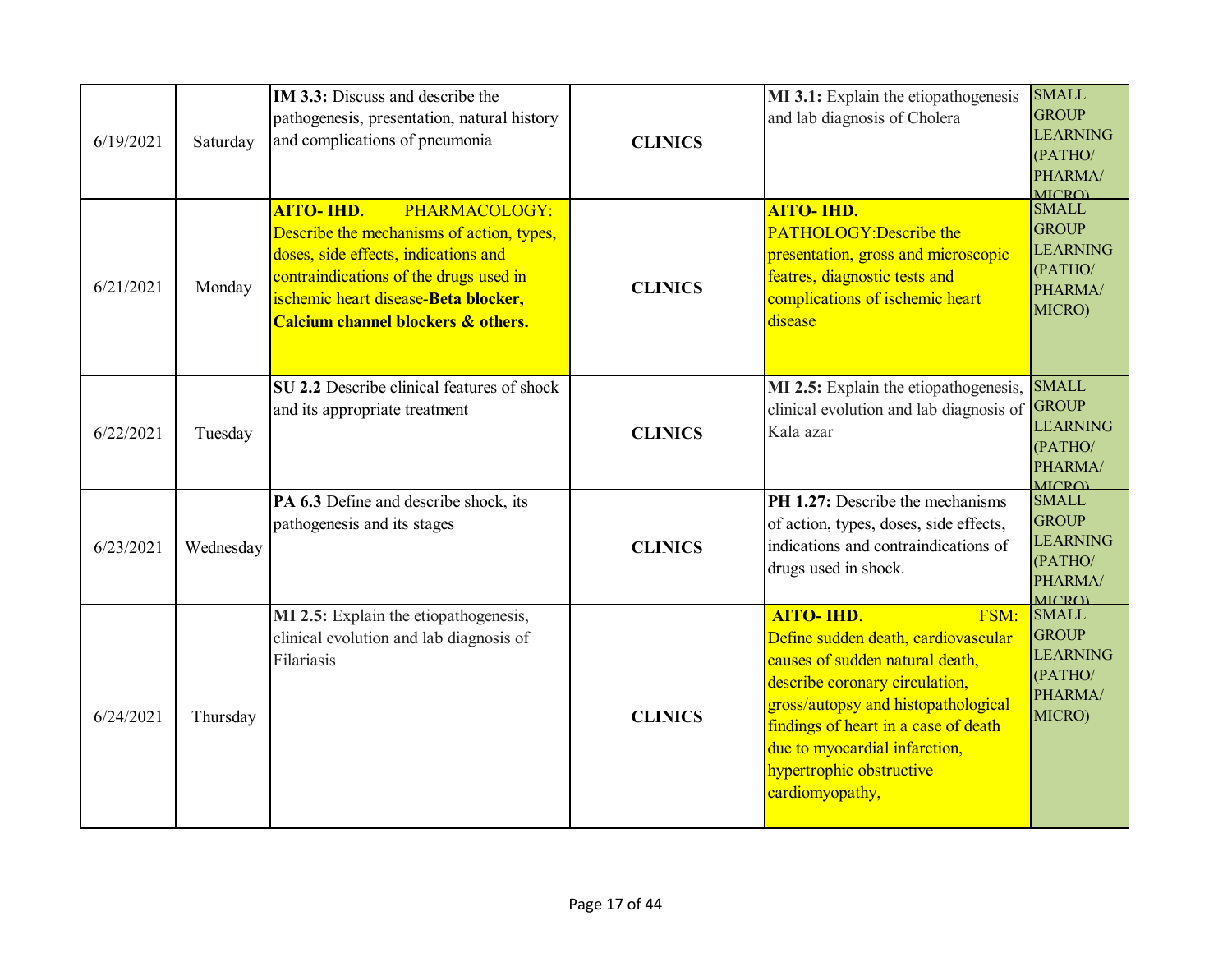| 6/25/2021 | Friday    | PH1.18: Describe the mechanism/s of<br>action, types, doses, side effects,<br>indications and contraindications of<br>general anaesthetics, and preanesthetic<br>medications.                                             | <b>SDL-MICROBIOLOGY</b><br>2: SKIN & SOFT<br><b>TISUE &amp;</b><br><b>MUSCULOSKELETAL</b><br><b>INFECTIONS.</b> | PA 21.2 Classify and describe the<br>etiology, pathogenesis and pathology<br>of vascular and platelet disorders<br>including ITP and haemophilias.                                                              | <b>SMALL</b><br><b>GROUP</b><br><b>LEARNING</b><br>(PATHO/<br>PHARMA/<br>MICRO)          |
|-----------|-----------|---------------------------------------------------------------------------------------------------------------------------------------------------------------------------------------------------------------------------|-----------------------------------------------------------------------------------------------------------------|-----------------------------------------------------------------------------------------------------------------------------------------------------------------------------------------------------------------|------------------------------------------------------------------------------------------|
| 6/26/2021 | Saturday  | CM3.1: Describe the health hazards of<br>air, water, noise, radiation and pollution                                                                                                                                       | <b>CLINICS</b>                                                                                                  | MI 3.1: Explain the etiopathogenesis<br>and lab diagnosis of Shigellosis                                                                                                                                        | <b>SMALL</b><br><b>GROUP</b><br><b>LEARNING</b><br>(PATHO/<br>PHARMA/<br><b>MICRO</b>    |
| 6/28/2021 | Monday    | PH 1.19 Describe mechanism of action,<br>types, doses, side effects, indications &<br>contraindications of anxiolytics, sedatives<br>& hypnotics.                                                                         | <b>CLINICS</b>                                                                                                  | PA 21.2 Classify and describe the<br>etiology, pathogenesis and pathology<br>of vascular and platelet disorders<br>including ITP and haemophilias.                                                              | <b>SMALL</b><br><b>GROUP</b><br><b>LEARNING</b><br>(COM MED/<br>FSM) /<br><b>SPORTS</b>  |
| 6/29/2021 | Tuesday   | SU 18.1 Describe pathogenesis, clinical<br>features & management of various<br>cutaneous & sub cutaneous infection.<br>SU 18.2 Classify skin tumors.<br>Differentiate different skin tumors &<br>discuss their management | <b>CLINICS</b>                                                                                                  | MI 3.1: Explain the etiopathogenesis,<br>complications and lab diagnosis of<br>Intestinal amoebiasis                                                                                                            | <b>SMALL</b><br><b>GROUP</b><br><b>LEARNING</b><br>(COM MED/<br>FSM) /<br><b>SPORTS.</b> |
| 6/30/2021 | Wednesday | PA 21.4 and 21.5: Define, describe,<br>laboratory findings and diagnosis of<br>disseminated intravascular coagulation<br>and diagnosis of Vitamin K deficiency.                                                           | <b>CLINICS</b>                                                                                                  | PH 1.19: Describe mechanism of<br>action, types, doses, side effects,<br>indications & contraindications of<br>anti-psychotic and anti-maniacs.                                                                 | <b>SMALL</b><br><b>GROUP</b><br><b>LEARNING</b><br>(COM MED/<br>FSM) /<br><b>SPORTS</b>  |
| 7/1/2021  | Thursday  | <b>AITO-MALARIA.</b><br><b>MICROBIOLOGY: History,</b><br>etiological agents/parasites,<br>morphological features of those<br>parasites, mode of transmission & life<br>cycle of Malaria disease,                          | <b>CLINICS</b>                                                                                                  | <b>OG 2.1:</b> Describe and discuss the<br>development and anatomy of the<br>female reproductive tract,<br>relationship to other pelvic organs,<br>applied anatomy as related to<br>Obstetrics and Gynaecology. | <b>SMALL</b><br><b>GROUP</b><br><b>LEARNING</b><br>(COM MED/<br>FSM) /<br>SPORTS.        |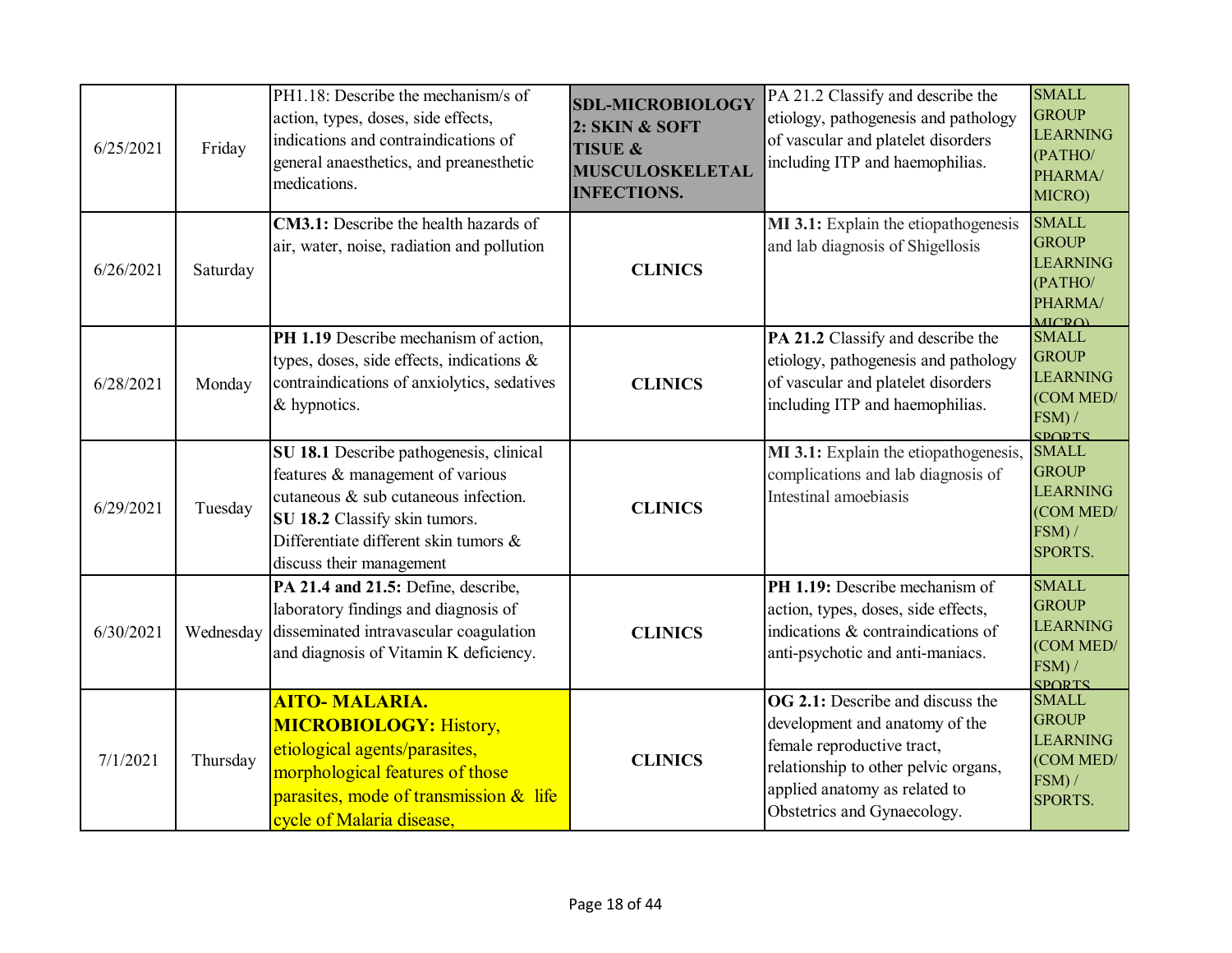| 7/2/2021 | Friday   | PH 1.19: Describe mechanism of action,<br>types, doses, side effects, indications &<br>contraindications of anti-psychotic and<br>anti-maniacs.                               | <b>AETCOM:</b> Module 2.5:<br>Identify, discuss and<br>defend medico-legal, socio-<br>cultural and ethical issues<br>as it pertain to patient<br>autonomy, patient rights<br>and shared responsibility<br>in health care.<br>1. Introduction and<br>group formation.<br>2.case introduction | PA 21.4 and 21.5: Define, describe,<br>laboratory findings and diagnosis of<br>disseminated intravascular<br>coagulation and diagnosis of Vitamin<br>K deficiency.                                                           | <b>SMALL</b><br><b>GROUP</b><br><b>LEARNING</b><br>(COM MED/<br>FSM) /<br>SPORTS.        |
|----------|----------|-------------------------------------------------------------------------------------------------------------------------------------------------------------------------------|---------------------------------------------------------------------------------------------------------------------------------------------------------------------------------------------------------------------------------------------------------------------------------------------|------------------------------------------------------------------------------------------------------------------------------------------------------------------------------------------------------------------------------|------------------------------------------------------------------------------------------|
| 7/3/2021 | Saturday | AITO-<br><b>MALARIA</b><br><b>COMMUNITY MED (CM3.6):</b><br>Vectors- Definition, classification,<br>diseases transmision and mechanism<br>of disease transmission by vectors. | <b>CLINICS</b>                                                                                                                                                                                                                                                                              | MI 3.1: Comment on<br>etiopathogenesis and lab diagnosis of<br>Strongylodosis, Trichuriasis,<br>Enterobiasis.                                                                                                                | <b>SMALL</b><br><b>GROUP</b><br><b>LEARNING</b><br>(COM MED/<br>FSM) /<br><b>SPORTS.</b> |
| 7/5/2021 | Monday   | <b>AITO-MALARIA COMMUNITY</b><br>MED (CM3.6): National health<br>programme related to vector borne<br>Integrated<br>diseases,<br>vector<br>management.                        | <b>CLINICS</b>                                                                                                                                                                                                                                                                              | <b>AITO-MALARIA</b><br><b>PATHOLOGY: Define and decribe</b><br>pathology of malaria                                                                                                                                          | <b>SMALL</b><br><b>GROUP</b><br><b>LEARNING</b><br>(PATHO/<br>PHARMA/<br>MICRO)          |
| 7/6/2021 | Tuesday  | <b>AITO- MALARIA</b><br><b>IM</b><br>4.6: Discuss and describe the<br>manifestations of Malaria.                                                                              | <b>CLINICS</b>                                                                                                                                                                                                                                                                              | <b>AITO- MALARIA.</b><br><b>MICROBIOLOGY: Describe</b><br>briefly clinical stages of<br>uncomplicated Malaria. Describe<br>briefly different complications of<br>Malaria. Describe pathogenesis of<br>uncomplicated Malaria. | <b>SMALL</b><br><b>GROUP</b><br><b>LEARNING</b><br>(PATHO/<br>PHARMA/<br>MICRO)          |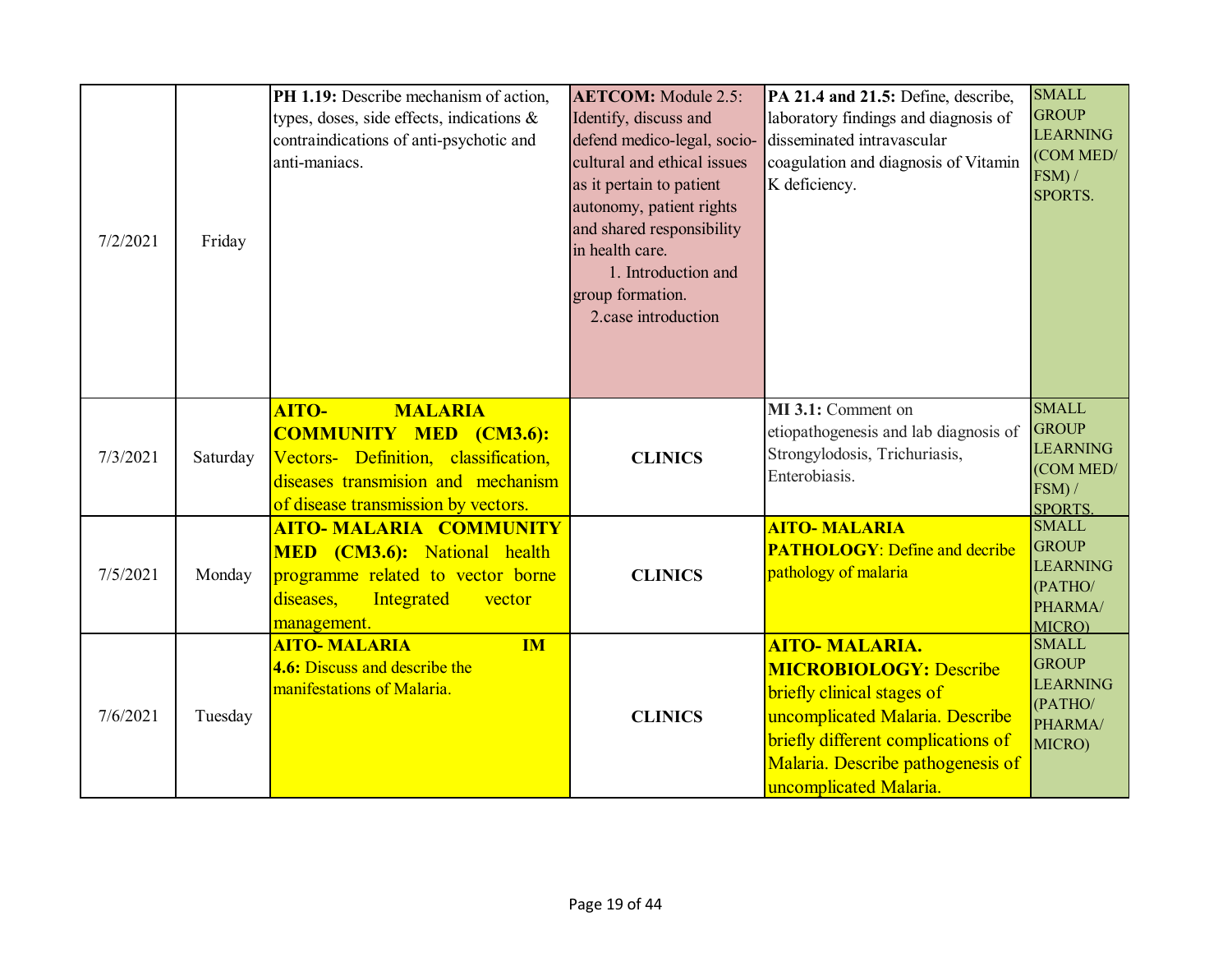| 7/7/2021  | Wednesday | PA 27.1: Distinguish arteriosclerosis from<br>atherosclerosis. Describe the pathogenesis<br>and pathology of various causes and types<br>of arteriosclerosis   | <b>CLINICS</b>                                                                                     | <b>AITO-MALARIA</b><br><b>PHARMACOLOGY: Describe and</b><br>discuss the pharmacology,<br>indications, adverse reactions,<br>interactions of drugs for malaria. | <b>SMALL</b><br><b>GROUP</b><br><b>LEARNING</b><br>(PATHO/<br>PHARMA/<br><b>MICRO</b>  |
|-----------|-----------|----------------------------------------------------------------------------------------------------------------------------------------------------------------|----------------------------------------------------------------------------------------------------|----------------------------------------------------------------------------------------------------------------------------------------------------------------|----------------------------------------------------------------------------------------|
| 7/8/2021  | Thursday  | <b>AITO-MALARIA</b><br><b>MICROBIOLOGY:</b><br>Immunopathogenesis of Cerebral Malaria.<br>Different modalities of investigations of<br>malaria.                | <b>CLINICS</b>                                                                                     | OG 3.1: Describe the physiology of<br>ovulation, menstruation, fertilization,<br>implantation and gametogenesis.                                               | <b>SMALL</b><br><b>GROUP</b><br><b>LEARNING</b><br>(PATHO/<br>PHARMA/<br><b>MICRO</b>  |
| 7/9/2021  | Friday    | <b>AITO-MALARIA</b><br><b>PHARMACOLOGY:</b> Describe and<br>discuss the pharmacology, indications,<br>adverse reactions, interactions of drugs for<br>malaria. | <b>SDL- COMMUNITY</b><br><b>MED-2: Describe</b><br>manmade disasters in the<br>world and in India. | PA 27.2: Describe the etiology,<br>dynamics, pathology types and<br>complications of aneurysms including<br>aortic aneurysms                                   | <b>SMALL</b><br><b>GROUP</b><br><b>LEARNING</b><br>(PATHO/<br>PHARMA/<br><b>MICRO</b>  |
| 7/12/2021 | Monday    | PH1.47: Describe and discuss the<br>pharmacology, indications, adverse<br>reactions, interactions of antiamoebic and<br>other antiprotozoal drugs.             | <b>CLINICS</b>                                                                                     | PA 27.3: Describe the etiology,<br>types, stages pathophysiology,<br>pathology and complications of heart<br>failure                                           | <b>SMALL</b><br><b>GROUP</b><br><b>LEARNING</b><br>(PATHO/<br>PHARMA/<br><b>MICRO)</b> |
|           |           |                                                                                                                                                                | THEORY INTERNAL ASESSMENT (FORMATIVE).                                                             |                                                                                                                                                                |                                                                                        |
| 7/13/2021 | Tuesday   | PATHOLOGY:                                                                                                                                                     | TIME: 10AM TO 1PM.                                                                                 | <b>MARKS=100</b>                                                                                                                                               |                                                                                        |
| 7/14/2021 | Wednesday | <b>PHARMACOLOGY</b>                                                                                                                                            | TIME: 10AM TO 1PM.                                                                                 | <b>MARKS=100</b>                                                                                                                                               |                                                                                        |
| 7/15/2021 | Thursday  | <b>MICROBIOLOGY</b>                                                                                                                                            | TIME: 10AM TO 1PM.                                                                                 | <b>MARKS=100</b>                                                                                                                                               |                                                                                        |
| 7/16/2021 | Friday    | PATHOLOGY:                                                                                                                                                     | PRACTICAL INTERNAL ASESSMENT (FORMATIVE).<br><b>PHARMACOLOGY</b>                                   | <b>MICROBIOLOGY</b>                                                                                                                                            |                                                                                        |
|           |           | <b>BATCH-A</b>                                                                                                                                                 | <b>BATCH-B</b>                                                                                     | <b>BATCH-C</b>                                                                                                                                                 |                                                                                        |
| 7/19/2021 | Monday    | <b>BATCH-B</b>                                                                                                                                                 | <b>BATCH-C</b>                                                                                     | <b>BATCH-A</b>                                                                                                                                                 |                                                                                        |
| 7/20/2021 | Tuesday   | <b>BATCH-C</b>                                                                                                                                                 | <b>BATCH-A</b>                                                                                     | <b>BATCH-B</b>                                                                                                                                                 |                                                                                        |
| 7/22/2021 | Thursday  | MI 3.1: Enlist the intestinal cestoidal and<br>trematode infection. Comment on D.<br>latum, Taenia, Hymenolepis, Fasciola<br>buski.                            | <b>CLINICS</b>                                                                                     | OG 3.1: Describe the physiology of<br>ovulation, menstruation, fertilization,<br>implantation and gametogenesis.                                               |                                                                                        |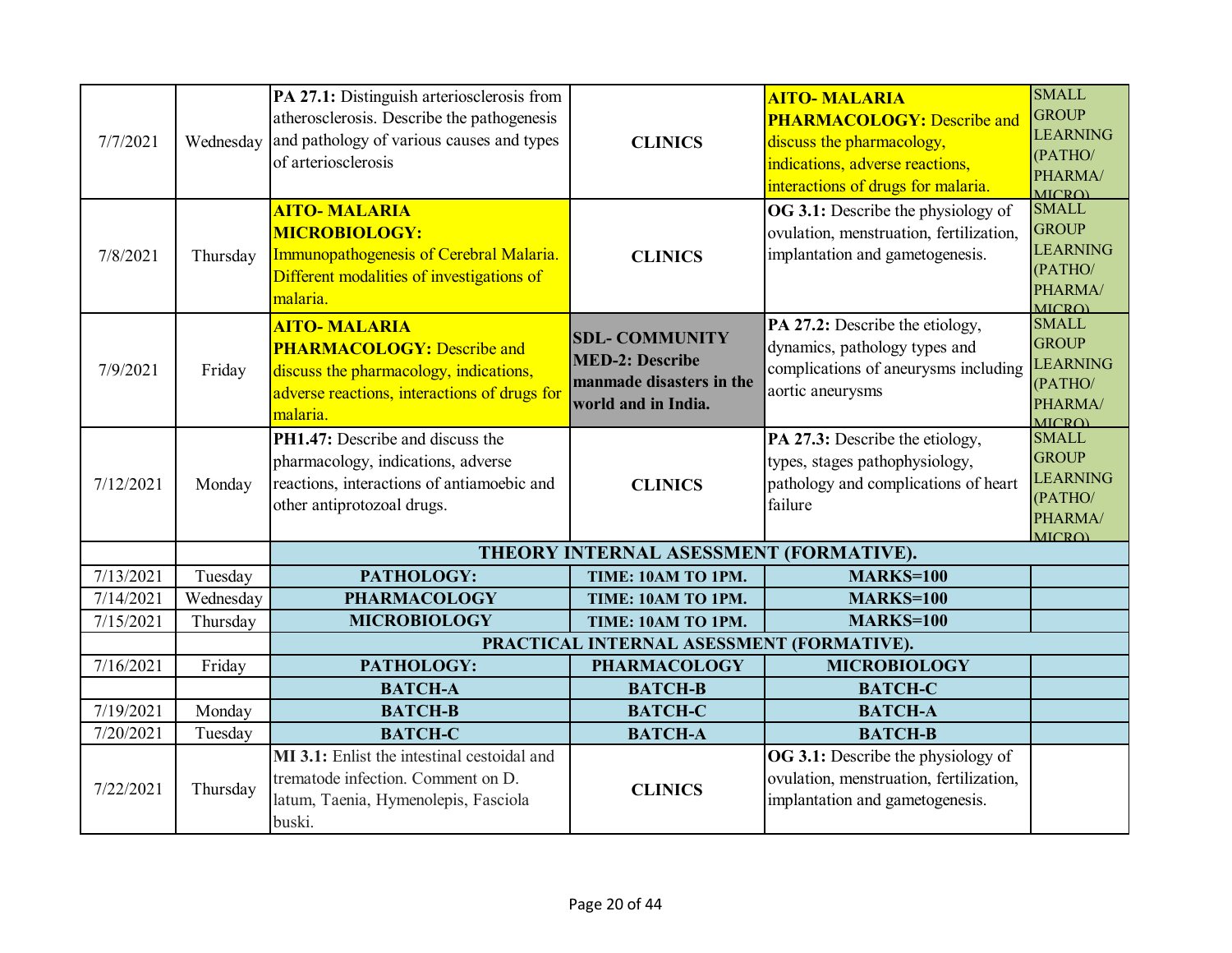| 7/23/2021 | Friday    | PH1.48: Describe the mechanisms of<br>action, types, doses, side effects,<br>indications & contraindications of<br>Antihelminthic drugs.                                                                    | SDL-FSM-2: Discuss<br>estimation of time since<br>death | PA 27.4: Describe the gross and<br>microscopic features, criteria and<br>complications of rheumatic fever.                                                                                |                                                                                         |
|-----------|-----------|-------------------------------------------------------------------------------------------------------------------------------------------------------------------------------------------------------------|---------------------------------------------------------|-------------------------------------------------------------------------------------------------------------------------------------------------------------------------------------------|-----------------------------------------------------------------------------------------|
| 7/24/2021 | Saturday  | CM3.2: Describe concepts of safe and<br>wholesome water, sanitary sources of<br>water, water purification processes, water<br>quality standards, concepts of water<br>conservation and rainwater harveting. | <b>CLINICS</b>                                          | <b>MI 2.1, 2.2:</b> Mention the<br>etiopathogenesis and Laboratory<br>diagnosis of Rheumatic fever.                                                                                       |                                                                                         |
| 7/26/2021 | Monday    | PH 1.19: Describe mechanism of action,<br>types, doses, side effects, indications &<br>contraindications of anti-depressants.                                                                               | <b>CLINICS</b>                                          | PA 27.4: Describe the gross and<br>microscopic features, criteria and<br>complications of rheumatic fever.                                                                                |                                                                                         |
| 7/27/2021 | Tuesday   | SU 19.1 Describe etiology &<br>classification of cleft lip & plate.<br>SU 19.2 Describe principles of<br>reconstruction of cleft lip & plate                                                                | <b>CLINICS</b>                                          | MI 1.1: Etiopathogesis and lab<br>diagnosis of plague.                                                                                                                                    | <b>SMALL</b><br><b>GROUP</b><br><b>LEARNING</b><br>(COM MED/<br>FSM) /<br><b>SPORTS</b> |
| 7/28/2021 | Wednesday | PA 27. 6: Describe the etiology,<br>pathophysiology, pathology, gross<br>microscopic features, diagnosis and<br>complications of infective endocarditis.                                                    | <b>CLINICS</b>                                          | PH 1.19: Describe mechanism of<br>action, types, doses, side effects,<br>indications & contraindications of<br>anti-parkinsonian drugs and drugs for<br>other neurodegenerative diseases. | <b>SMALL</b><br><b>GROUP</b><br><b>LEARNING</b><br>(COM MED/<br>FSM) /<br>SPORTS.       |
| 7/29/2021 | Thursday  | MI 6.1: Rhino virus, adeno virus<br>andinfectious mononucleosis                                                                                                                                             | <b>CLINICS</b>                                          | OG 3.1: Describe the physiology of<br>ovulation, menstruation, fertilization,<br>implantation and gametogenesis.                                                                          | <b>SMALL</b><br><b>GROUP</b><br><b>LEARNING</b><br>(COM MED/<br>FSM) /<br><b>SPORTS</b> |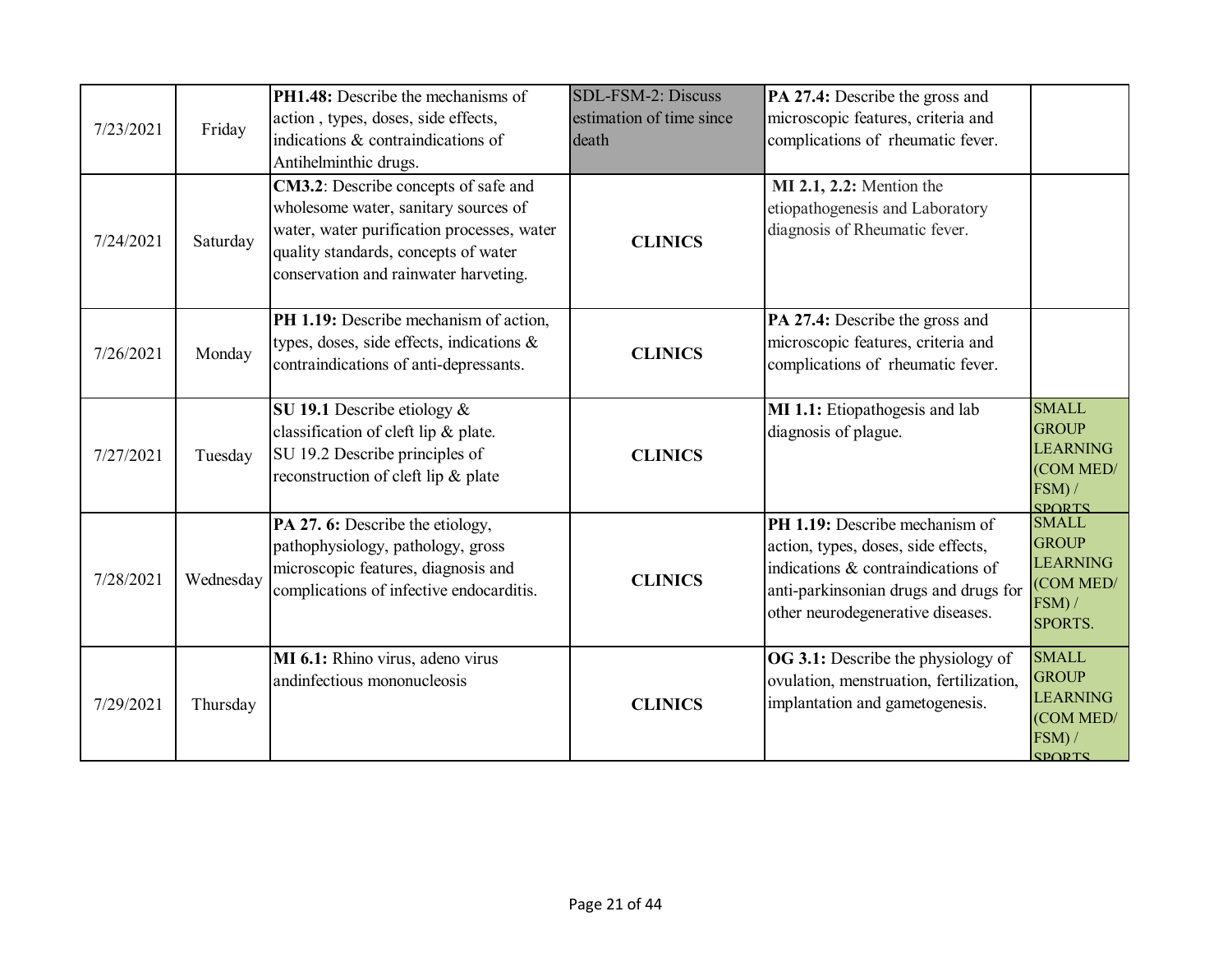| 7/30/2021 | Friday  | PH 1.19: Describe mechanism of action,<br>types, doses, side effects, indications $\&$<br>contraindications of anti-epileptic drugs.                                                                                                                                       | <b>AETCOM:</b> Module 2.5:<br>Identify, discuss and<br>defend medico-legal, socio-<br>cultural and ethical issues<br>as it pertain to patient<br>autonomy, patient rights<br>and shared responsibility<br>in health care.<br>3. Self-directed<br>learning | PA 27. 6: Describe the etiology,<br>pathophysiology, pathology, gross<br>microscopic features, diagnosis and<br>complications of infective<br>endocarditis.                   | <b>SMALL</b><br><b>GROUP</b><br><b>LEARNING</b><br>(COM MED/<br>$FSM$ ) /<br>SPORTS. |
|-----------|---------|----------------------------------------------------------------------------------------------------------------------------------------------------------------------------------------------------------------------------------------------------------------------------|-----------------------------------------------------------------------------------------------------------------------------------------------------------------------------------------------------------------------------------------------------------|-------------------------------------------------------------------------------------------------------------------------------------------------------------------------------|--------------------------------------------------------------------------------------|
| 8/2/2021  | Monday  | PH 1.19: Describe mechanism of action,<br>types, doses, side effects, indications &<br>contraindications of anti-epileptic drugs.                                                                                                                                          | <b>CLINICS</b>                                                                                                                                                                                                                                            | PA 27.7: Describe the etiology,<br>pathophysiology, pathology, gross<br>and microscopic features, diagnosis<br>and complications of pericarditis and<br>pericardial effssion. | <b>SMALL</b><br><b>GROUP</b><br><b>LEARNING</b><br>(PATHO/<br>PHARMA/<br>MICRO)      |
| 8/3/2021  | Tuesday | SU 21.1 Describe surgical anatomy of<br>salivary glands. Pathology and clinical<br>presentation of disorders of salivary<br>glands.<br>SU 21.2 Enumerate the appropriate<br>investigations and describe the principles<br>of treatment of disorders of salivary<br>glands. | <b>CLINICS</b>                                                                                                                                                                                                                                            | MI 2.1, 2.2: Enlist the causative<br>agents of Blood stream infections,<br>Mention the pathogenesis of<br>septicemia., Outline the laboratory<br>diagnosis of septicemia.     | <b>SMALL</b><br><b>GROUP</b><br><b>LEARNING</b><br>(PATHO/<br>PHARMA/<br>MICRO)      |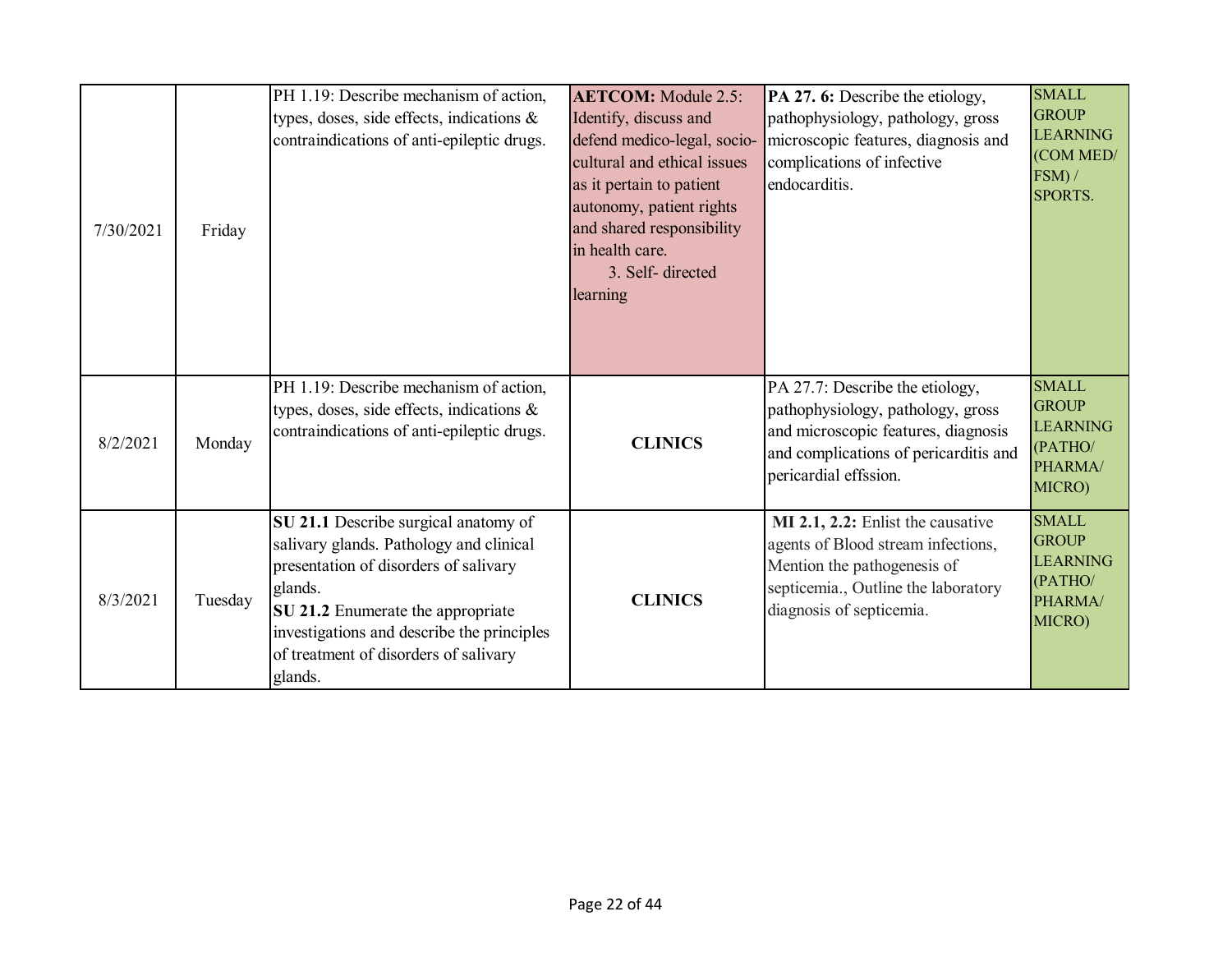| 8/4/2021 | Wednesday | PA 27.9 and 27.10: Classify and describe<br>the etiology, types, pathophysiology,<br>pathology, gross and microscopic features,<br>diagnosis and complications of<br>cardiomyopathies. Describe the etiology,<br>pathophysiology, pathology features and<br>complications of syphilis on the<br>cardiovascular system | <b>CLINICS</b>                                              | PH 1.19: Describe mechanism of<br>action, types, doses, side effects,<br>indications & contraindications of<br>opiods.                                                                                            | <b>SMALL</b><br><b>GROUP</b><br><b>LEARNING</b><br>(PATHO/<br>PHARMA/<br>MICRO) |
|----------|-----------|-----------------------------------------------------------------------------------------------------------------------------------------------------------------------------------------------------------------------------------------------------------------------------------------------------------------------|-------------------------------------------------------------|-------------------------------------------------------------------------------------------------------------------------------------------------------------------------------------------------------------------|---------------------------------------------------------------------------------|
| 8/5/2021 | Thursday  | MI 4.3 Classify Herpes viruses and<br>enumerate the infections caused by them.<br>Mention in details the pathogenesis and<br>lab diagnosis of infections caused by<br>MMR, Varicella zoster, HSV, Pox<br>viruses.                                                                                                     | <b>CLINICS</b>                                              | <b>OG 3.1:</b> Describe the physiology of<br>ovulation, menstruation, fertilization,<br>implantation and gametogenesis.                                                                                           | <b>SMALL</b><br><b>GROUP</b><br><b>LEARNING</b><br>(PATHO/<br>PHARMA/<br>MICRO) |
| 8/6/2021 | Friday    | <b>PH 1.48:</b> Describe the mechanisms of<br>action, types, doses, side effects,<br>indications and contraindications of the<br>drugs used in HIV.                                                                                                                                                                   | <b>SDL-PATHOLOGY-3</b><br>PA 30.4 Ovarian<br><b>Tumours</b> | <b>AITO- JAUNDICE</b><br><b>PATHOLOGY:</b> Describe bilirubin<br>metabolism. Discuss Etiology &<br>pathogenesis of jaundice and<br>Distinguish between direct and<br>indirect hyperbilirubinemia                  | <b>SMALL</b><br><b>GROUP</b><br><b>LEARNING</b><br>(PATHO/<br>PHARMA/<br>MICRO) |
| 8/7/2021 | Saturday  | CM3.4 Describe the concept of solid<br>waste, human excreta and sewage disposal                                                                                                                                                                                                                                       | <b>CLINICS</b>                                              | MI 4.3 Classify Herpes viruses and<br>enumerate the infections caused by<br>them. Mention in details the<br>pathogenesis and lab diagnosis of<br>infections caused by MMR,<br>Varicella zoster, HSV, Pox viruses. | <b>SMALL</b><br><b>GROUP</b><br><b>LEARNING</b><br>(PATHO/<br>PHARMA/<br>MICRO) |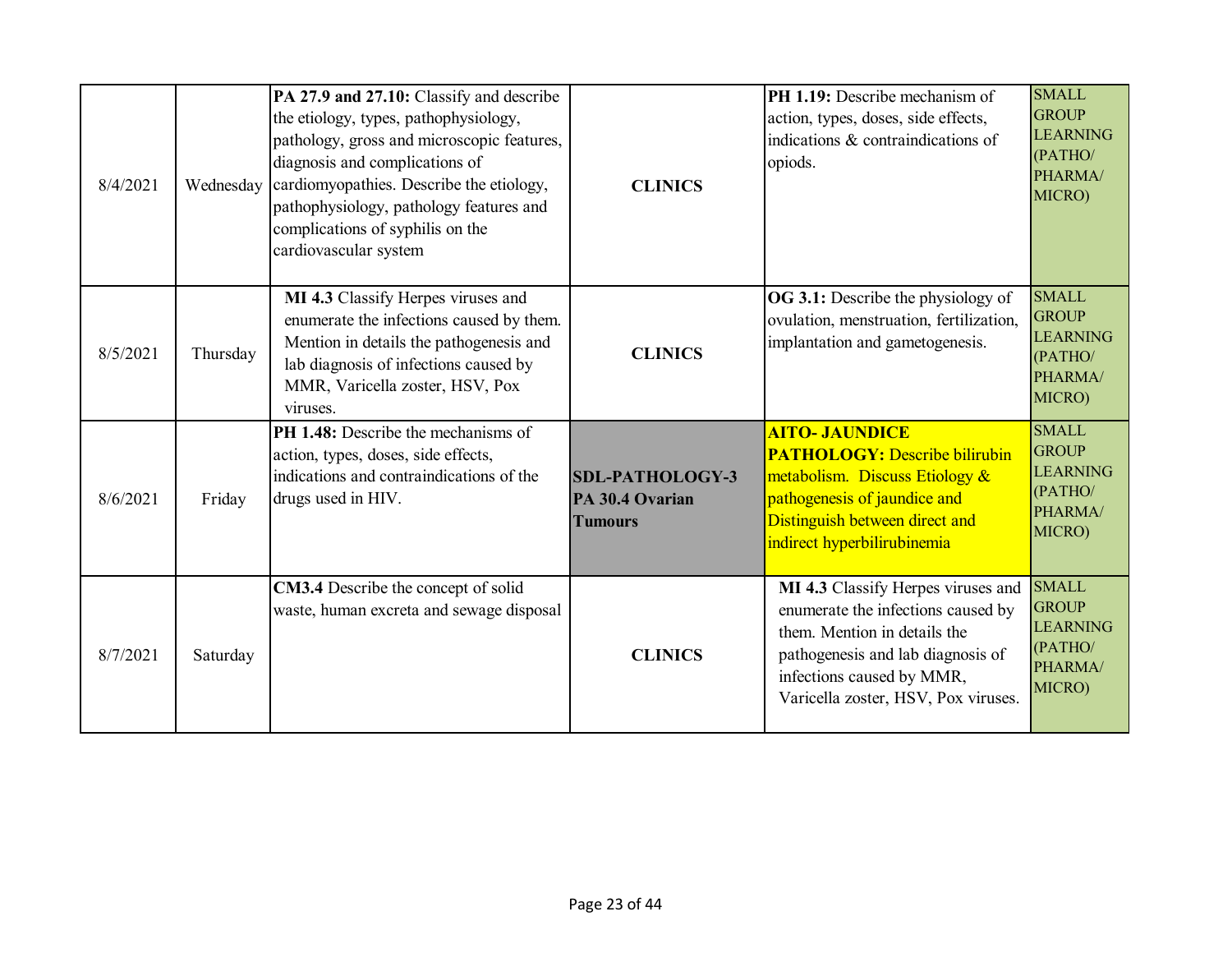| 8/9/2021  | Monday    | <b>AITO- JAUNDICE</b><br><b>PHARMACOLOGY:</b> Describe the<br>mechanisms of action, types, doses, side<br>effects, indications and contraindications<br>of the drugs used in viral diseases<br>including Hepatitis.                                                                                                                        | <b>CLINICS</b> | <b>AITO- JAUNDICE</b><br><b>PATHOLOGY: Describe</b><br>pathophysiology of hepatic failure.<br>Describe pathologic changes seen in<br>hepatic failure. List out the clinical<br>manifestations, complications and<br>consequences of hepatic failure.       | <b>SMALL</b><br><b>GROUP</b><br><b>LEARNING</b><br>(PATHO/<br>PHARMA/<br>MICRO) |
|-----------|-----------|--------------------------------------------------------------------------------------------------------------------------------------------------------------------------------------------------------------------------------------------------------------------------------------------------------------------------------------------|----------------|------------------------------------------------------------------------------------------------------------------------------------------------------------------------------------------------------------------------------------------------------------|---------------------------------------------------------------------------------|
| 8/10/2021 | Tuesday   | SU 20.1 Describe etiopathogenesis of oral<br>cancer. Symptoms and signs of<br>oropharyngeal cancer.<br>SU 20.2 Enumerate appropriate<br>investigation & discuss principles of<br>treatment                                                                                                                                                 | <b>CLINICS</b> | <b>AITO- JAUNDICE</b><br><b>MICROBIOLOGY: Describe the</b><br>epidemiology, the etio-pathogenesis<br>and discuss the viral markers in the<br>evolution of Viral hepatitis. Discuss<br>the modalities in the diagnosis and<br>prevention of viral hepatitis | <b>SMALL</b><br><b>GROUP</b><br><b>LEARNING</b><br>(PATHO/<br>PHARMA/<br>MICRO) |
| 8/11/2021 | Wednesday | <b>AITO- JAUNDICE</b><br><b>PATHOLOGY: Describe the etiology and</b><br>pathogenesis of viral and toxic hepatitis,<br>Distinguish the causes of hepatitis based<br>on the clinical and laboratory features,<br>Describe the pathology of hepatitis,<br>Describe the complications of hepatitis,<br>Describe the consequences of hepatitis. | <b>CLINICS</b> | <b>PH 1.34:</b> Describe the mechanism/s<br>of action, types, doses, side effects,<br>indications and contraindications of<br>Acid-peptic disease.                                                                                                         | <b>SMALL</b><br><b>GROUP</b><br><b>LEARNING</b><br>(PATHO/<br>PHARMA/<br>MICRO) |
| 8/12/2021 | Thursday  | <b>AITO- JAUNDICE</b><br><b>MICROBIOLOGY:</b> Describe the<br>epidemiology, the etio-pathogenesis and<br>discuss the viral markers in the evolution<br>of Viral hepatitis. Discuss the modalities<br>in the diagnosis and prevention of viral<br>hepatitis                                                                                 | <b>CLINICS</b> | <b>OG 4.1:</b> Describe and discuss the<br>basic embryology of fetus, factors,<br>influencing fetal growth and<br>development, anatomy and<br>physiology, of placenta, and<br>teratogenesis.                                                               | <b>SMALL</b><br><b>GROUP</b><br><b>LEARNING</b><br>(PATHO/<br>PHARMA/<br>MICRO) |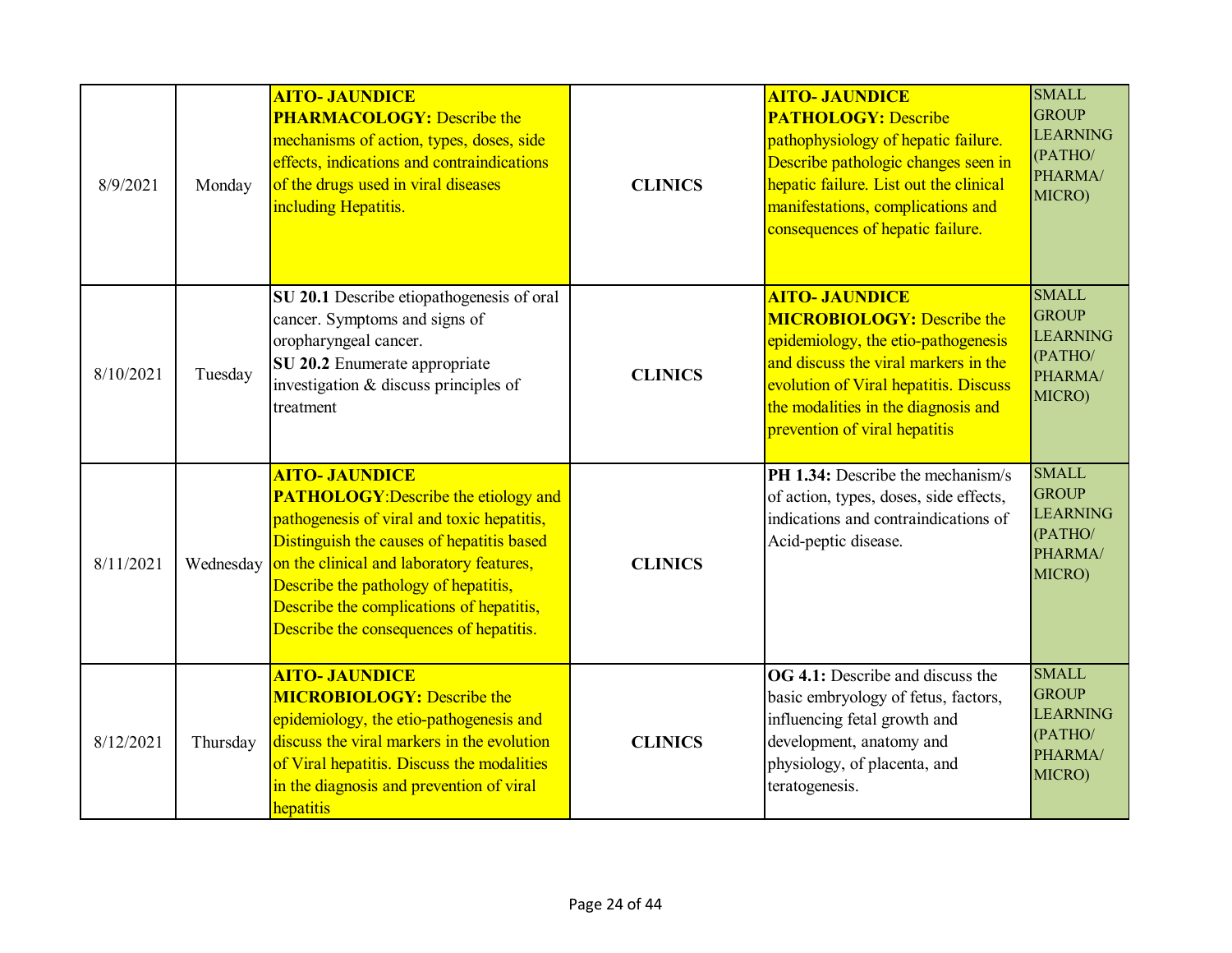| 8/13/2021 | Friday | PH 1.34: Describe the mechanism/s of<br>action, types, doses, side effects,<br>indications and contraindications of Acid-<br>peptic disease.       | <b>AETCOM:</b> Module 2.5:<br>Identify, discuss and<br>defend medico-legal, socio-<br>cultural and ethical issues<br>as it pertain to patient<br>autonomy, patient rights<br>and shared responsibility<br>in health care.<br>4. Anchoring lecture.<br>5. case resolution.<br><b>Assessment:</b> | <b>AITO- JAUNDICE</b><br><b>PATHOLOGY: Describe the</b><br><i>pathophysiology of alcohol liver</i><br>disease including cirrhosis, Describe<br>the pathology of alcohol liver disease<br>including cirrhosis.                                                                          | <b>SMALL</b><br><b>GROUP</b><br><b>LEARNING</b><br>(PATHO/<br>PHARMA/<br>MICRO) |
|-----------|--------|----------------------------------------------------------------------------------------------------------------------------------------------------|-------------------------------------------------------------------------------------------------------------------------------------------------------------------------------------------------------------------------------------------------------------------------------------------------|----------------------------------------------------------------------------------------------------------------------------------------------------------------------------------------------------------------------------------------------------------------------------------------|---------------------------------------------------------------------------------|
| 8/16/2021 | Monday | PH 1.34: Describe the mechanism/s of<br>action, types, doses, side effects,<br>indications and contraindications of<br>antiemetic and prokinetics. | <b>CLINICS</b>                                                                                                                                                                                                                                                                                  | <b>AITO- JAUNDICE</b><br><b>PATHOLOGY: Describe the</b><br>progression of alcohol liver disease<br>including cirrhosis. Describe the<br>etiology of portal hypertension,<br>Describe the pathogenesis of portal<br>hypertension, Describe the<br>complications of portal hypertension. | <b>SMALL</b><br><b>GROUP</b><br><b>LEARNING</b><br>(PATHO/<br>PHARMA/<br>MICRO) |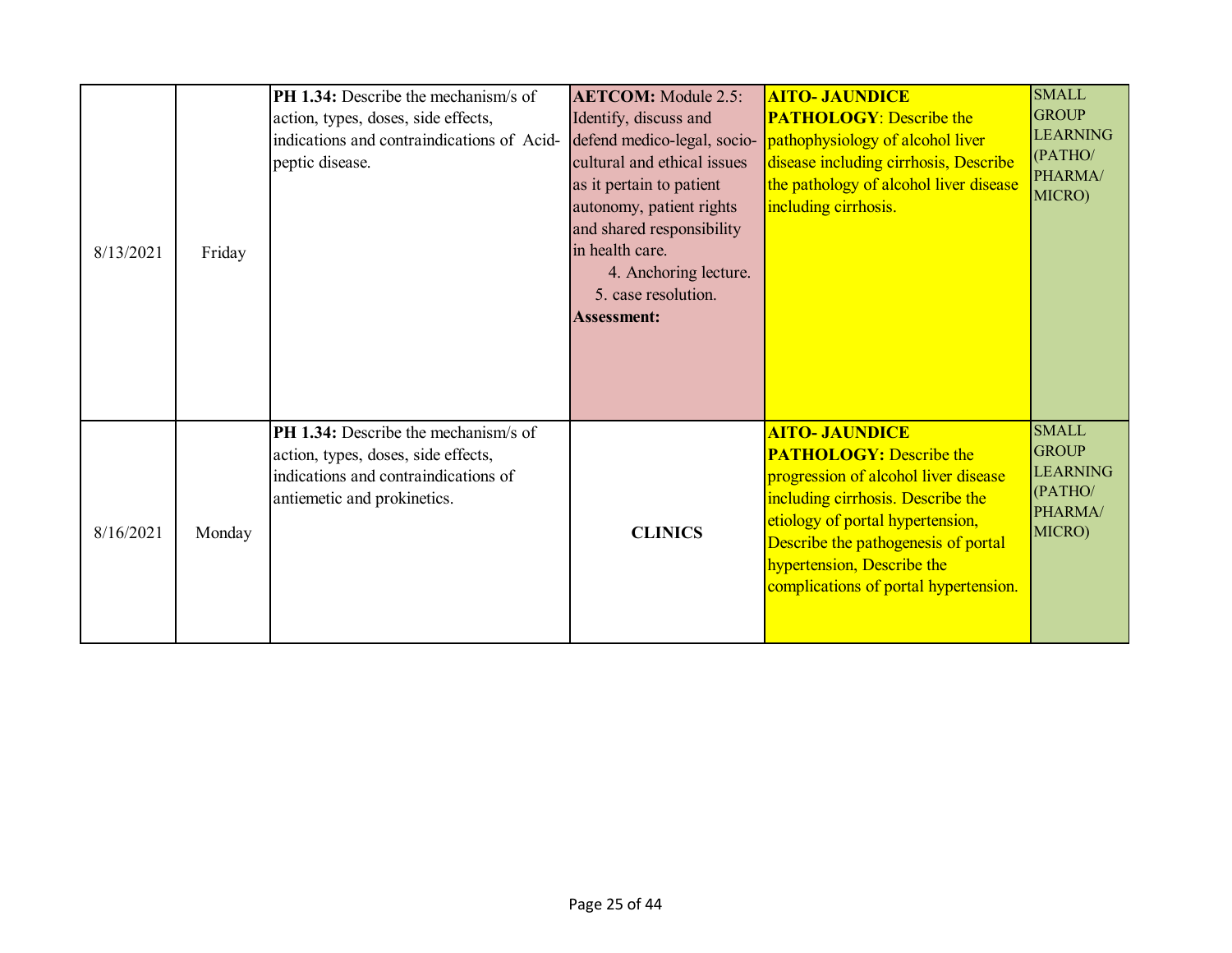| 8/17/2021 | Tuesday   | IM 3.15: Describe and enumerate the<br>indications for hospitalisation in patients<br>with pneumonia.<br><b>IM</b><br>3.16: Describe and enumerate the<br>indications for isolation and barrier<br>nursing in patients with pneumonia. IM<br>IM 3.17: Describe and discuss the<br>supportive therapy in patients<br>withpneumonia including oxygen use and<br>indications for ventilation. | <b>CLINICS</b>                                              | <b>AITO- JAUNDICE</b><br><b>MICROBIOLOGY: Describe the</b><br>epidemiology, the etio-pathogenesis<br>and discuss the viral markers in the<br>evolution of Viral hepatitis. Discuss<br>the modalities in the diagnosis and<br>prevention of viral hepatitis | <b>SMALL</b><br><b>GROUP</b><br><b>LEARNING</b><br>(PATHO/<br>PHARMA/<br>MICRO)        |
|-----------|-----------|--------------------------------------------------------------------------------------------------------------------------------------------------------------------------------------------------------------------------------------------------------------------------------------------------------------------------------------------------------------------------------------------|-------------------------------------------------------------|------------------------------------------------------------------------------------------------------------------------------------------------------------------------------------------------------------------------------------------------------------|----------------------------------------------------------------------------------------|
| 8/18/2021 | Wednesday | PA 24.1 Describe the etiology,<br>pathogenesis, pathology and clinical<br>features of oral cancers.                                                                                                                                                                                                                                                                                        | <b>CLINICS</b>                                              | PH 1.34: Describe the mechanism/s<br>of action, types, doses, side effects,<br>indications and contraindications of<br>drugs used in diarrhoea and Irritable<br><b>Bowel Disorders.</b>                                                                    | <b>SMALL</b><br><b>GROUP</b><br><b>LEARNING</b><br>(PATHO/<br>PHARMA/<br>MICRO)        |
| 8/20/2021 | Friday    | PH: Describe the mechanisms of action,<br>types, doses, side effects, indications and<br>contraindications of the drugs used in<br>fngal infections.                                                                                                                                                                                                                                       | SDL-<br>PHARMACOLOGY3:<br>Drug dependance and<br>addiction. | PA 24.4: Describe and etiology and<br>pathogenesis and pathologic features<br>of carcinoma of the stomach.                                                                                                                                                 | <b>SMALL</b><br><b>GROUP</b><br><b>LEARNING</b><br>(PATHO/<br>PHARMA/<br><b>MICRO)</b> |
| 8/21/2021 | Saturday  | <b>AITO- JAUNDICE</b><br><b>COMMUNITY MEDICINE</b><br>(CM3.3): Enumerate the etiological<br>agents causing water borne diseases.<br>Describe mode of transmission of<br>water borne diseases (Jaundice and<br>diarrhoeal disease).                                                                                                                                                         | <b>CLINICS</b>                                              | MI 4.3: Comment on the etiology<br>of Superficial mycoses. Explain the<br>etiopathogenesis and lab diagnosis<br>of Candidiasis. Explain the<br>etiopathogenesis and lab diagnosis<br>of Dermatophytes.                                                     | <b>SMALL</b><br><b>GROUP</b><br><b>LEARNING</b><br>(PATHO/<br>PHARMA/<br>MICRO)        |
| 8/23/2021 | Monday    | PH: Describe the mechanisms of action,<br>types, doses, side effects, indications and<br>contraindications of the drugs used in<br>fngal infections.                                                                                                                                                                                                                                       | <b>CLINICS</b>                                              | PA 24.6 Describe and etiology and<br>pathogenesis and pathologic and<br>distinguishing features of<br>Inflammatory bowel diseae.                                                                                                                           | <b>SMALL</b><br><b>GROUP</b><br><b>LEARNING</b><br>(PATHO/<br>PHARMA/<br>MICRO)        |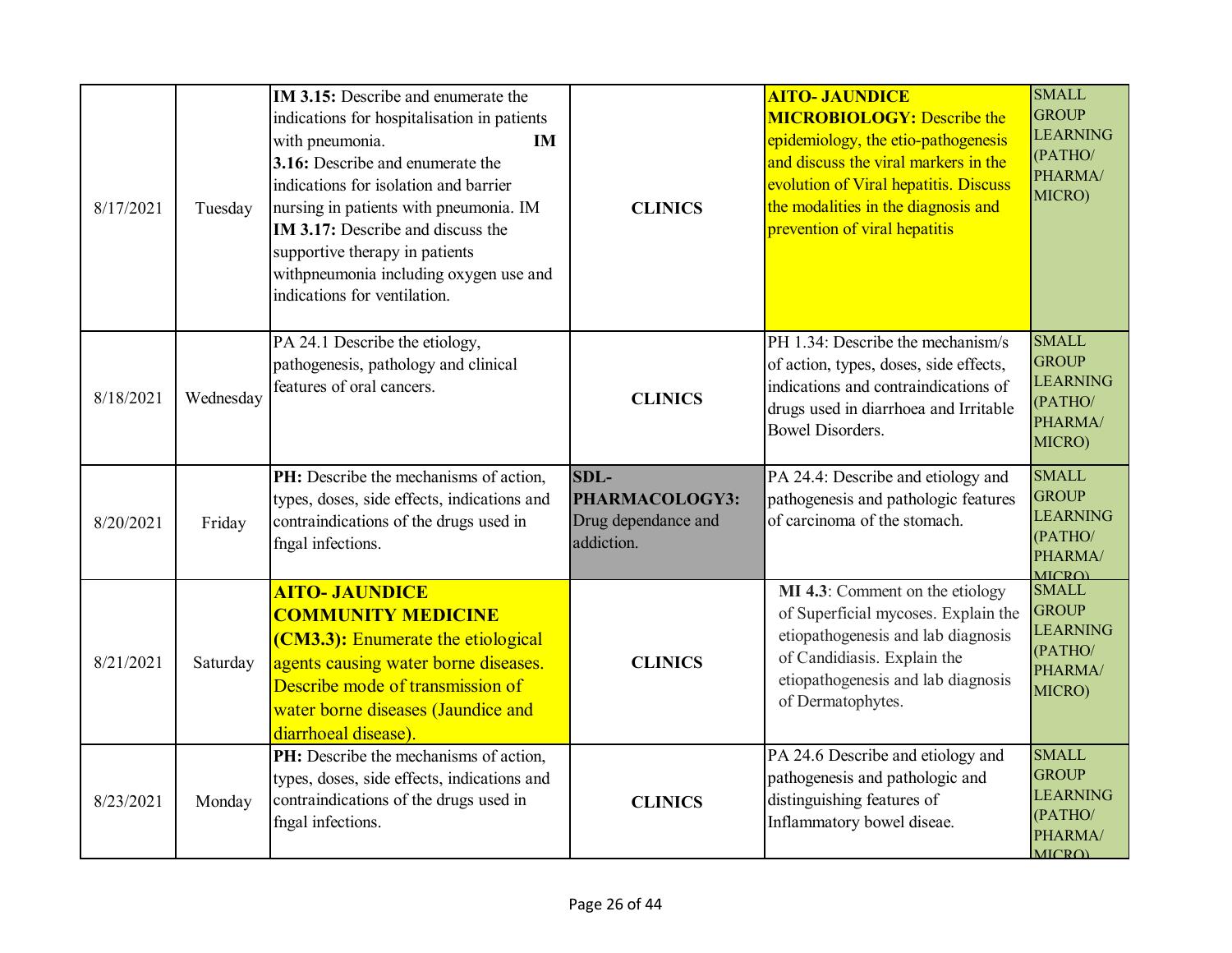| 8/24/2021 | Tuesday   | IM 15.1: Enumerate, describe and discuss<br>the aetiology of upper and lower GI<br>bleeding.<br><b>IM</b><br>15.2: Enumerate, describe and discuss the<br>evaluation and steps involved in<br>stabilizing a patient who presents with<br>acute volume loss and GI<br><b>Bleed</b> | <b>CLINICS</b>                                                                                                                                                                                                                                                                       | MI 4.3: Comment on the etiology of<br>Superficial mycoses. Explain the<br>etiopathogenesis and lab diagnosis of<br>Candidiasis. Explain the<br>etiopathogenesis and lab diagnosis of<br>Dermatophytes. | <b>SMALL</b><br><b>GROUP</b><br><b>LEARNING</b><br>(COM MED/<br>$FSM$ ) /<br>SPORTS.    |
|-----------|-----------|-----------------------------------------------------------------------------------------------------------------------------------------------------------------------------------------------------------------------------------------------------------------------------------|--------------------------------------------------------------------------------------------------------------------------------------------------------------------------------------------------------------------------------------------------------------------------------------|--------------------------------------------------------------------------------------------------------------------------------------------------------------------------------------------------------|-----------------------------------------------------------------------------------------|
| 8/25/2021 | Wednesday | PA 24.7 Describe the etiology,<br>pathogenesis, pathology and distinguishing<br>features of carcinoma of the colon                                                                                                                                                                | <b>CLINICS</b>                                                                                                                                                                                                                                                                       | PH 1.34: Describe the mechanism/s<br>of action, types, doses, side effects,<br>indications and contraindications of<br>Inflammatory Bowel Disease.                                                     | <b>SMALL</b><br><b>GROUP</b><br><b>LEARNING</b><br>(COM MED/<br>FSM) /<br><b>SPORTS</b> |
| 8/26/2021 | Thursday  | MI 4.3: Comment on the etiology of<br>Subcutaneous mycoses. Explain the<br>etiopathogenesis and lab diagnosis of<br>Mycetoma. Briefly comment on other<br>subcutaneous mycoses.                                                                                                   | <b>CLINICS</b>                                                                                                                                                                                                                                                                       | <b>OG 4.1:</b> Describe and discuss the<br>basic embryology of fetus, factors,<br>influencing fetal growth and<br>development, anatomy and<br>physiology, of placenta, and<br>teratogenesis.           | <b>SMALL</b><br><b>GROUP</b><br><b>LEARNING</b><br>(COM MED/<br>FSM) /<br>SPORTS.       |
| 8/27/2021 | Friday    | <b>PH 1.34:</b> Describe the mechanism/s of<br>action, types, doses, side effects,<br>indications and contraindications of<br>Laxatives.                                                                                                                                          | <b>AETCOM: Module 2.6:</b><br>Identify, discuss and<br>defend medico-legal, socio-<br>cultural and ethical issues<br>as they pertain to refusal<br>of care including do not<br>resuscitate and withdrawal<br>life support. 1.<br>Introduction of case. 2.<br>Self- directed learning | <b>AITO-TUBERCULOSIS.</b><br><b>PATHOLOGY: Describe</b><br>tuberculosis of intestine. Describe<br>etiology, pathogenesis and pathologic<br>features of tuberculosis of intestine.                      | <b>SMALL</b><br><b>GROUP</b><br><b>LEARNING</b><br>(COM MED/<br>$FSM$ ) /<br>SPORTS.    |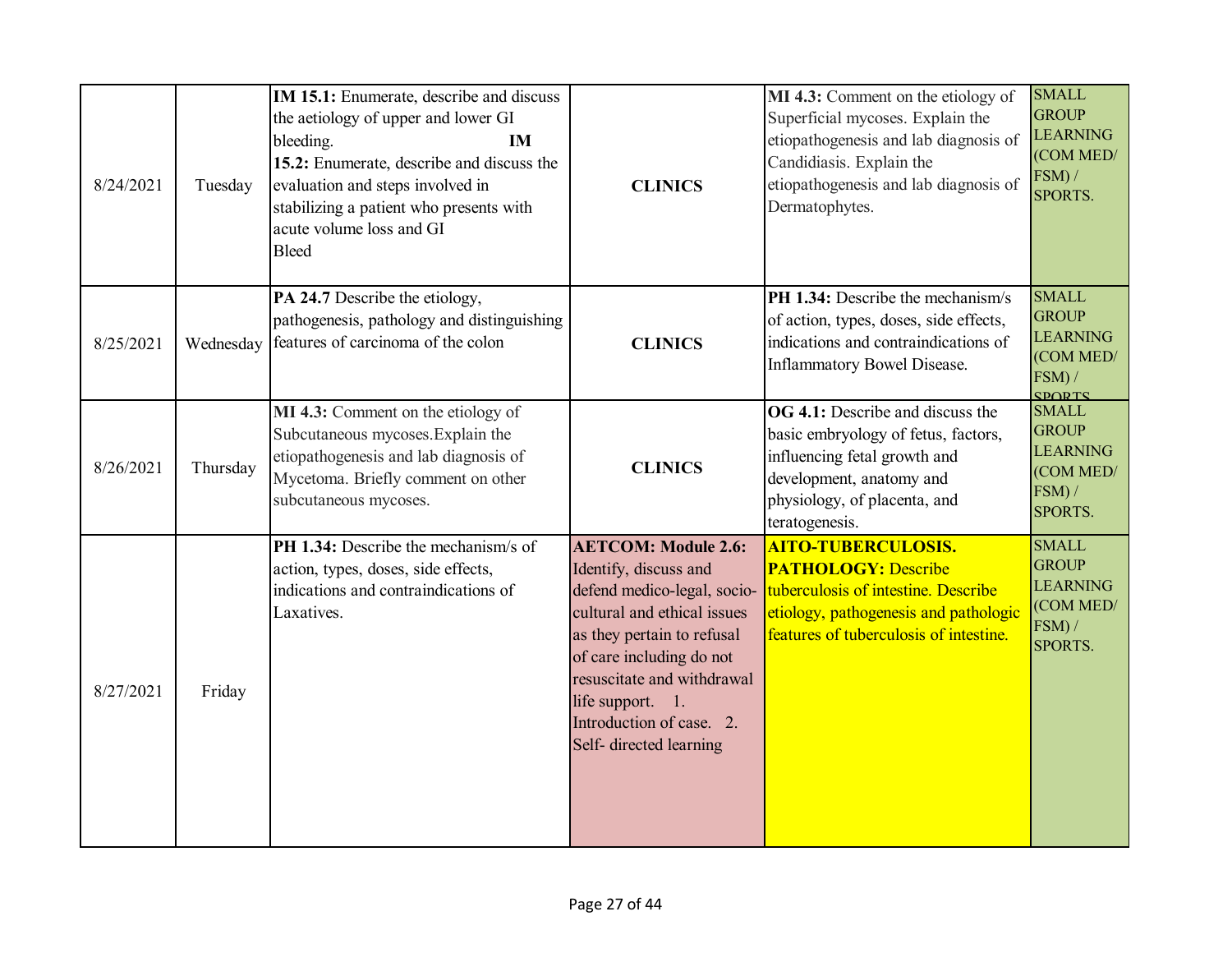| 8/28/2021 | Saturday  | CM7.5: Enumerate, define, describe and<br>discuss epidemiological study designs                                                                                                                                                                       | <b>CLINICS</b>                                                  | MI 4.3: Comment on the etiology<br>of Subcutaneous mycoses. Explain<br>the etiopathogenesis and lab<br>diagnosis of Mycetoma. Briefly<br>comment on other subcutaneous<br>mycoses.                                                                  | <b>SMALL</b><br><b>GROUP</b><br><b>LEARNING</b><br>(COM MED/<br>FSM) /<br>SPORTS.    |
|-----------|-----------|-------------------------------------------------------------------------------------------------------------------------------------------------------------------------------------------------------------------------------------------------------|-----------------------------------------------------------------|-----------------------------------------------------------------------------------------------------------------------------------------------------------------------------------------------------------------------------------------------------|--------------------------------------------------------------------------------------|
| 8/31/2021 | Tuesday   | <b>IM 15.3:</b> Describe and discuss the<br>physiologic effects of acute blood and<br>volume loss.<br><b>IM</b><br>15.6: Distinguish between upper and<br>lower gastrointestinal bleeding based on<br>the clinical features                           | <b>CLINICS</b>                                                  | <b>AITO-TUBERCULOSIS.</b><br><b>MICROBIOLOGY: Common</b><br>pathogenic bacteria/ virus/ fungi/<br>parasite causing upper and lower<br>respiratory tract infections. Different<br>clinical types of upper and lower<br>respiratory tract infections. | <b>SMALL</b><br><b>GROUP</b><br><b>LEARNING</b><br>(COM MED/<br>$FSM$ ) /<br>SPORTS. |
| 9/1/2021  | Wednesday | <b>AITO-TUBERCULOSIS.</b><br><b>PATHOLOGY:</b> Define and describe the<br>etiology of tuberculosis of lung. Describe<br>the types, pathogenesis, stages,<br>morphology and microscopic appearance<br>and complications of tuberculosis of lung        | <b>CLINICS</b>                                                  | <b>AITO-TUBERCULOSIS.</b><br><b>PHARMACOLOGY: Describe the</b><br>first line antitubercular dugs, their<br>mechanisms of action, side effects<br>and doses.                                                                                         | <b>SMALL</b><br><b>GROUP</b><br><b>LEARNING</b><br>(PATHO/<br>PHARMA/<br>MICRO)      |
| 9/2/2021  | Thursday  | <b>AITO-TUBERCULOSIS.</b><br><b>MICROBIOLOGY: Describe</b><br>morphological features, and cultural<br>characteristics of bacteria responsible for<br>Tuberculosis. Discuss the various stages<br>and immunopathogenesis of pulmonary<br>tuberculosis. | <b>CLINICS</b>                                                  | <b>AITO-TUBERCULOSIS. FSM:</b><br>What are the guidelines and<br>precautions for dealing infected /<br>contagious bodies during medico-<br>legal and pathological autopsy                                                                           | <b>SMALL</b><br><b>GROUP</b><br><b>LEARNING</b><br>(PATHO/<br>PHARMA/<br>MICRO)      |
| 9/3/2021  | Friday    | <b>AITO-TUBERCULOSIS.</b><br><b>PHARMACOLOGY: Describe</b><br>treatment regimens of Tuberculosis as per<br><b>RNTCP</b> guidelines. Describe the dugs used<br>in MDR and XDR Tuberculosis                                                             | <b>SDL-MICROBIOLOGY</b><br>3: GIT INFECTION<br><b>SYNDROME.</b> | PA26.1: Define and describe the<br>etiology, types, pathogenesis, stages,<br>morphology and complications of<br>pneumonia.                                                                                                                          | <b>SMALL</b><br><b>GROUP</b><br><b>LEARNING</b><br>(PATHO/<br>PHARMA/<br>MICRO)      |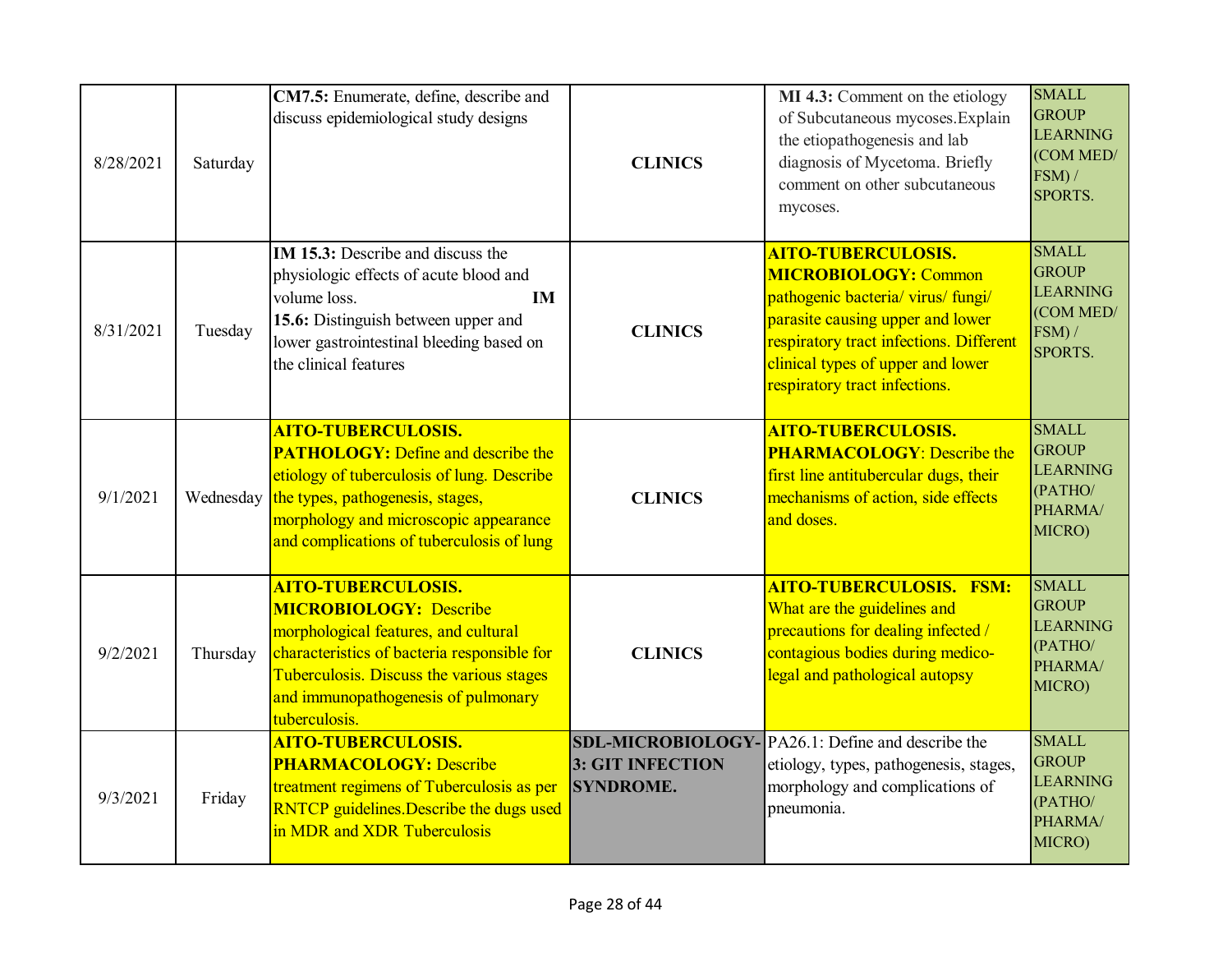| 9/4/2021 | Saturday  | CM7.8: Describe the principles of<br>association, causation and biases in<br>epidemiological studies                                                                                                                                                                                                                                                      | <b>CLINICS</b> | <b>AITO-TUBERCULOSIS.</b><br><b>MICROBIOLOGY: Discuss the</b><br>laboratory diagnosis and preventive<br>aspects of pulmonary tuberculosis.<br>Explain extrapulmonary tuberculosis<br>and it's pathogenesis (mainly<br>tubercular meningitis). | <b>SMALL</b><br><b>GROUP</b><br><b>LEARNING</b><br>(PATHO/<br>PHARMA/<br>MICRO)        |
|----------|-----------|-----------------------------------------------------------------------------------------------------------------------------------------------------------------------------------------------------------------------------------------------------------------------------------------------------------------------------------------------------------|----------------|-----------------------------------------------------------------------------------------------------------------------------------------------------------------------------------------------------------------------------------------------|----------------------------------------------------------------------------------------|
| 9/6/2021 | Monday    | <b>PH 1.46</b> : Describe the mechanisms of<br>action, types, doses, side effects,<br>indications & contraindications of<br>antileprotic drugs                                                                                                                                                                                                            | <b>CLINICS</b> | <b>PA26.1:</b> Define and describe the<br>etiology, types, pathogenesis, stages,<br>morphology and complications of<br>pneumonia.                                                                                                             | <b>SMALL</b><br><b>GROUP</b><br><b>LEARNING</b><br>(PATHO/<br>PHARMA/<br><b>MICRO</b>  |
| 9/7/2021 | Tuesday   | <b>IM 15.10:</b> Enumerate the indications for<br>endoscopy, colonoscopy and other<br>imaging procedures in the investigation of<br>Upper GI bleeding.<br>IM<br>15.11: Develop, document and present a<br>treatment plan that includes fluid<br>resuscitation, blood and blood component<br>transfusion, and specific<br>therapy for arresting blood loss | <b>CLINICS</b> | MI 6.1: Describe the morphology,<br>pathogenecity, lab diagnosis and<br>prophylaxis of Diptheria.                                                                                                                                             | <b>SMALL</b><br><b>GROUP</b><br><b>LEARNING</b><br>(PATHO/<br>PHARMA/<br>MICRO)        |
| 9/8/2021 | Wednesday | PA 26.2: Describe the etiology, gross and<br>microscopic appearance and<br>complications of lung abscess.                                                                                                                                                                                                                                                 | <b>CLINICS</b> | <b>PH1.48:</b> Describe the mechanisms of<br>action, types, doses, side effects,<br>indications & contraindications of<br>Sulfonamide & co-trimoxazole                                                                                        | <b>SMALL</b><br><b>GROUP</b><br><b>LEARNING</b><br>(PATHO/<br>PHARMA/<br><b>MICRO)</b> |
| 9/9/2021 | Thursday  | MI 6.1: Discuss the morphology,<br>pathogenesis and lab diagnosis of Infuenza<br>virus infetion. Comment on Bird Flu and<br>Swine Flu                                                                                                                                                                                                                     | <b>CLINICS</b> | <b>OG 4.1:</b> Describe and discuss the<br>basic embryology of fetus, factors,<br>influencing fetal growth and<br>development, anatomy and<br>physiology, of placenta, and<br>teratogenesis.                                                  | <b>SMALL</b><br><b>GROUP</b><br><b>LEARNING</b><br>(PATHO/<br>PHARMA/<br>MICRO)        |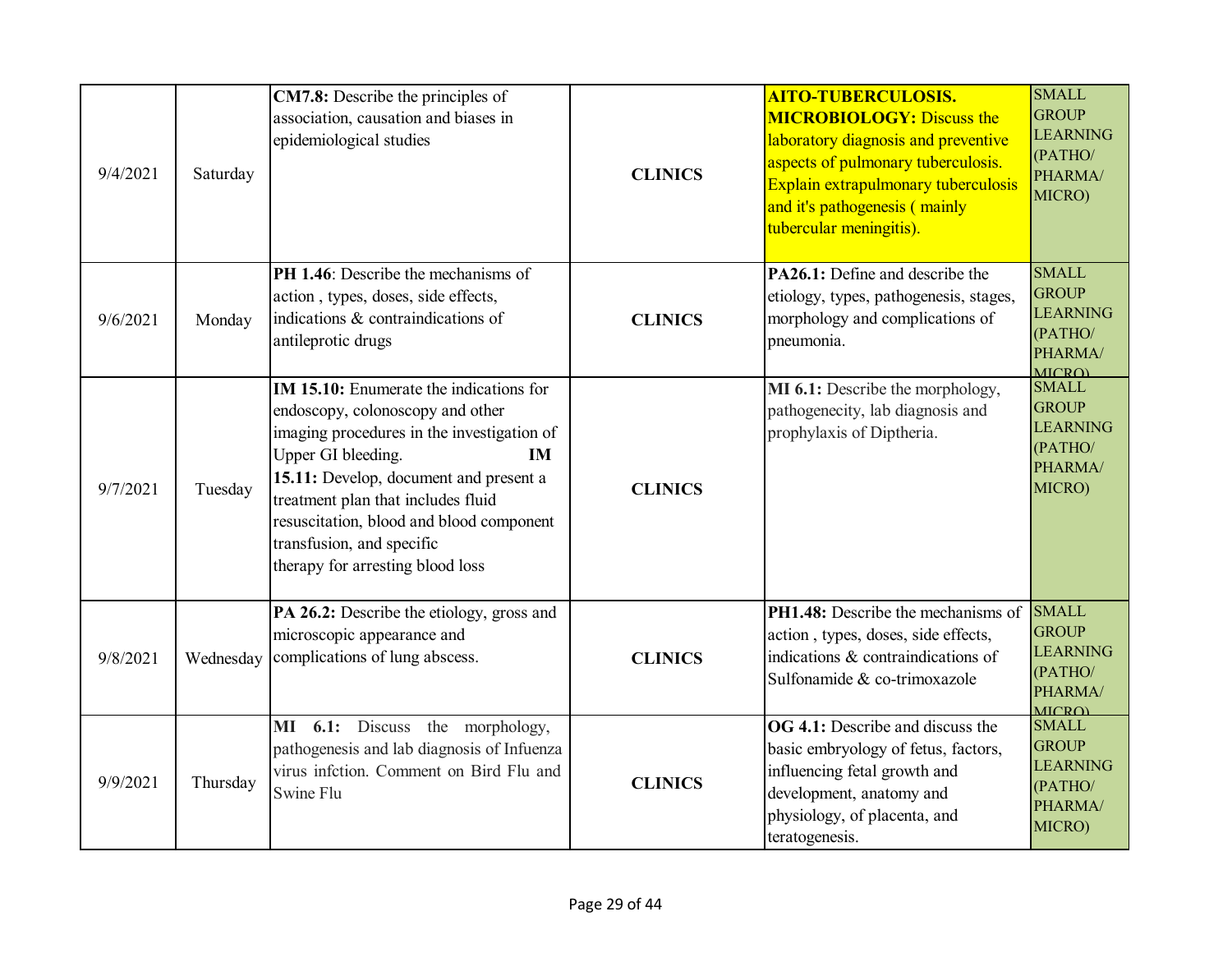| 9/10/2021 | Friday    | PH1.48: Describe the mechanisms of<br>action, types, doses, side effects,<br>indications & contraindications of<br>fluroquinolones.                                                                                                                              | <b>AETCOM: Module 2.6</b><br>contd: Identify, discuss<br>and defend medico-legal,<br>socio-cultural and ethical<br>issues as they pertain to<br>refusal of care including<br>do not resuscitate and<br>withdrawal life support.<br>3. Anchoring lecture.<br>4. Discussion and closure<br>of case.<br>Assessment. | PA26.1: Define and describe the<br>etiology, types, pathogenesis, stages,<br>morphology, complications and<br>evaluation of obstructed airway<br>disease (OAD) and bronchiectasis.        | <b>SMALL</b><br><b>GROUP</b><br><b>LEARNING</b><br>(PATHO/<br>PHARMA/<br>MICRO)       |
|-----------|-----------|------------------------------------------------------------------------------------------------------------------------------------------------------------------------------------------------------------------------------------------------------------------|------------------------------------------------------------------------------------------------------------------------------------------------------------------------------------------------------------------------------------------------------------------------------------------------------------------|-------------------------------------------------------------------------------------------------------------------------------------------------------------------------------------------|---------------------------------------------------------------------------------------|
| 9/13/2021 | Monday    | PH1.48: Describe the mechanisms of<br>action, types, doses, side effects,<br>indications & contraindications of<br>Penicillins.                                                                                                                                  | <b>CLINICS</b>                                                                                                                                                                                                                                                                                                   | <b>PA26.1:</b> Define and describe the<br>etiology, types, pathogenesis, stages,<br>morphology, complications and<br>evaluation of obstructed airway<br>disease (OAD) and bronchiectasis. | <b>SMALL</b><br><b>GROUP</b><br><b>LEARNING</b><br>(PATHO/<br>PHARMA/<br>MICRO)       |
| 9/14/2021 | Tuesday   | IM 15. 12: Enumerate the indications for<br>whole blood, component and platelet<br>transfusion and describe the clinical<br>features and management of a mismatched<br>transfusion                                                                               | <b>CLINICS</b>                                                                                                                                                                                                                                                                                                   | MI 4.3: Explain in details the<br>various Streptococcal infections<br>and etiopathogenesis. Outline the<br>lab diagnosis of the Streptoccal<br>infections.                                | <b>SMALL</b><br><b>GROUP</b><br><b>LEARNING</b><br>(PATHO/<br>PHARMA/<br><b>MICRO</b> |
| 9/15/2021 | Wednesday | PA 26.6 and 26.7: Define and describe the<br>etiology, types, exposure, genetics,<br>environmental influence, pathogenesis,<br>stages, morphology, microscopic<br>appearance, metastases and complications<br>of tumors of the lung, pleura and<br>mesothelioma. | <b>CLINICS</b>                                                                                                                                                                                                                                                                                                   | PH1.48: Describe the mechanisms of<br>action, types, doses, side effects,<br>indications & contraindications of<br>cephaloporin & other beta lactums.                                     | <b>SMALL</b><br><b>GROUP</b><br><b>LEARNING</b><br>(PATHO/<br>PHARMA/<br>MICRO)       |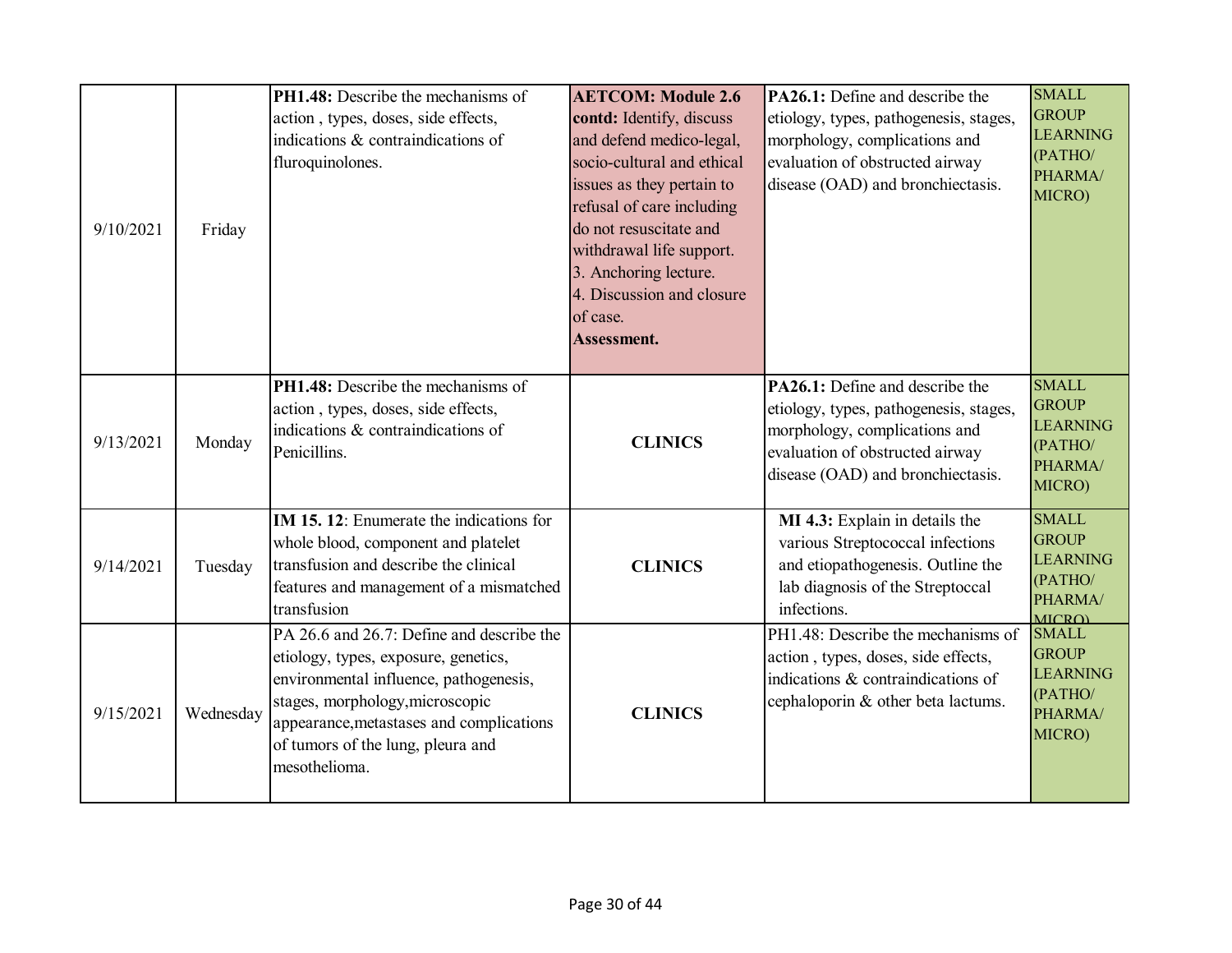| 9/16/2021 | Thursday  | MI 6.1: Explain the fungal agents causing<br>LRTI - Aspergillosis, Pneumocystosis                                                                                                       | <b>CLINICS</b>                                                                  | OG 6.1: Describe, discuss and<br>demonstrate the clinical features of<br>pregnancy, derive and discuss its<br>differential diagnosis, elaborate the<br>principles underlying and interpret<br>pregnancy tests. | <b>SMALL</b><br><b>GROUP</b><br><b>LEARNING</b><br>(PATHO/<br>PHARMA/<br>MICRO)        |
|-----------|-----------|-----------------------------------------------------------------------------------------------------------------------------------------------------------------------------------------|---------------------------------------------------------------------------------|----------------------------------------------------------------------------------------------------------------------------------------------------------------------------------------------------------------|----------------------------------------------------------------------------------------|
| 9/17/2021 | Friday    | PH1.33: Describe the mechanism of<br>action, types, doses, side effects,<br>indications and contraindications of the<br>drugs used in cough (antitussives,<br>expectorants/ mucolytics) | <b>SDL-COMMUNITY</b><br><b>MED-3: Environmental</b><br>health-different apects. | PA 33.1: Classify and describe the<br>etiology, pathogenesis,<br>manifestations, radiologic and<br>morphologic features and<br>complications of osteomyelitis.                                                 | <b>SMALL</b><br><b>GROUP</b><br><b>LEARNING</b><br>(PATHO/<br>PHARMA/<br><b>MICRO)</b> |
| 9/18/2021 | Saturday  | CM13.1: Define and describe the concept<br>of Disaster management                                                                                                                       | <b>CLINICS</b>                                                                  | MI 4.3: Explain the morphology,<br>antigenic structure, toxins, clinical<br>presentation, pathogenesis and<br>laboratory diagnosis of<br>Staphylococcus aureus. Comment in<br>brief on pathogenic CONS.        | <b>SMALL</b><br><b>GROUP</b><br><b>LEARNING</b><br>(PATHO/<br>PHARMA/<br>MICRO)        |
| 9/20/2021 | Monday    | <b>PH 1.32:</b> Describe the mechanism/s of<br>action, types, doses, side effects,<br>indications and contraindications of drugs<br>used in bronchial asthma and COPD.                  | <b>CLINICS</b>                                                                  | PA 33.1: Classify and describe the<br>etiology, pathogenesis,<br>manifestations, radiologic and<br>morphologic features and<br>complications and metastases of bone<br>tumors.                                 | <b>SMALL</b><br><b>GROUP</b><br><b>LEARNING</b><br>(PATHO/<br>PHARMA/<br>MICRO)        |
| 9/21/2021 | Tuesday   | <b>SU 22.1 Describe the applied anatomy</b><br>and physiology of thyroid.<br>SU 22.2 Describe the etiopathogenesis of<br>thyriod Swelling.                                              | <b>CLINICS</b>                                                                  | MI 4.3 Explain the<br>etiopathogenesis and lab diagnosis<br>of Gas gangrene. Explain the<br>etiopathogenesis and lab diagnosis<br>of Tetanus.                                                                  | <b>SMALL</b><br><b>GROUP</b><br><b>LEARNING</b><br>(PATHO/<br>PHARMA/<br>MICRO)        |
| 9/22/2021 | Wednesday | <b>AITO-THYROID DISEASES.</b><br><b>PATHOLOGY: Enumerate and classify</b><br>thyroid swellings. Describe the<br>pathogenesis of thyroid swellings                                       | <b>CLINICS</b>                                                                  | PH1.48: Describe the mechanisms of<br>action, types, doses, side effects,<br>indications & contraindications of<br>macrolides.                                                                                 | <b>SMALL</b><br><b>GROUP</b><br><b>LEARNING</b><br>(PATHO/<br>PHARMA/<br><b>MICRO)</b> |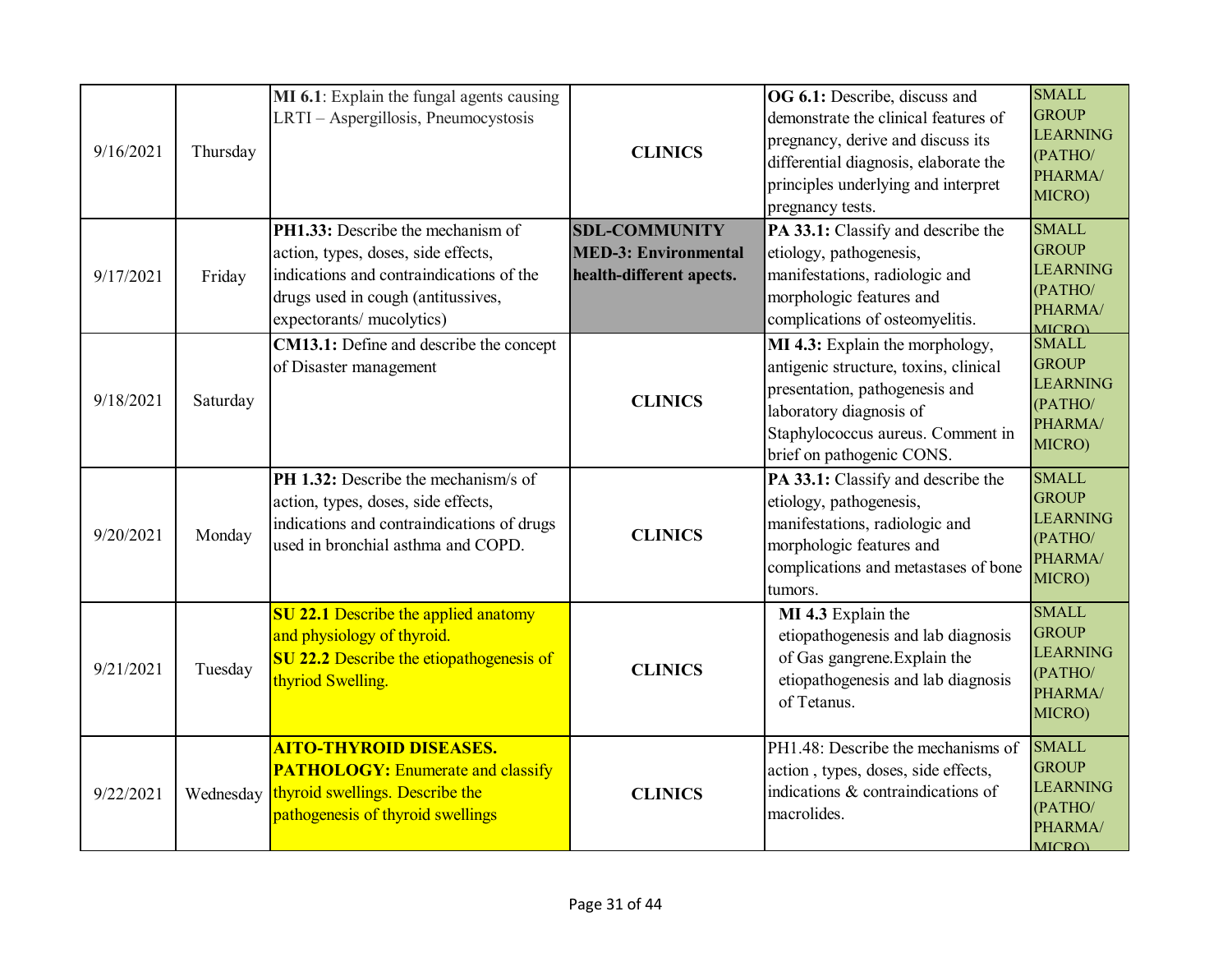| 9/23/2021 | Thursday | MI 5.1: Explain the etiopathogenesis and<br>lab diagnosis of pyogenic meningitis<br>caused by Neisseria meningitidis,<br>Streptococcus pneumoniae and<br>Haemophilus infuenzae.                                                                                       | <b>CLINICS</b>                                                                                                                                                                                           | OG 6.1: Describe, discuss and<br>demonstrate the clinical features of<br>pregnancy, derive and discuss its<br>differential diagnosis, elaborate the<br>principles underlying and interpret<br>pregnancy tests. | <b>SMALL</b><br><b>GROUP</b><br><b>LEARNING</b><br>(PATHO/<br>PHARMA/<br>MICRO)         |
|-----------|----------|-----------------------------------------------------------------------------------------------------------------------------------------------------------------------------------------------------------------------------------------------------------------------|----------------------------------------------------------------------------------------------------------------------------------------------------------------------------------------------------------|----------------------------------------------------------------------------------------------------------------------------------------------------------------------------------------------------------------|-----------------------------------------------------------------------------------------|
| 9/24/2021 | Friday   | <b>PH1.48:</b> Describe the mechanisms of<br>action, types, doses, side effects,<br>indications & contraindications of broad<br>spectrum antimicrobials.                                                                                                              | <b>AETCOM:Module 2.7:</b><br>Identify, discuss and<br>cultural and ethical issues<br>as they pertain to consent<br>for surgical procedures.<br>1. Introduction<br>of case. 2. Self-directed<br>learning. | <b>AITO-THYROID DISEASES.</b><br><b>PATHOLOGY: Describe the</b><br>defend, medico-legal, socio-pathology and iodine dependancy of<br>thyroid swellings                                                         | <b>SMALL</b><br><b>GROUP</b><br><b>LEARNING</b><br>(PATHO/<br>PHARMA/<br>MICRO)         |
| 9/25/2021 | Saturday | <b>AITO-THYROID</b><br><b>DISEASES.</b><br><b>COMMUNITY MED:</b> Describe the<br>burden of Iodine Deficiency Disorders<br>in India. Describe various Goitre<br>control measures. Describe briefly,<br>National Iodine Deficiency Disorder<br><b>Control Programme</b> | <b>CLINICS</b>                                                                                                                                                                                           | MI 5.1: Explain the etiopathogenesis<br>and lab diagnosis of pyogenic<br>meningitis caused by Neisseria<br>meningitidis, Streptococcus<br>pneumoniae and Haemophilus<br>infuenzae.                             | <b>SMALL</b><br><b>GROUP</b><br><b>LEARNING</b><br>(PATHO/<br>PHARMA/<br>MICRO)         |
| 9/27/2021 | Monday   | <b>AITO-THYROID DISEASES.</b><br><b>PHARMACOLOGY:</b> Describe the<br>mechanism of action, types, doses, side<br>effects, indications and contraindications<br>of drugs used in hypothyroidim.                                                                        | <b>CLINICS</b>                                                                                                                                                                                           | <b>AITO-THYROID DISEASES.</b><br><b>PATHOLOGY:</b> Describe the<br>etiology, pathogenesis,<br>manifestations, laboratory features,<br>imaging features and course of<br>hypothyroidim.                         | <b>SMALL</b><br><b>GROUP</b><br><b>LEARNING</b><br>(COM MED/<br>FSM) /<br>SPORTS.       |
| 9/28/2021 | Tuesday  | <b>SU 22.4 Describe the clinical features,</b><br>classification and principles of<br>management of thyroid cancer.                                                                                                                                                   | <b>CLINICS</b>                                                                                                                                                                                           | MI 5.1: Explain the etiopathogenesis<br>and lab diagnosis of Aseptic<br>meningitis caused by Cryptococcus<br>and Tubercle bacilli.                                                                             | <b>SMALL</b><br><b>GROUP</b><br><b>LEARNING</b><br>(COM MED/<br>FSM) /<br><b>SPORTS</b> |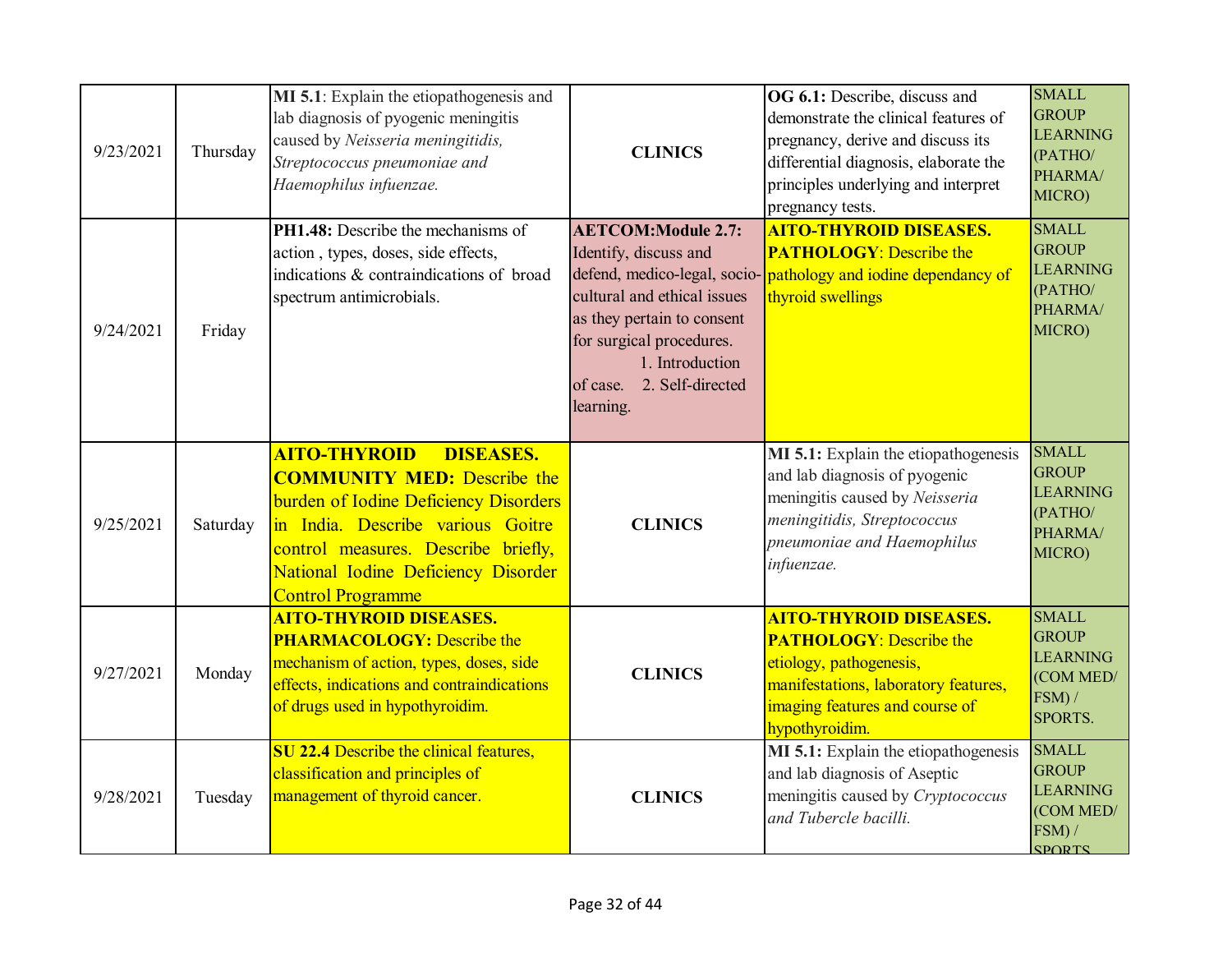| 9/29/2021  | Wednesday | <b>AITO-THYROID DISEASES.</b><br><b>PATHOLOGY:</b> Describe the etiology,<br>iodine dependancy, pathogenesis,<br>manifestations, laboratory features,<br>imaging features and course of<br>thyrotoxicosis. | <b>CLINICS</b>                            | <b>AITO-THYROID DISEASES.</b><br><b>PHARMACOLOGY:</b> Describe the<br>mechanism of action, types, doses,<br>side effects, indications and<br>contraindications of drugs used in<br>hyperthyroidism.                                                                                  | <b>SMALL</b><br><b>GROUP</b><br><b>LEARNING</b><br>(COM MED/<br>FSM) /<br><b>SPORTS.</b> |
|------------|-----------|------------------------------------------------------------------------------------------------------------------------------------------------------------------------------------------------------------|-------------------------------------------|--------------------------------------------------------------------------------------------------------------------------------------------------------------------------------------------------------------------------------------------------------------------------------------|------------------------------------------------------------------------------------------|
| 9/30/2021  | Thursday  | MI 5.1: Explain the etiopathogenesis and<br>lab diagnosis and prophylaxis of<br>Poliomyelitis.                                                                                                             | <b>CLINICS</b>                            | OG 6.1: Describe, discuss and<br>demonstrate the clinical features of<br>pregnancy, derive and discuss its<br>differential diagnosis, elaborate the<br>principles underlying and interpret<br>pregnancy tests.                                                                       | <b>SMALL</b><br><b>GROUP</b><br><b>LEARNING</b><br>(COM MED/<br>$FSM$ ) /<br>SPORTS.     |
|            |           |                                                                                                                                                                                                            | THEORY INTERNAL ASESSMENT (FORMATIVE).    |                                                                                                                                                                                                                                                                                      |                                                                                          |
| 10/1/2021  | Friday    | PATHOLOGY:                                                                                                                                                                                                 | TIME: 10AM TO 1PM.                        | <b>MARKS=100</b>                                                                                                                                                                                                                                                                     |                                                                                          |
| 10/4/2021  | Monday    | <b>PHARMACOLOGY</b>                                                                                                                                                                                        | TIME: 10AM TO 1PM.                        | <b>MARKS=100</b>                                                                                                                                                                                                                                                                     |                                                                                          |
| 10/5/2021  | Tuesday   | <b>MICROBIOLOGY</b>                                                                                                                                                                                        | TIME: 10AM TO 1PM.                        | <b>MARKS=100</b>                                                                                                                                                                                                                                                                     |                                                                                          |
|            |           |                                                                                                                                                                                                            | PRACTICAL INTERNAL ASESSMENT (FORMATIVE). |                                                                                                                                                                                                                                                                                      |                                                                                          |
|            |           | PATHOLOGY:                                                                                                                                                                                                 | <b>PHARMACOLOGY</b>                       | <b>MICROBIOLOGY</b>                                                                                                                                                                                                                                                                  |                                                                                          |
| 10/7/2021  | Thursday  | <b>BATCH-A</b>                                                                                                                                                                                             | <b>BATCH-B</b>                            | <b>BATCH-C</b>                                                                                                                                                                                                                                                                       |                                                                                          |
| 10/8/2021  | Friday    | <b>BATCH-B</b>                                                                                                                                                                                             | <b>BATCH-C</b>                            | <b>BATCH-A</b>                                                                                                                                                                                                                                                                       |                                                                                          |
| 10/9/2021  | Saturday  | <b>BATCH-C</b>                                                                                                                                                                                             | <b>BATCH-A</b>                            | <b>BATCH-B</b>                                                                                                                                                                                                                                                                       |                                                                                          |
| 10/11/2021 | Monday    | PH 1.37: Describe mechanisms of action,<br>types, doses, side effects, indications &<br>contraindications of the drugs used as<br>anterior pituitary hormones.                                             | <b>CLINICS</b>                            | PA 28.1 & 2: Describe the normal<br>histology of the kidney. Define,<br>classify and distinguish the clinical<br>syndromes and describe the etiology,<br>pathogenesis, pathology,<br>morphology, clinical and laboratory<br>and urinary findings, complications<br>of renal failure. | <b>SMALL</b><br><b>GROUP</b><br><b>LEARNING</b><br>(PATHO/<br>PHARMA/<br>MICRO)          |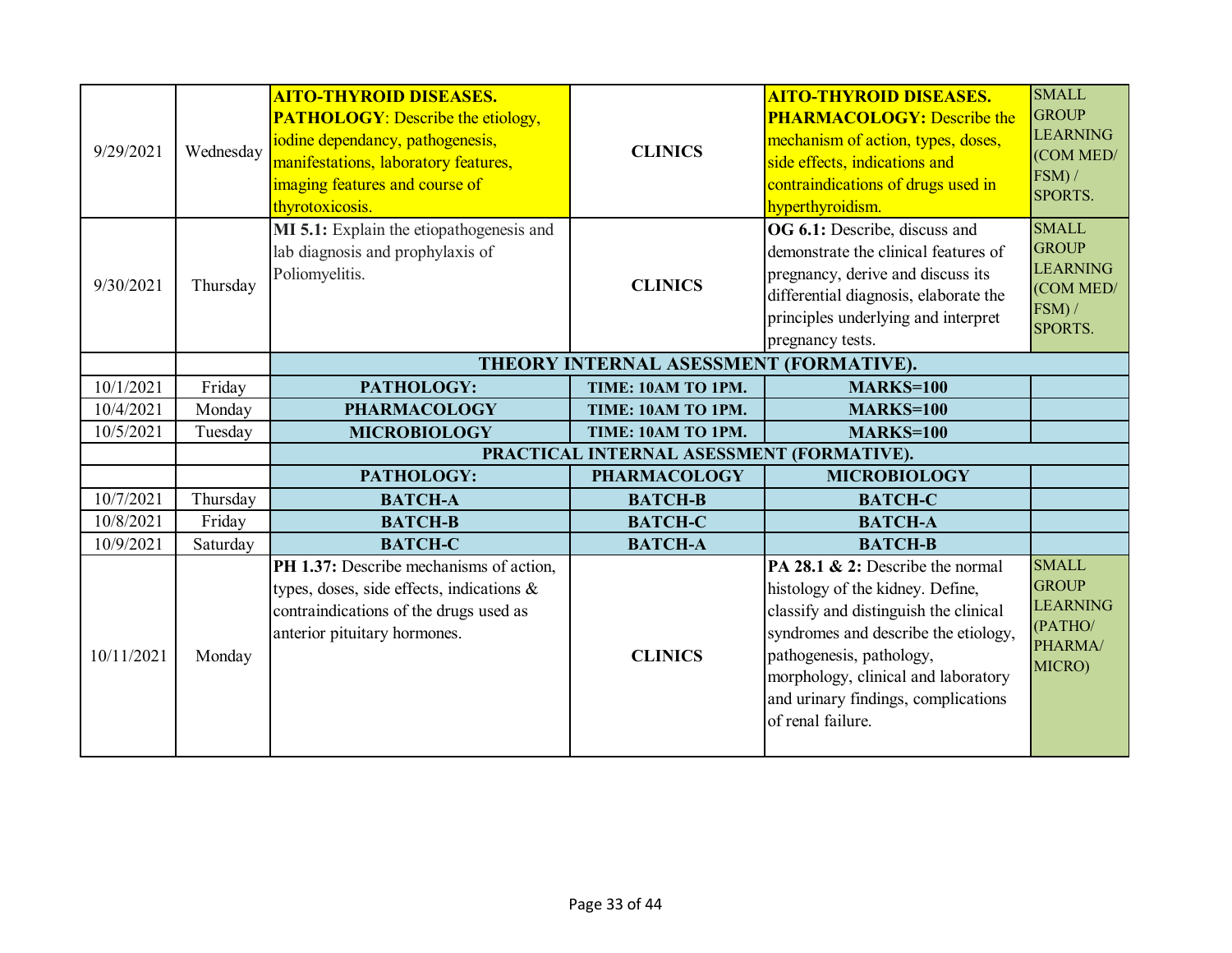| 10/22/2021 | Friday    | <b>PH1.48:</b> Describe the mechanisms of<br>action, types, doses, side effects,<br>indications & contraindications of<br>aminoglycosides.                            | <b>SDL-PATHOLOGY-4</b><br><b>Ranal Physiology &amp;</b><br>Pathology | <b>PA28.3:</b> Define and describe the<br>etiology, precipitating factors,<br>pathogenesis, pathology, laboratory<br>urinary findings, progression and<br>complications of acute renal failure. | <b>SMALL</b><br><b>GROUP</b><br><b>LEARNING</b><br>(PATHO/<br>PHARMA/<br>MICRO)          |
|------------|-----------|-----------------------------------------------------------------------------------------------------------------------------------------------------------------------|----------------------------------------------------------------------|-------------------------------------------------------------------------------------------------------------------------------------------------------------------------------------------------|------------------------------------------------------------------------------------------|
| 10/23/2021 | Saturday  | <b>CM13.2</b> : Describe disaster management<br>cycle                                                                                                                 | <b>CLINICS</b>                                                       | MI 5.2: Explain the etiopathogenesis<br>and lab diagnosis of Viral<br>encephalitis caused by Rhabdo virus.                                                                                      | <b>SMALL</b><br><b>GROUP</b><br><b>LEARNING</b><br>(PATHO/<br>PHARMA/<br><b>MICRO)</b>   |
| 10/25/2021 | Monday    | <b>PH1.48</b> : Describe the mechanisms of<br>action, types, doses, side effects,<br>indications & contraindications of<br>Anticancer drugs.                          | <b>CLINICS</b>                                                       | PA28.4: Define and describe the<br>etiology, precipitating factors,<br>pathogenesis, pathology, laboratory<br>urinary findings, progression and<br>complications of chronic renal failure.      | <b>SMALL</b><br><b>GROUP</b><br><b>LEARNING</b><br>(COM MED/<br>$FSM$ ) /<br>SPORTS.     |
| 10/26/2021 | Tuesday   | <b>IM15.14:</b> Describe and enumerate the<br>indications, pharmacology and side effects<br>of pharmacotherapy of pressors used in<br>the treatment of Upper GI bleed | <b>CLINICS</b>                                                       | MI 5.2: Explain the etiopathogenesis<br>and lab diagnosis of Toxoplasmosis                                                                                                                      | <b>SMALL</b><br><b>GROUP</b><br><b>LEARNING</b><br>(COM MED/<br>FSM) /<br><b>SPORTS</b>  |
| 10/27/2021 | Wednesday | <b>AITO-DIABETES MELLITUS.</b><br><b>PATHOLOGY: Classify diabetes</b><br>mellitus, Describe the epidemiology of<br>diabetes mellitus                                  | <b>CLINICS</b>                                                       | <b>AITO-DIABETES MELLITUS.</b><br><b>PHARMACOLOGY:</b> Describe the<br>mechanism of action, types, doses,<br>side effects, indications and<br>contraindications of inulin<br>preparations.      | <b>SMALL</b><br><b>GROUP</b><br><b>LEARNING</b><br>(COM MED/<br>FSM) /<br><b>SPORTS.</b> |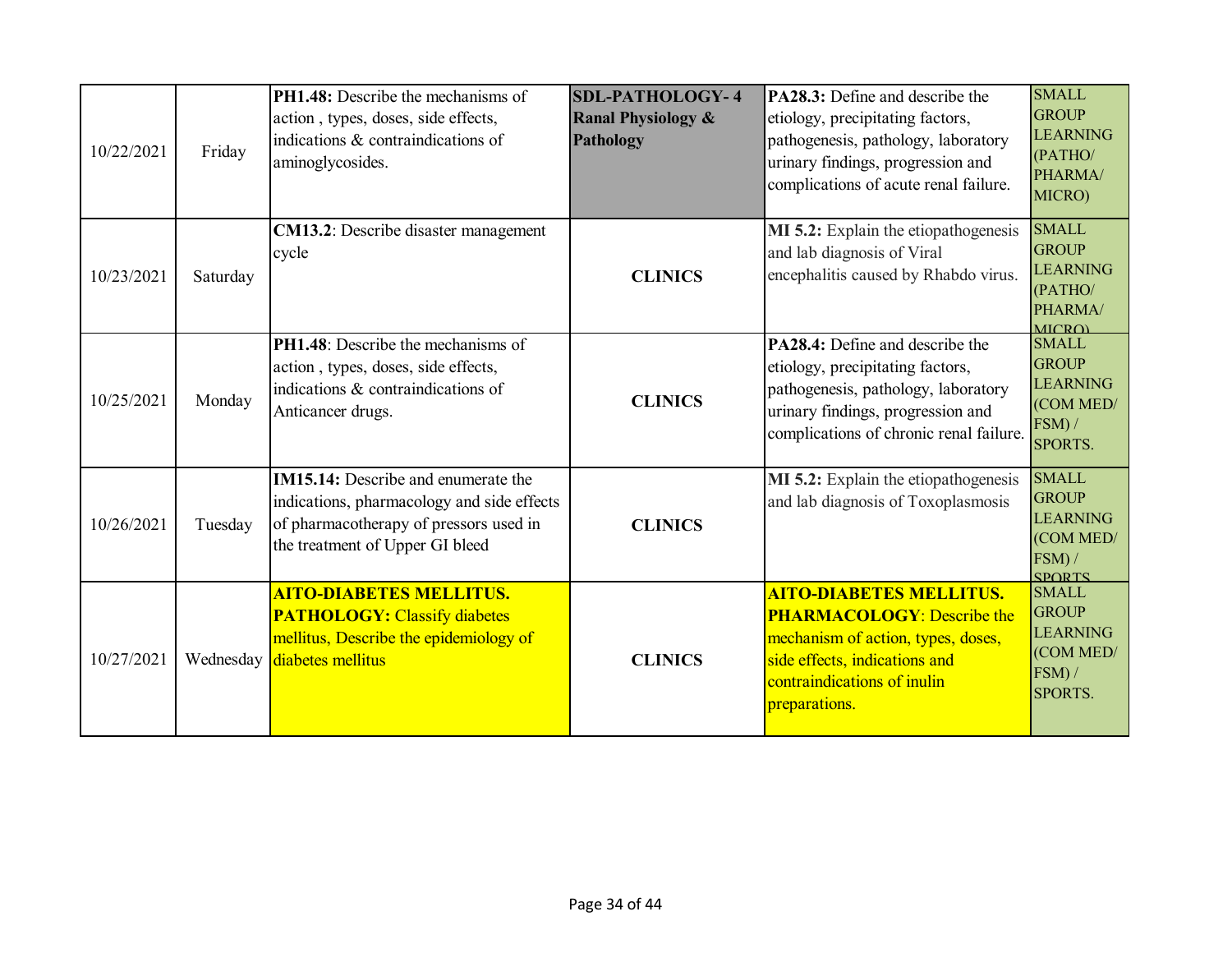| 10/28/2021 | Thursday | MI 5.2: Explain the etiopathogenesis and<br>lab diagnosis of Toxoplasmosis                                                                      | <b>CLINICS</b>                                                                                                                                                                                                                                                            | <b>AITO-DIABETES</b><br><b>MELLITUS. FSM: Clinical</b><br>feature of acute insulin poisoning.<br>Diagnosis of insulin poisoning.<br>Management of insulin overdose<br>or poisoning. Medico-legal issues<br>involving with insulin therapy.                                                                                                               | <b>SMALL</b><br><b>GROUP</b><br><b>LEARNING</b><br>(COM MED/<br>FSM) /<br>SPORTS. |
|------------|----------|-------------------------------------------------------------------------------------------------------------------------------------------------|---------------------------------------------------------------------------------------------------------------------------------------------------------------------------------------------------------------------------------------------------------------------------|----------------------------------------------------------------------------------------------------------------------------------------------------------------------------------------------------------------------------------------------------------------------------------------------------------------------------------------------------------|-----------------------------------------------------------------------------------|
| 10/29/2021 | Friday   | PH 1.36: Describe the mechanism of<br>action, types, doses, side effects,<br>indications and contraindications of drugs<br>used in osteoporois. | <b>AETCOM:Module 2.7</b><br>contd: Identify, discuss<br>and defend, medico-legal,<br>socio-cultural and ethical<br>issues as they pertain to<br>consent for surgical<br>procedures.<br>3.<br>Anchoring lecture.<br>4.<br>Discussion and closure of<br>Asessment.<br>case. | <b>AITO-DIABETES MELLITUS.</b><br><b>PATHOLOGY:</b> Describe the<br>etiology of diabetes mellitus,<br>Describe the pathogenesis of diabetes<br>mellitus                                                                                                                                                                                                  | <b>SMALL</b><br><b>GROUP</b><br><b>LEARNING</b><br>(COM MED/<br>FSM) /<br>SPORTS. |
| 10/30/2021 | Saturday | <b>CM14.1:</b> Define and classify hospital<br>waste.                                                                                           | <b>CLINICS</b>                                                                                                                                                                                                                                                            | MI 7.1-7.2: Infective Syndromes of<br>Genital Tract - Define sexually-<br>transmitted infections Classification<br>of sexually-transmitted infections<br>and discuss the etiopathogenesis<br>and laboratory diagnosis of<br>ulcerative Genital Disease: Syphilis,<br>lymphogranuloma venerum,<br>granuloma inguinale, soft chancre<br>and genital herpes | <b>SMALL</b><br><b>GROUP</b><br><b>LEARNING</b><br>(COM MED/<br>FSM) /<br>SPORTS. |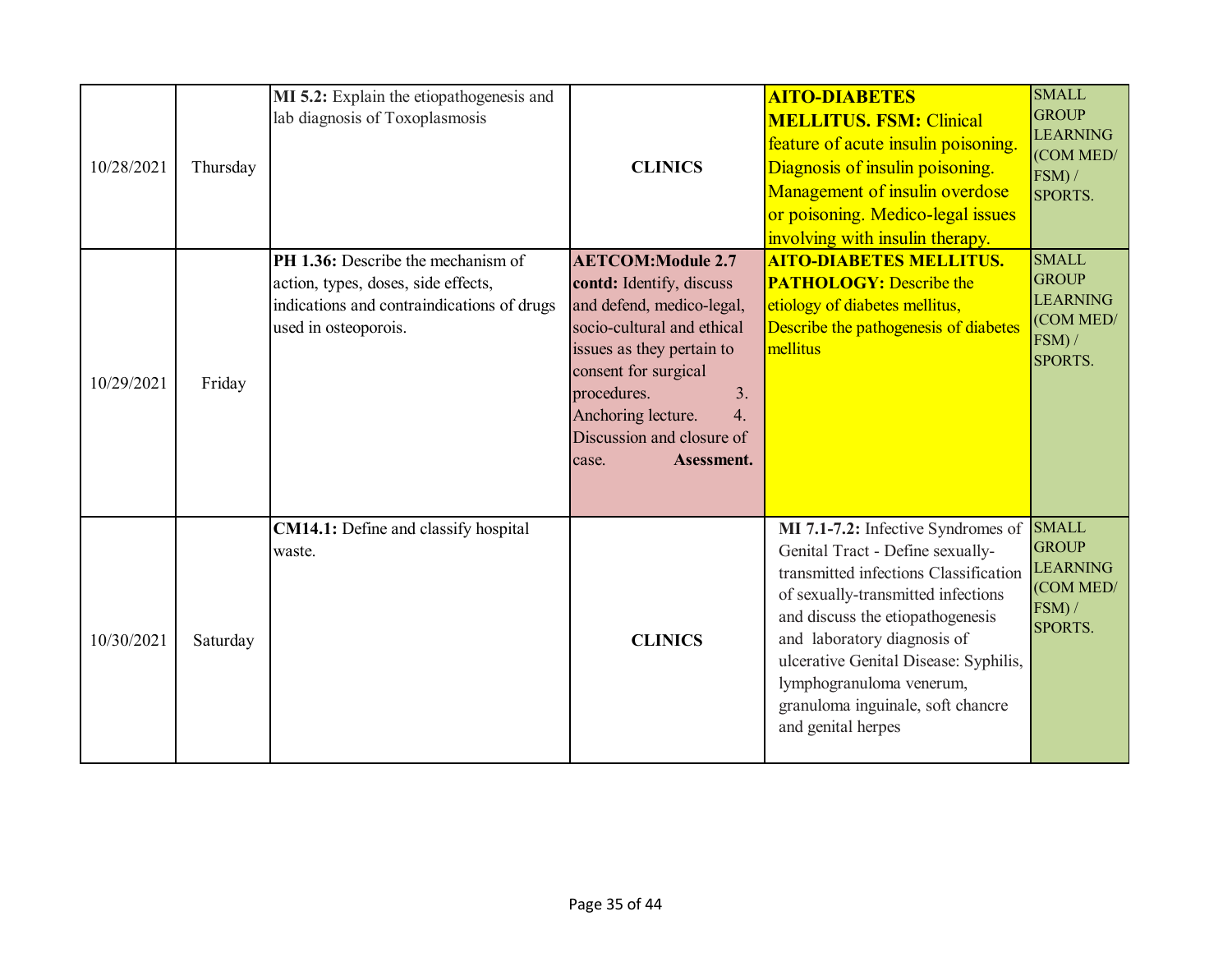| 11/1/2021 | Monday    | <b>AITO-DIABETES MELLITUS.</b><br><b>PHARMACOLOGY: Describe the</b><br>mechanism of action, types, doses, side<br>effects, indications and contraindications<br>of OHGAs.                       | <b>CLINICS</b>                                                | <b>AITO-DIABETES MELLITUS.</b><br><b>PATHOLOGY:</b> Describe the<br>pathology of diabetes mellitus.<br>Describe the clinical laboratory<br>features of diabetes mellitus                                     | <b>SMALL</b><br><b>GROUP</b><br><b>LEARNING</b><br>(PATHO/<br>PHARMA/<br>MICRO)                       |
|-----------|-----------|-------------------------------------------------------------------------------------------------------------------------------------------------------------------------------------------------|---------------------------------------------------------------|--------------------------------------------------------------------------------------------------------------------------------------------------------------------------------------------------------------|-------------------------------------------------------------------------------------------------------|
| 11/2/2021 | Tuesday   | <b>IM15.15 &amp; 15.16:</b> Describe and<br>enumerate the indications of peptic ulcer<br>due to Helicobacter pylori. Enumerate the<br>indications for endoscopic interventions<br>and Surgery.  | <b>CLINICS</b>                                                | <b>MI</b> 7.3: Discuss the Clinical features<br>and Lab Diagnosis of Urinary tract<br>infection along with appropriate<br>method of specimen collection                                                      | <b>SMALL</b><br><b>GROUP</b><br><b>LEARNING</b><br>(PATHO/<br>PHARMA/<br><b>MICROL</b>                |
| 11/3/2021 | Wednesday | <b>AITO-DIABETES MELLITUS.</b><br><b>PATHOLOGY:</b> Describe the<br>complications of diabetes mellitus<br>Describe the progression of diabetes<br>mellitus.                                     | <b>CLINICS</b>                                                | <b>AITO-DIABETES MELLITUS.</b><br><b>PHARMACOLOGY:</b> Describe the<br>mechanism of action, types, doses,<br>side effects, indications and<br>contraindications of OHGAs.                                    | <b>SMALL</b><br><b>GROUP</b><br><b>LEARNING</b><br>(PATHO/<br>PHARMA/<br>MICRO)                       |
|           |           |                                                                                                                                                                                                 |                                                               |                                                                                                                                                                                                              |                                                                                                       |
| 11/5/2021 | Friday    | PH 1.37 and 1.40: Describe the<br>mechanism of action, types, doses, side<br>effects, indications and contraindications<br>of sex hormones, drugs for infertility $\&$<br>erectile dysfunction. | SDL-<br>PHARMACOLOGY-4:<br>Management of common<br>poisoning. | PA28.4: Define and describe the<br>etiology, precipitating factors,<br>pathogenesis, pathology, laboratory<br>urinary findings, progression and<br>complications of IGA nephropathy                          | <b>SMALL</b><br><b>GROUP</b><br><b>LEARNING</b><br>(PATHO/<br>PHARMA/<br>MICRO)                       |
| 11/6/2021 | Saturday  | CM14.3: Describe laws related to hospital<br>waste management<br>PH 1.37 and 1.40: Describe the                                                                                                 | <b>CLINICS</b>                                                | MI 8.3: Organisms with Oncogenic<br>Potential: Human papilloma virus,<br>Kaposi sarcoma, HTLV and HIV,<br>epstein-barr virus, hepatitis B and C,<br>and others<br><b>PA 28.7:</b> Enumerate and describe the | <b>SMALL</b><br><b>GROUP</b><br><b>LEARNING</b><br>(PATHO/<br>PHARMA/<br><b>MICRO</b><br><b>SMALL</b> |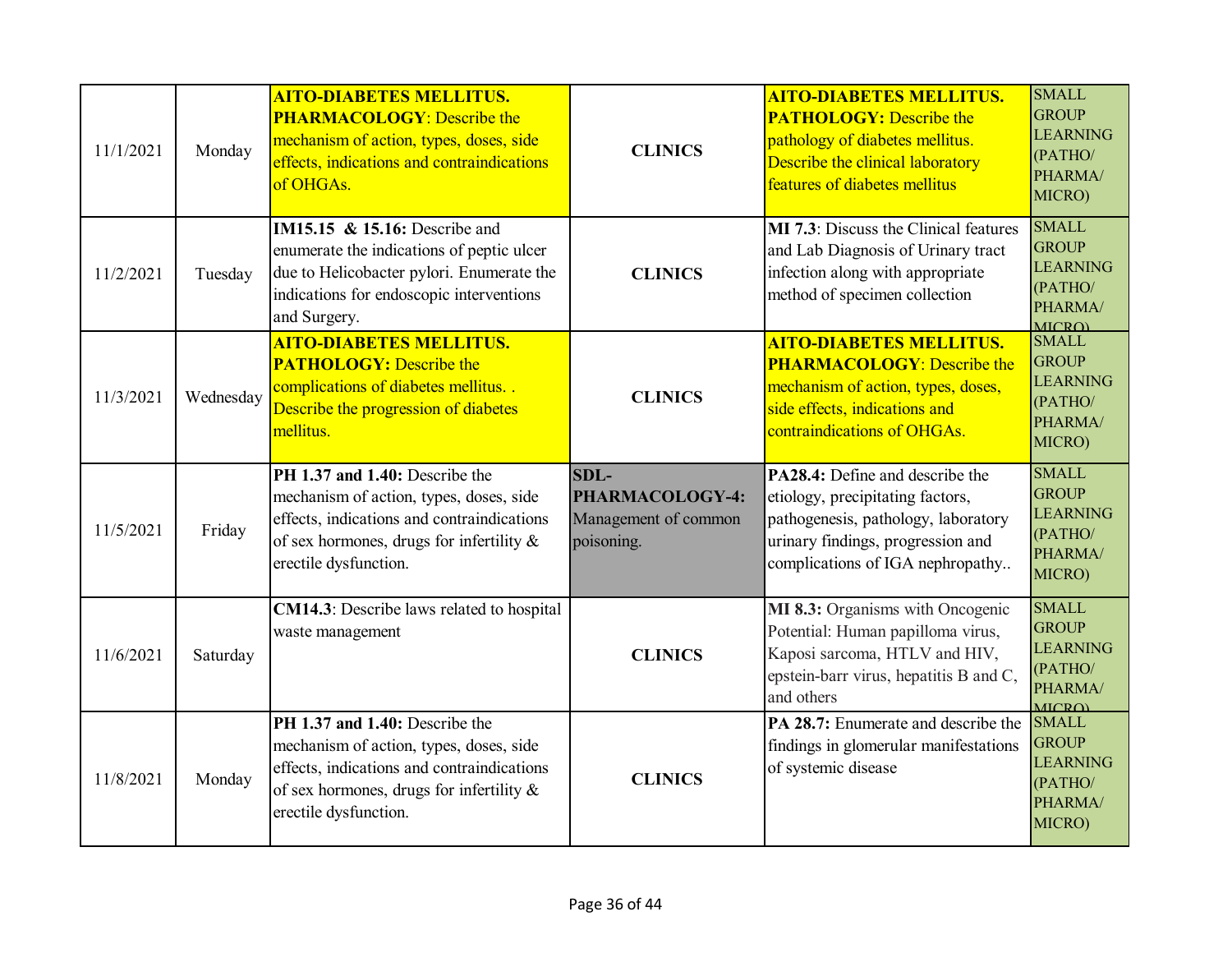| 11/9/2021  | Tuesday   | <b>IM16.1:</b> Describe and discuss the<br>aetiology of acute and chronic diarrhea<br>including infectious and non infectious<br>causes                     | <b>CLINICS</b>                                                                                                                                                                                | <b>MI 8.1: Zoonotic infections:</b><br>Classification, plague, tularaemia,<br>bite wound infections and others: 1.<br>Discuss the morphology of the<br>agents, Mechanisms of pathogenesis,<br>Clinical course and laboratory<br>diagnosis. | <b>SMALL</b><br><b>GROUP</b><br><b>LEARNING</b><br>(PATHO/<br>PHARMA/<br>MICRO)        |
|------------|-----------|-------------------------------------------------------------------------------------------------------------------------------------------------------------|-----------------------------------------------------------------------------------------------------------------------------------------------------------------------------------------------|--------------------------------------------------------------------------------------------------------------------------------------------------------------------------------------------------------------------------------------------|----------------------------------------------------------------------------------------|
| 11/10/2021 | Wednesday | PA 28.8: Enumerate and classify diseases<br>affecting the tubular interstitium.                                                                             | <b>CLINICS</b>                                                                                                                                                                                | PH 1.37 and 1.40: Describe the<br>mechanism of action, types, doses,<br>side effects, indications and<br>contraindications of sex hormones,<br>drugs for infertility & erectile<br>dysfunction.                                            | <b>SMALL</b><br><b>GROUP</b><br><b>LEARNING</b><br>(PATHO/<br>PHARMA/<br>MICRO)        |
| 11/11/2021 | Thursday  | MI 8.2: Opportunistic infections<br>(immunocompromised patients)<br>Transplant infections:                                                                  | <b>CLINICS</b>                                                                                                                                                                                | OG8.1: Enumerate, describe and<br>discuss the objectives of antenatal<br>care, assessment of period of<br>gestation; screening for high-risk<br>factors.                                                                                   | <b>SMALL</b><br><b>GROUP</b><br><b>LEARNING</b><br>(PATHO/<br>PHARMA/<br><b>MICRO)</b> |
| 11/12/2021 | Friday    | PH 1.37 and 1.40: Describe the<br>mechanism of action, types, doses, side<br>effects, indications and contraindications<br>of drugs used for contraception. | <b>AETCOM: Module 2.8:</b><br>What does it mean to be<br>family member of a sick<br>patient?<br>1.<br>Hospital visit & interviews<br>2.Large Group<br>Discussions with patients'<br>relatives | <b>PA28.9:</b> Define and describe the<br>etiology, precipitating factors,<br>pathogenesis, pathology, laboratory<br>urinary findings, progression and<br>complications of acute tubular<br>necrosis.                                      | <b>SMALL</b><br><b>GROUP</b><br><b>LEARNING</b><br>(PATHO/<br>PHARMA/<br>MICRO)        |
| 11/15/2021 | Monday    | PH 1.41: Describe mechanism of action,<br>types, doses, side effects, indications &<br>contraindications of uterine relaxants &<br>stimulants               | <b>CLINICS</b>                                                                                                                                                                                | PA 29.2: Describe the pathogenesis,<br>pathology, presenting and<br>distinguishing features, diagnostic<br>tests, progression and spread of<br>carcinoma of the penis                                                                      | <b>SMALL</b><br><b>GROUP</b><br><b>LEARNING</b><br>(PATHO/<br>PHARMA/<br>MICRO)        |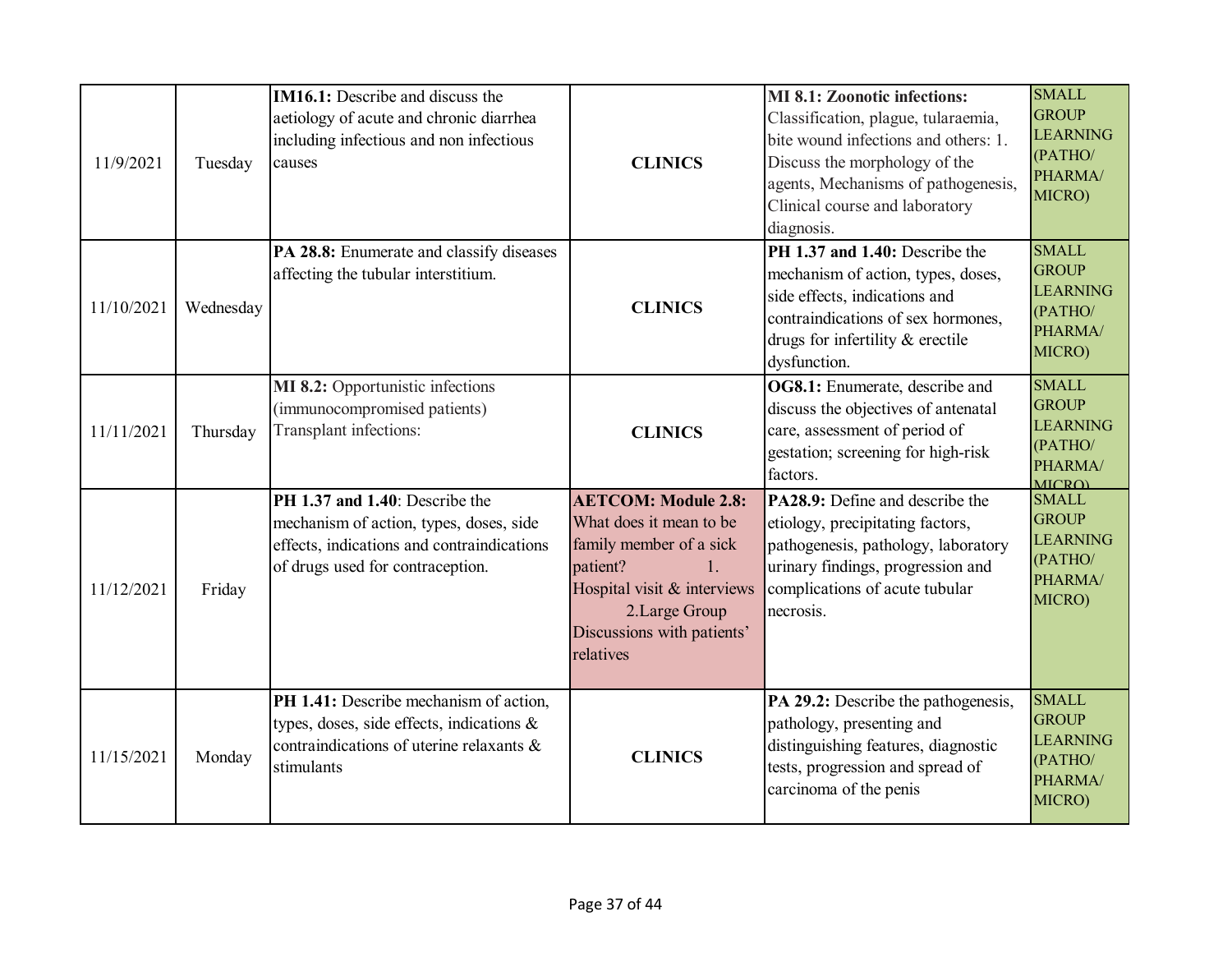| 11/16/2021 | Tuesday   | IM 16.2: Describe and discuss the acute<br>systemic consequences of diarrhea<br>including its impact on fluid balance.<br><b>IM16.3:</b> Describe and discuss the chronic<br>effects of diarrhea including malabsorption | <b>CLINICS</b>                                                               | MI 8.6: Emerging and re-emerging<br>infections microbial agents of<br>bioterrorism: Explain the term<br>emerging and remerging infection.<br>List out the etiological agents<br>responsible for emerging<br>infection. Discuss the clinical courses<br>and their diagnosis. | <b>SMALL</b><br><b>GROUP</b><br><b>LEARNING</b><br>(PATHO/<br>PHARMA/<br>MICRO)        |
|------------|-----------|--------------------------------------------------------------------------------------------------------------------------------------------------------------------------------------------------------------------------|------------------------------------------------------------------------------|-----------------------------------------------------------------------------------------------------------------------------------------------------------------------------------------------------------------------------------------------------------------------------|----------------------------------------------------------------------------------------|
| 11/17/2021 | Wednesday | PH 1.36: Describe the mechanism of<br>action, types, doses, side effects,<br>indications and contraindications of<br>corticosteroid.                                                                                     | <b>CLINICS</b>                                                               | PA 30.1: Describe the epidemiology,<br>pathogenesis, etiology, pathology,<br>screening, diagnosis and progression<br>of carcinoma of the cervix.                                                                                                                            | <b>SMALL</b><br><b>GROUP</b><br><b>LEARNING</b><br>(PATHO/<br>PHARMA/<br><b>MICRO)</b> |
| 11/18/2021 | Thursday  | MI 8.16: National Health Programmes for<br><b>Communicable Diseases</b>                                                                                                                                                  | <b>CLINICS</b>                                                               | OG8.1: Enumerate, describe and<br>discuss the objectives of antenatal<br>care, assessment of period of<br>gestation; screening for high-risk<br>factors.                                                                                                                    | <b>SMALL</b><br><b>GROUP</b><br><b>LEARNING</b><br>(PATHO/<br>PHARMA/<br><b>MICRO</b>  |
| 11/19/2021 | Friday    | PH 1.36: Describe the mechanism of<br>action, types, doses, side effects,<br>indications and contraindications of<br>corticosteroid.                                                                                     | SDL-<br>MICROBIOLOGY-4:<br><b>GENITO URINARY</b><br><b>TRACT INFECTIONS.</b> | PA 30.2: Describe the pathogenesis,<br>etiology, pathology, diagnosis and<br>progression and spread of carcinoma<br>of the endometrium                                                                                                                                      | <b>SMALL</b><br><b>GROUP</b><br><b>LEARNING</b><br>(PATHO/<br>PHARMA/<br><b>MICRO</b>  |
| 11/20/2021 | Saturday  | CM16.1: Define and describe the concept<br>of Health planning                                                                                                                                                            | <b>CLINICS</b>                                                               | OG8.1: Enumerate, describe and<br>discuss the objectives of antenatal<br>care, assessment of period of<br>gestation; screening for high-risk<br>factors.                                                                                                                    | <b>SMALL</b><br><b>GROUP</b><br><b>LEARNING</b><br>(PATHO/<br>PHARMA/<br><b>MICRO)</b> |
| 11/22/2021 | Monday    | PH 1.57: Describe drugs used in skin<br>disorders.                                                                                                                                                                       | <b>CLINICS</b>                                                               | PA12.1: Enumerate and describe the<br>pathogenesis of disorders caued by<br>air pollution, tobacco and alcohol.                                                                                                                                                             | <b>SMALL</b><br><b>GROUP</b><br><b>LEARNING</b><br>(PATHO/<br>PHARMA/<br><b>MICRO)</b> |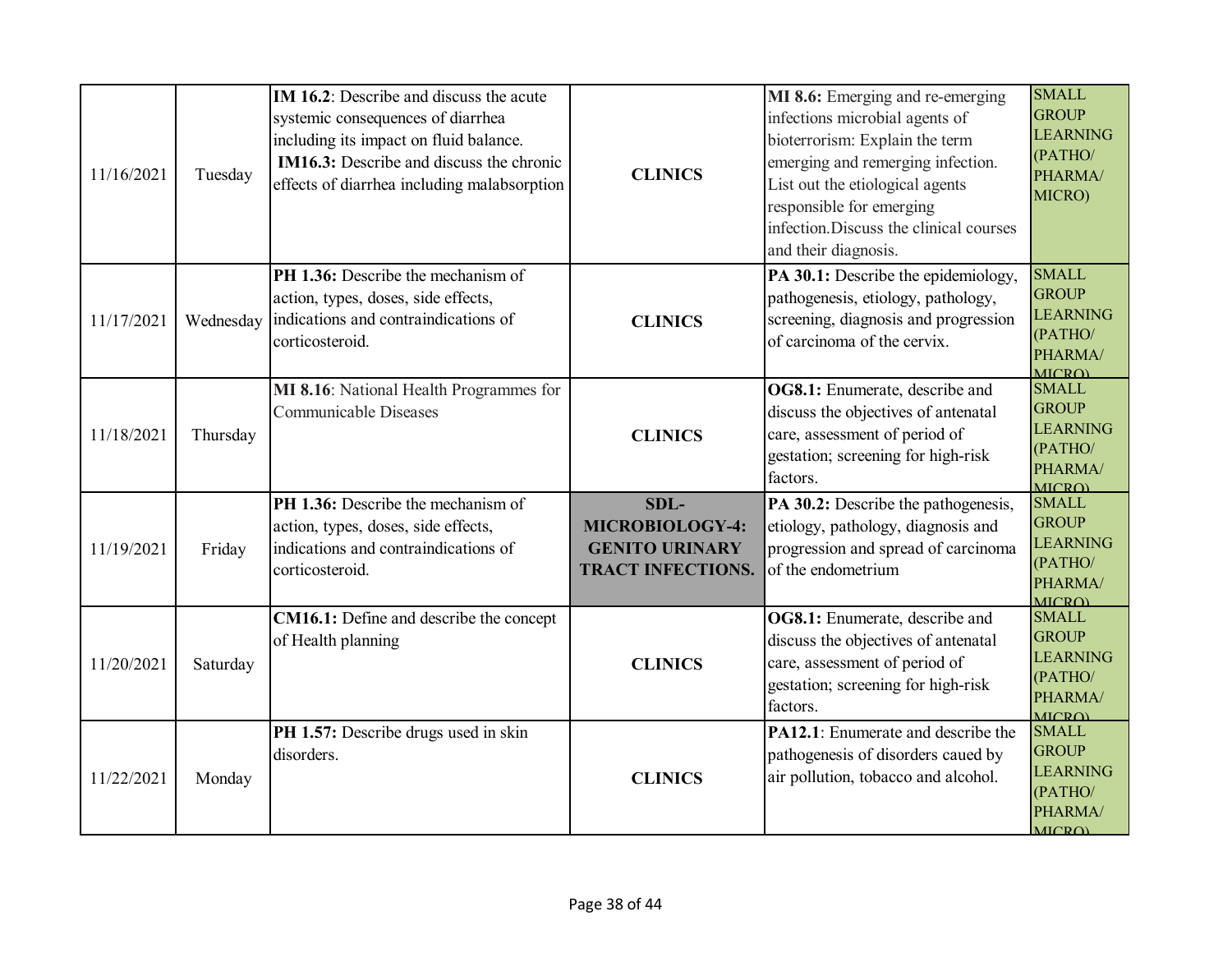| 11/23/2021 | Tuesday   | <b>SU 12.1 Enumerate causes and</b><br>consequence of malnutrition in surgical<br>Patients.<br>$\overline{\text{SU 12.2}}$ Describe & discuss methods of<br>estimation & replacement of fluid and<br>electrolyte requirements in surgical<br>patients. | <b>CLINICS</b>                                                                                                                                                   | <b>OG22.1:</b> Describe the clinical<br>characteristics of physiological<br>vaginal discharge.                                                                                                                                                                                                        | <b>SMALL</b><br><b>GROUP</b><br><b>LEARNING</b><br>(PATHO/<br>PHARMA/<br>MICRO) |
|------------|-----------|--------------------------------------------------------------------------------------------------------------------------------------------------------------------------------------------------------------------------------------------------------|------------------------------------------------------------------------------------------------------------------------------------------------------------------|-------------------------------------------------------------------------------------------------------------------------------------------------------------------------------------------------------------------------------------------------------------------------------------------------------|---------------------------------------------------------------------------------|
| 11/24/2021 | Wednesday | PA12.3: Describe the pathogenesis of<br>obesity. Describe the consequences of<br>obesity.                                                                                                                                                              | <b>CLINICS</b>                                                                                                                                                   | <b>IM16.13:</b> Describe and enumerate<br>the indications, pharmacology and<br>side effects of pharmacotherapy for<br>parasitic causes of diarrhea.<br>IM16.14: Describe and<br>enumerate the indications,<br>pharmacology and side effects of<br>pharmacotherapy for bacterial and<br>viral diarrhea | <b>SMALL</b><br><b>GROUP</b><br><b>LEARNING</b><br>(PATHO/<br>PHARMA/<br>MICRO) |
| 11/25/2021 | Thursday  | CM16.2: Describe planning cycle                                                                                                                                                                                                                        | <b>CLINICS</b>                                                                                                                                                   | <b>OG22.2:</b> Describe and discuss the<br>etiology (with special emphasis on<br>Candida, T. vaginalis, bacterial<br>vaginosis), characteristics, clinical<br>diagnosis, investigations, genital<br>hygiene, management of common<br>causes and the syndromic<br>management.                          | <b>SMALL</b><br><b>GROUP</b><br><b>LEARNING</b><br>(PATHO/<br>PHARMA/<br>MICRO) |
| 11/26/2021 | Friday    | IM16.15: Distinguish based on the<br>clinical presentation Crohn's disease from<br><b>Ulcerative Colitis</b>                                                                                                                                           | <b>AETCOM: Module 2.8</b><br>contd: What does it mean<br>to be family member of a<br>sick patient?<br>3.Self-directed<br>Learning. 4. Discussion<br>and closure. | <b>AITO- NUTRITION</b><br><b>PATHOLOGY:</b> Describe the<br>pathogenesis of disorders caused by<br>protein calorie malnutrition Describe<br>the pathogenesis of disorders caused<br>by starvation.                                                                                                    | <b>SMALL</b><br><b>GROUP</b><br><b>LEARNING</b><br>(PATHO/<br>PHARMA/<br>MICRO) |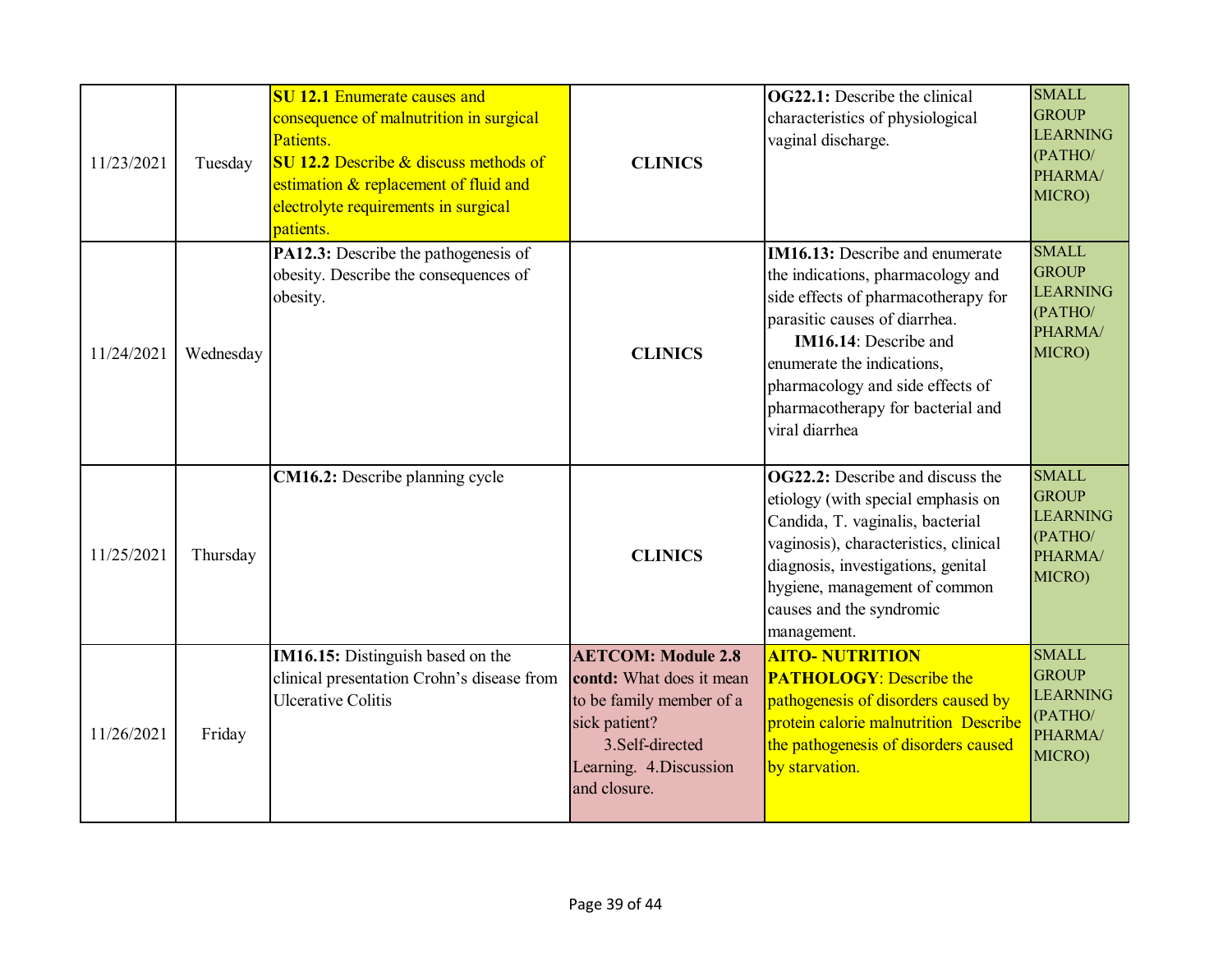| 11/27/2021 | Saturday | <b>CM16.3:</b> Describe Health management<br>techniques                                                                                                                                                                                                      | <b>CLINICS</b> | <b>OG22.2:</b> Describe and discuss the<br>etiology (with special emphasis on<br>Candida, T. vaginalis, bacterial<br>vaginosis), characteristics, clinical<br>diagnosis, investigations, genital<br>hygiene, management of common<br>causes and the syndromic<br>management.                                                                                                                                                            | <b>SMALL</b><br><b>GROUP</b><br><b>LEARNING</b><br>(PATHO/<br>PHARMA/<br>MICRO) |
|------------|----------|--------------------------------------------------------------------------------------------------------------------------------------------------------------------------------------------------------------------------------------------------------------|----------------|-----------------------------------------------------------------------------------------------------------------------------------------------------------------------------------------------------------------------------------------------------------------------------------------------------------------------------------------------------------------------------------------------------------------------------------------|---------------------------------------------------------------------------------|
| 11/29/2021 | Monday   | <b>IM16.16:</b> Describe and enumerate the<br>indications, pharmacology and side effects<br>of pharmacotherapy including<br>immunotherapy of IBD.<br><b>IM16.17:</b> Describe and enumerate the<br>indications for surgery in inflammatory<br>bowel disease. | <b>CLINICS</b> | <b>AITO- NUTRITION</b><br><b>FSM:</b> What is malnutrition and<br>starvation. What are the types and<br>causes of starvation. What are the<br>signs and symptoms of acute and<br>chronic starvation. What are the<br>laboratory investigations of<br>chronic starvation?                                                                                                                                                                | <b>SMALL</b><br><b>GROUP</b><br><b>LEARNING</b><br>(PATHO/<br>PHARMA/<br>MICRO) |
| 11/30/2021 | Tuesday  | <b>SU 12.3 Discuss nutritional requirements</b><br>of surgical patients, methods of providing<br>nutritional support & their complications.                                                                                                                  | <b>CLINICS</b> | <b>AITO- NUTRITION</b><br><b>FSM:</b> What are the causes of<br>death due to starvation. Discuss<br>the fatal period in case of<br>complete withdrawal of both food<br>and water, only food and only<br>water, 8. What are the<br>postmortem findings in a case of<br>death due to starvation. What are<br>the medico-legal aspects of<br>starvation including hunger<br>strikes, force feeding and human<br>rights associated with it. | <b>SMALL</b><br><b>GROUP</b><br><b>LEARNING</b><br>(PATHO/<br>PHARMA/<br>MICRO) |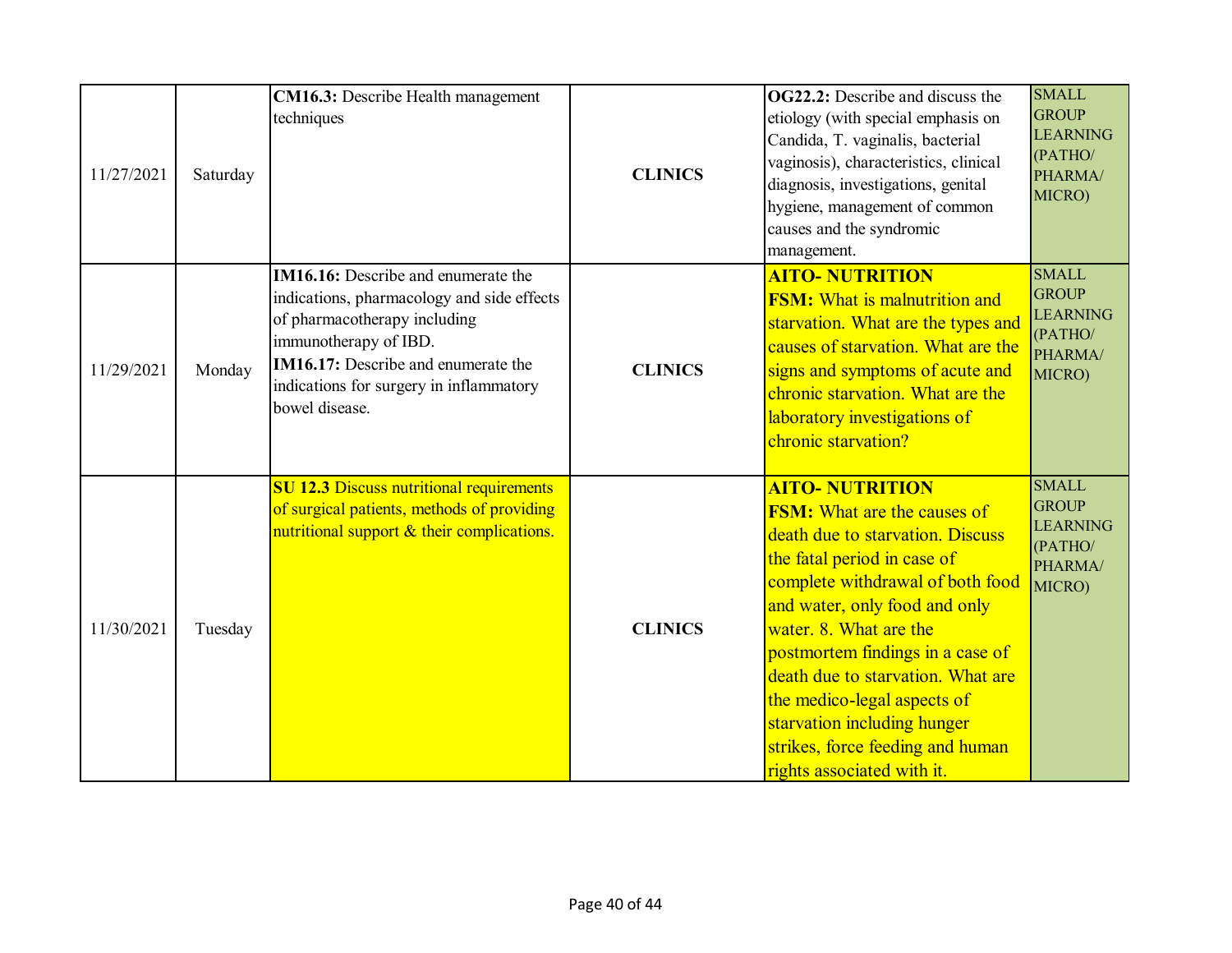| 12/1/2021 | Wednesday | <b>OG23.1:</b> Physiology of Puberty features<br>of abnormal puberty, common problems<br>and their management.                                                                                                                                                                                                                    | <b>CLINICS</b>                                                            | <b>AITO- NUTRITION</b><br><b>COMMUNITY MED (CM5.3):</b><br>Classify ocular manifestations of<br>Vitamin A Deficiency. Describe<br>prevention and control measures<br>of vitamin A deficiency in India.<br>Describe briefly, Vitamin A<br>Prophylaxis Programme. Describe<br>briefly the role of Zinc in human<br>nutrition, RDA of Zinc various<br>disorders associated to Zinc<br>deficiency and Zinc<br>supplementation. | <b>SMALL</b><br><b>GROUP</b><br><b>LEARNING</b><br>(PATHO/<br>PHARMA/<br>MICRO)        |
|-----------|-----------|-----------------------------------------------------------------------------------------------------------------------------------------------------------------------------------------------------------------------------------------------------------------------------------------------------------------------------------|---------------------------------------------------------------------------|----------------------------------------------------------------------------------------------------------------------------------------------------------------------------------------------------------------------------------------------------------------------------------------------------------------------------------------------------------------------------------------------------------------------------|----------------------------------------------------------------------------------------|
| 12/2/2021 | Thursday  | <b>AITO- NUTRITION COMMUNITY</b><br><b>MED</b> (CM5.5): Define nutritional<br>surveillance. Describe methods of<br>nutritional surveillance in India.<br>Describe social aspects of<br>Malnutrition. Describe principles of<br>nutritional education and rehabilitation<br>in the context of socio- cultural factors<br>in India. | <b>CLINICS</b>                                                            | OG23.1: Physiology of Puberty<br>features of abnormal puberty,<br>common problems and their<br>management.                                                                                                                                                                                                                                                                                                                 | <b>SMALL</b><br><b>GROUP</b><br><b>LEARNING</b><br>(PATHO/<br>PHARMA/<br>MICRO)        |
| 12/3/2021 | Friday    | <b>OG24.1:</b> Define, classify and aetiology of<br><b>AUB</b>                                                                                                                                                                                                                                                                    | <b>SDL-COMMUNITY</b><br><b>MED 4: Infectious</b><br>disease-epidemiology. | CM16.4: Describe health planning in<br>India and National policies related to<br>health and health planning.                                                                                                                                                                                                                                                                                                               | <b>SMALL</b><br><b>GROUP</b><br><b>LEARNING</b><br>(PATHO/<br>PHARMA/<br><b>MICRO)</b> |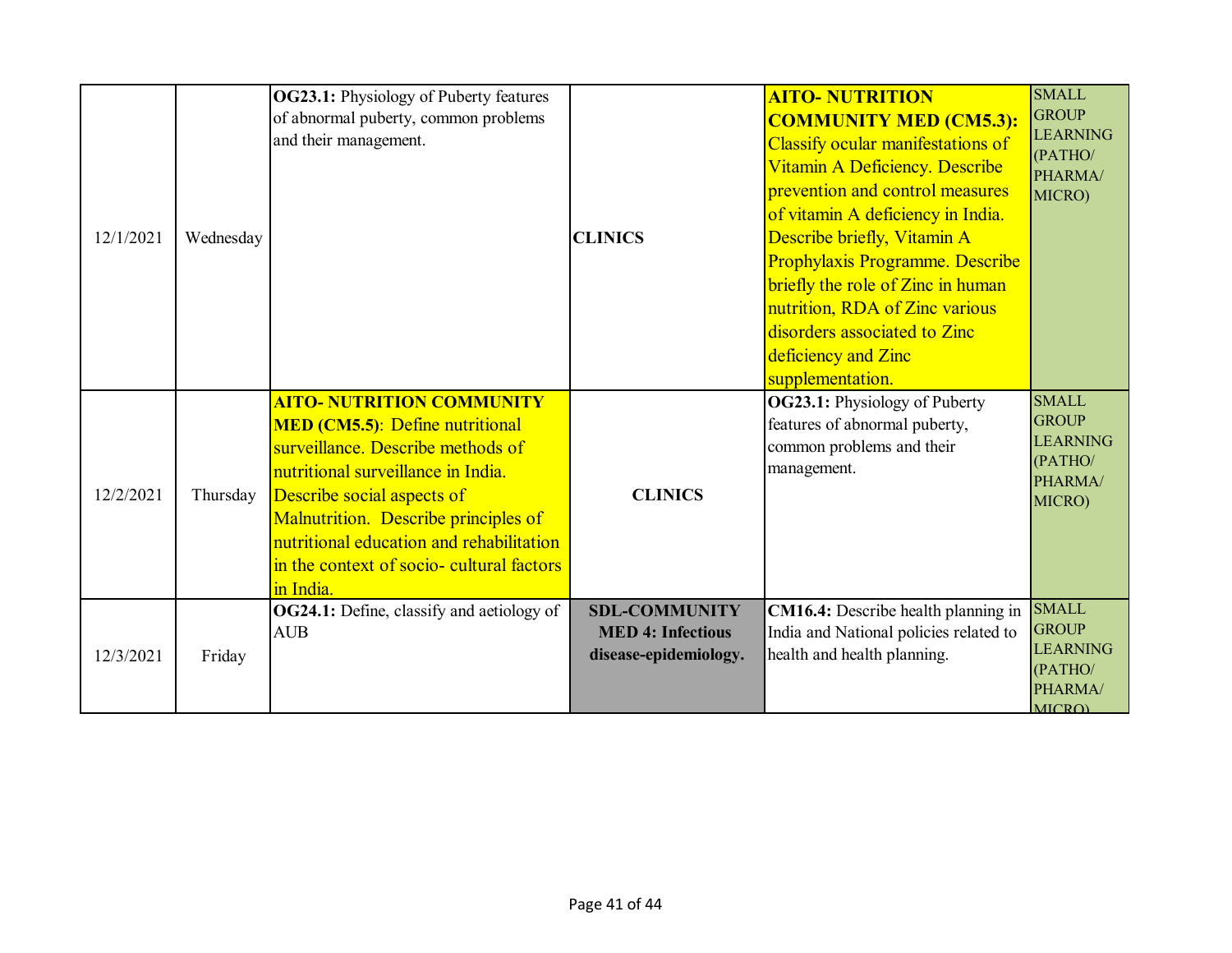| 12/4/2021 | Saturday | <b>AITO- NUTRITION COMMUNITY</b><br><b>MED</b> (CM5.6): Enumerate different<br>strategies under National Nutrition Policy<br>1993. Enumerate different Community<br>nutritional programmes in India. Describe<br>briefly, ICDS programme. Describe<br>briefly, Special nutrition programme and<br>Balwadi nutrition programme. Describe<br>briefly, Mid-day meal programme and<br>Mid-day meal scheme. Describe briefly,<br>Monitoring and evaluation of nutrition<br>programmes. | <b>CLINICS</b> | MI: 1.1: Haemorrhagic fever.                                                                                                                                                                                                                                                                | <b>SMALL</b><br><b>GROUP</b><br><b>LEARNING</b><br>(PATHO/<br>PHARMA/<br>MICRO) |
|-----------|----------|-----------------------------------------------------------------------------------------------------------------------------------------------------------------------------------------------------------------------------------------------------------------------------------------------------------------------------------------------------------------------------------------------------------------------------------------------------------------------------------|----------------|---------------------------------------------------------------------------------------------------------------------------------------------------------------------------------------------------------------------------------------------------------------------------------------------|---------------------------------------------------------------------------------|
| 12/6/2021 | Monday   | PH 1.63: Describe Drug Regulations,<br>acts and other legal aspects.                                                                                                                                                                                                                                                                                                                                                                                                              | <b>CLINICS</b> | <b>COMMUNITY MED (CM5.8):</b><br>Food fortification with examples.<br>Methods, effects with examples of (PATHO/<br>food fortification. Adulteration of<br>foods and its disadvantages. Food<br>materials with common<br>adulterants in India. Prevention<br>of Food Adulteration Act, 1954. | <b>SMALL</b><br><b>GROUP</b><br><b>LEARNING</b><br>PHARMA/<br>MICRO)            |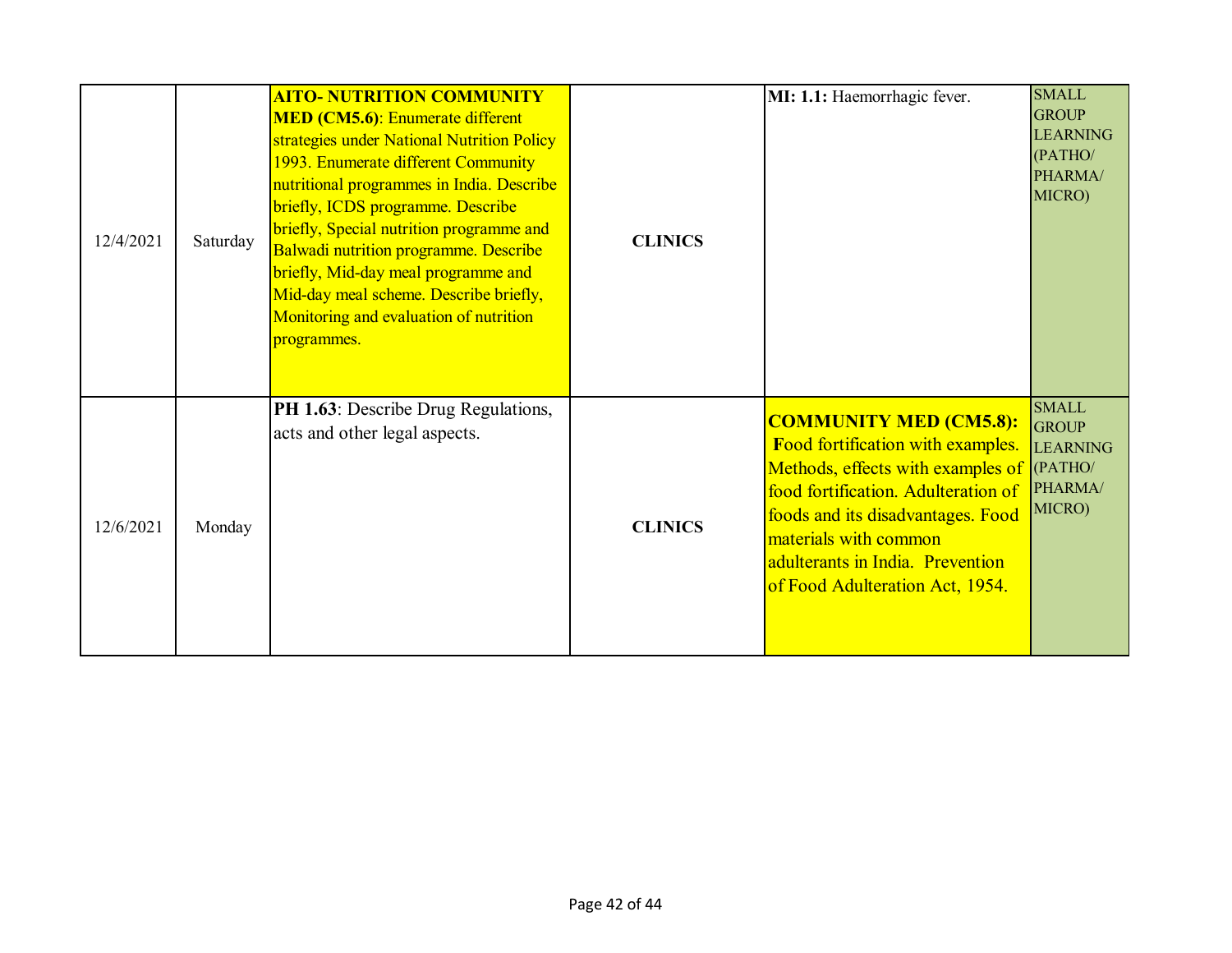| IM16.6: Distinguish between diarrhea and<br>OG24.1: Define, classify and<br>dysentery based on clinical features.<br>aetiology of AUB<br><b>IM16.11:</b> Enumerate the indications for<br>stool cultures and blood cultures in<br>patients with acute diarrhea.<br><b>IM16.12:</b> Enumerate and discuss the<br>12/7/2021<br><b>CLINICS</b><br>Tuesday<br>indications for further investigations<br>including antibodies, colonoscopy,<br>diagnostic imaging and biopsy in the<br>diagnosis of chronic diarrhea | <b>SMALL</b><br><b>GROUP</b><br><b>LEARNING</b><br>(PATHO/<br>PHARMA/<br>MICRO)        |
|-----------------------------------------------------------------------------------------------------------------------------------------------------------------------------------------------------------------------------------------------------------------------------------------------------------------------------------------------------------------------------------------------------------------------------------------------------------------------------------------------------------------|----------------------------------------------------------------------------------------|
| <b>MI 8.8:</b> Environmental surveillance of<br><b>OG25.1:</b> Describe and discuss the<br>causes of primary amenorrhea, its<br>water, air and surface bacteria.<br>investigation and the principles of<br>12/8/2021<br>Wednesday<br><b>CLINICS</b><br>management.                                                                                                                                                                                                                                              | <b>SMALL</b><br><b>GROUP</b><br><b>LEARNING</b><br>(PATHO/<br>PHARMA/<br><b>MICROL</b> |
| <b>OG25.1:</b> Describe and discuss the<br>MI 1.1: Occular infections.<br>causes of primary amenorrhea, its<br>investigation and the principles of<br>12/9/2021<br>Thursday<br><b>CLINICS</b><br>management.                                                                                                                                                                                                                                                                                                    | <b>SMALL</b><br><b>GROUP</b><br><b>LEARNING</b><br>(PATHO/<br>PHARMA/<br><b>MICRO)</b> |
| <b>OG25.1:</b> Describe and discuss the<br>PH 1.64: Describe overview of drug<br><b>AETCOM: Module 2.8</b><br>contd: What does it mean<br>causes of secondary amenorrhea, its<br>development, Phases of clinical trials.<br>to be family member of a<br>investigation and the principles of<br>Describe overview of Good Clinical<br>12/10/2021<br>Friday<br>sick patient?<br>management.<br>Practice.<br>Assessment.                                                                                           | <b>SMALL</b><br><b>GROUP</b><br><b>LEARNING</b><br>(PATHO/<br>PHARMA/<br>MICRO)        |
| THEORY INTERNAL ASESSMENT (FORMATIVE).                                                                                                                                                                                                                                                                                                                                                                                                                                                                          |                                                                                        |
| 12/13/2021<br>Monday<br><b>PATHOLOGY</b><br>MARKS=100<br>TIME: 10AM TO 1PM.                                                                                                                                                                                                                                                                                                                                                                                                                                     |                                                                                        |
| 12/14/2021<br>Tuesday<br><b>PHARMACOLOGY</b><br>TIME: 10AM TO 1PM.<br><b>MARKS=100</b>                                                                                                                                                                                                                                                                                                                                                                                                                          |                                                                                        |
| Wednesday<br>12/15/2021<br><b>MICROBIOLOGY</b><br><b>MARKS=100</b><br>TIME: 10AM TO 1PM.                                                                                                                                                                                                                                                                                                                                                                                                                        |                                                                                        |
| 12/16/2021<br>Thursday<br><b>FSM</b><br>TIME: 10AM TO 1PM.<br><b>MARKS=100</b><br><b>COMMMUNITY MED</b>                                                                                                                                                                                                                                                                                                                                                                                                         |                                                                                        |
| 12/17/2021<br>Friday<br><b>MARKS=100</b><br>TIME: 10AM TO 1PM.<br>12/18/2021<br><b>GENERAL MEDICINE</b><br>Saturday<br><b>MARKS=100</b><br>TIME: 10AM TO 1PM.                                                                                                                                                                                                                                                                                                                                                   |                                                                                        |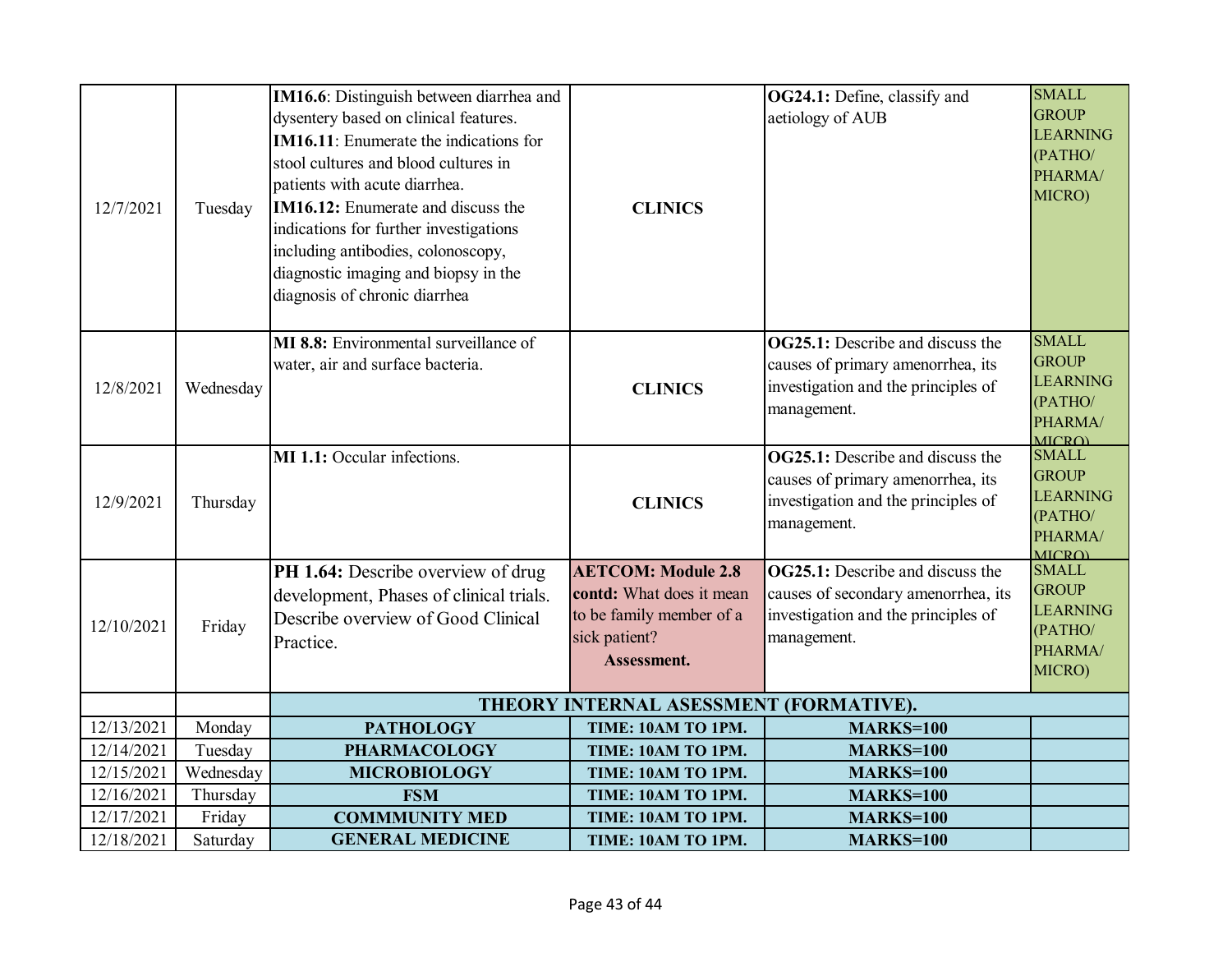| 12/20/2021           | Monday          | <b>GENERAL SURGERY</b> | TIME: 10AM TO 1PM.                               | <b>MARKS=100</b>    |                |
|----------------------|-----------------|------------------------|--------------------------------------------------|---------------------|----------------|
| 12/21/2021           | Tuesday         | <b>OBG</b>             | TIME: 10AM TO 1PM.                               | <b>MARKS=100</b>    |                |
|                      |                 |                        | PRACTICAL INTERNAL ASESSMENT (FORMATIVE).        |                     |                |
|                      |                 | <b>PATHOLOGY</b>       | <b>PHARMACOLOGY</b>                              | <b>MICROBIOLOGY</b> | <b>FSM</b>     |
| 12/22/2021           | Wednesday       | <b>BATCH-A</b>         | <b>BATCH-B</b>                                   | <b>BATCH-C</b>      | <b>BATCH-D</b> |
| 12/23/2021           | Thursday        | <b>BATCH-B</b>         | <b>BATCH-C</b>                                   | <b>BATCH-D</b>      | <b>BATCH-A</b> |
| 12/24/2021           | Friday          | <b>BATCH-C</b>         | <b>BATCH-D</b>                                   | <b>BATCH-A</b>      | <b>BATCH-B</b> |
| 12/27/2021           | Monday          | <b>BATCH-D</b>         | <b>BATCH-A</b>                                   | <b>BATCH-B</b>      | <b>BATCH-C</b> |
| 12/28/2021           | Tuesday         |                        |                                                  |                     |                |
| 12/29/2021           | Wednesday       |                        |                                                  |                     |                |
| 12/30/2021           | Thursday        |                        |                                                  |                     |                |
| 12/31/2021           | Friday          |                        |                                                  |                     |                |
|                      |                 |                        | <b>HOUR DISTRIBUTION OF SMALL GROUP LEARNING</b> |                     |                |
|                      | <b>SUBJECTS</b> | <b>PRACTIAL</b>        | <b>TUOTORIAL</b>                                 | <b>SEMINAR</b>      | <b>SGD</b>     |
| <b>PATHOLOGY</b>     |                 | 108                    | 10                                               | 10                  | 10             |
| <b>PHARMACOLOGY</b>  |                 | 108                    | 10                                               | 10                  | 10             |
| <b>MICROBIOLOGY</b>  |                 | 62                     | 10                                               | 10                  | 28             |
|                      | <b>FSM</b>      | 30                     | 5 <sup>5</sup>                                   | 5                   | 5              |
| <b>COMMUNITY MED</b> |                 | 30                     | 5                                                | 5                   | 5              |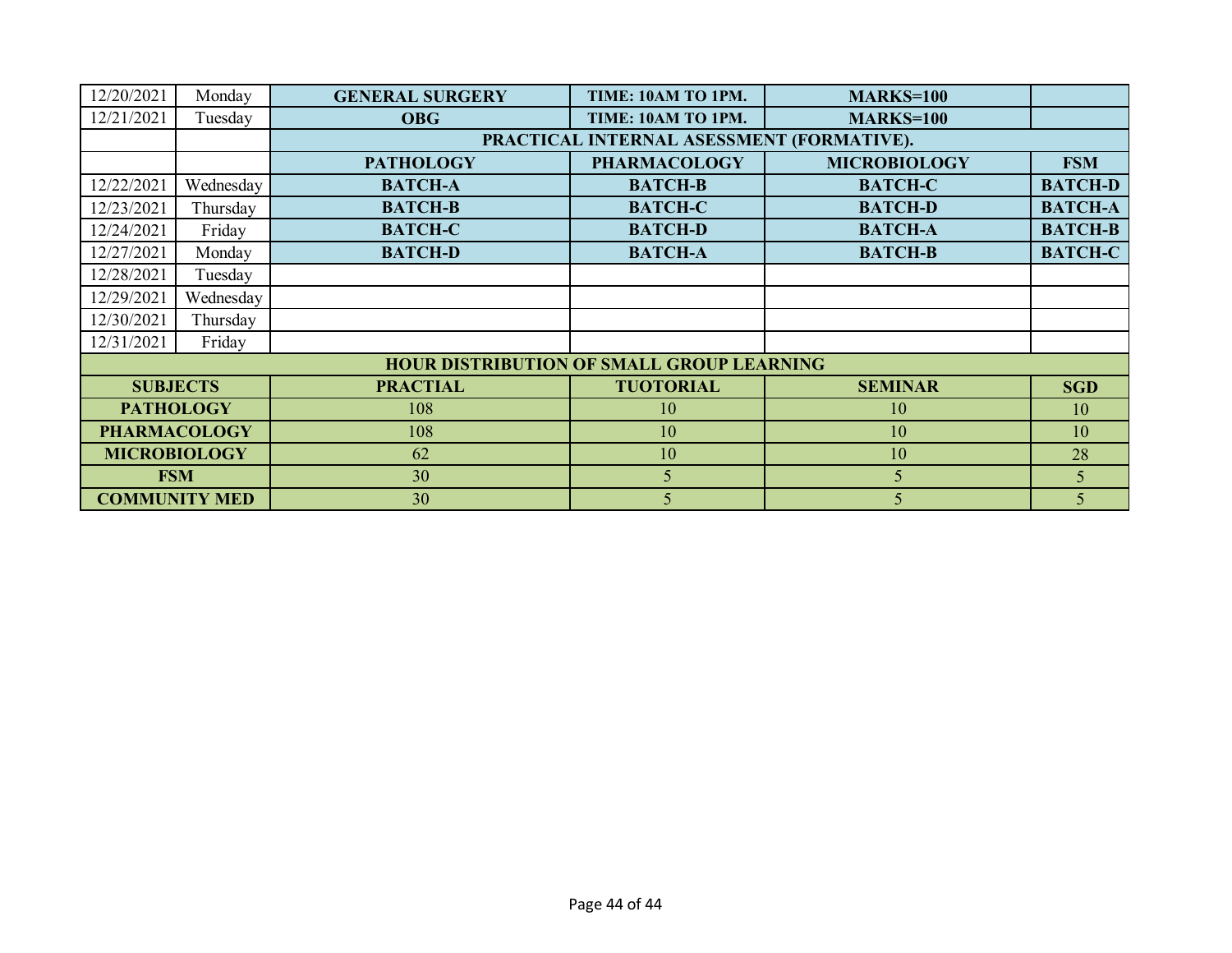

## TRIPURA MEDICAL COLLEGE & Dr. B. R. AMBEDKAR MEMORIAL TEACHING HOSPITAL

(Managed by a Society registered under Societies Registration Act, 1860 having

registered under Societies Registrati<br>Registration No 5770 of 2009)<br>Hapania, Agartala, West Tripura - 799 014<br>27 4144 - Meksite suurus tenesiste

Telefax:- 0381-237-3143/237-6657/237-4144, Website :- www. tmc.nic.in

# List of AITO planned by the college from  $1<sup>st</sup> MBBS$  to Final year

Email :- tmc.agt@gmail.com

- 1. Anaemia
- 2. Malaria
- 3. Tuberculosis
- 4. Diabetes
- 5. Ischemic Heart Disease
- 6. Jaundice
- 7. Nutrition
- 8. Thyroid Diseases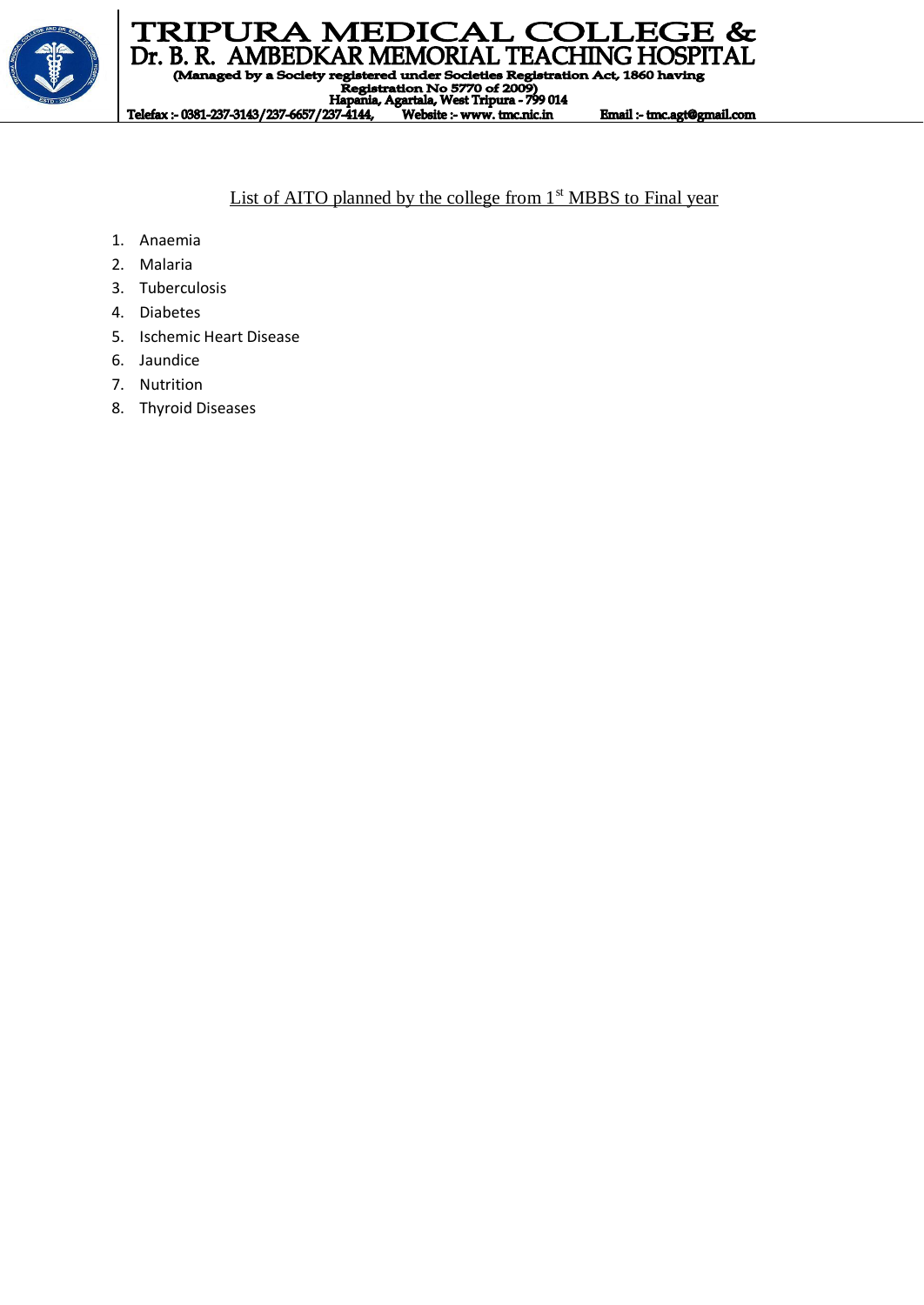### **ANNEXURE-4: TEACHING LEARNING METHODS AND ASSESSMENT IN 2ND PROFESSIONAL MBBS WITH THEIR NMBER OF HOURS WITH THEIR COLOUR CODING.**

| <b>ITEM</b>                                                                                                                                                                                                                                                                                            | <b>SUBJECTS</b>                                                                                  | <b>HOURS</b>                      |  |  |
|--------------------------------------------------------------------------------------------------------------------------------------------------------------------------------------------------------------------------------------------------------------------------------------------------------|--------------------------------------------------------------------------------------------------|-----------------------------------|--|--|
|                                                                                                                                                                                                                                                                                                        | Pathology                                                                                        | 80                                |  |  |
|                                                                                                                                                                                                                                                                                                        | Pharmacology                                                                                     | 80                                |  |  |
| <b>1. LECTURE CLASS</b>                                                                                                                                                                                                                                                                                | Microbiology                                                                                     | 70                                |  |  |
|                                                                                                                                                                                                                                                                                                        | <b>FSM</b>                                                                                       | 15                                |  |  |
|                                                                                                                                                                                                                                                                                                        | <b>Community Med</b>                                                                             | 20                                |  |  |
|                                                                                                                                                                                                                                                                                                        | General Medicine, General Surgery, OBG                                                           | 75 (25 hours per subject)         |  |  |
| 2. AITO                                                                                                                                                                                                                                                                                                | ANAEMIA, IHD, MALARIA, JAUNDICE, TUBERCULOSIS,<br>THYROID DISEAES, DIABETES MELLITUS, NUTRITION. | 14+ 09+ 09+ 10+ 07+ 07+ 08+08= 72 |  |  |
|                                                                                                                                                                                                                                                                                                        | Pathology                                                                                        | 138                               |  |  |
|                                                                                                                                                                                                                                                                                                        | Pharmacology                                                                                     | 138                               |  |  |
| <b>3. SMALL GROUP LEARNING</b>                                                                                                                                                                                                                                                                         | Microbiology                                                                                     | 110                               |  |  |
|                                                                                                                                                                                                                                                                                                        | <b>FSM</b>                                                                                       | 30                                |  |  |
|                                                                                                                                                                                                                                                                                                        | <b>Community Med</b>                                                                             | 30                                |  |  |
| <b>4. CLINICAL POTING</b>                                                                                                                                                                                                                                                                              |                                                                                                  | 540                               |  |  |
|                                                                                                                                                                                                                                                                                                        | Pathology                                                                                        | 12                                |  |  |
|                                                                                                                                                                                                                                                                                                        | Pharmacology                                                                                     | 12                                |  |  |
| 5. SDL                                                                                                                                                                                                                                                                                                 | Microbiology                                                                                     | 12                                |  |  |
|                                                                                                                                                                                                                                                                                                        | <b>FSM</b>                                                                                       | 6                                 |  |  |
|                                                                                                                                                                                                                                                                                                        | <b>Community Med</b>                                                                             | 12                                |  |  |
| <b>6. AETCOM</b>                                                                                                                                                                                                                                                                                       |                                                                                                  | 45                                |  |  |
| 30DAYS.<br>7. INTERNAL ASSESSMENT                                                                                                                                                                                                                                                                      |                                                                                                  |                                   |  |  |
| 4 (four) INTERNAL AEEEMENTS (FORMATIVE) FOR PATHOLOGY, PHARMACOLOGY & MICROBIOLOGY. 1(ONE)INTERNAL ASESSMENT FOR<br>FSM, COMMUNITY MEDICINE, GENERAL MEDICINE, SURGERY AND OBG. SUBJECTS HAVING CLINICAL POSTING WILL CONDUCT INTERNAL<br>ASSESSMENT ON PRACTICAL DURING LAST WEEK OF CLINICAL POTING. |                                                                                                  |                                   |  |  |